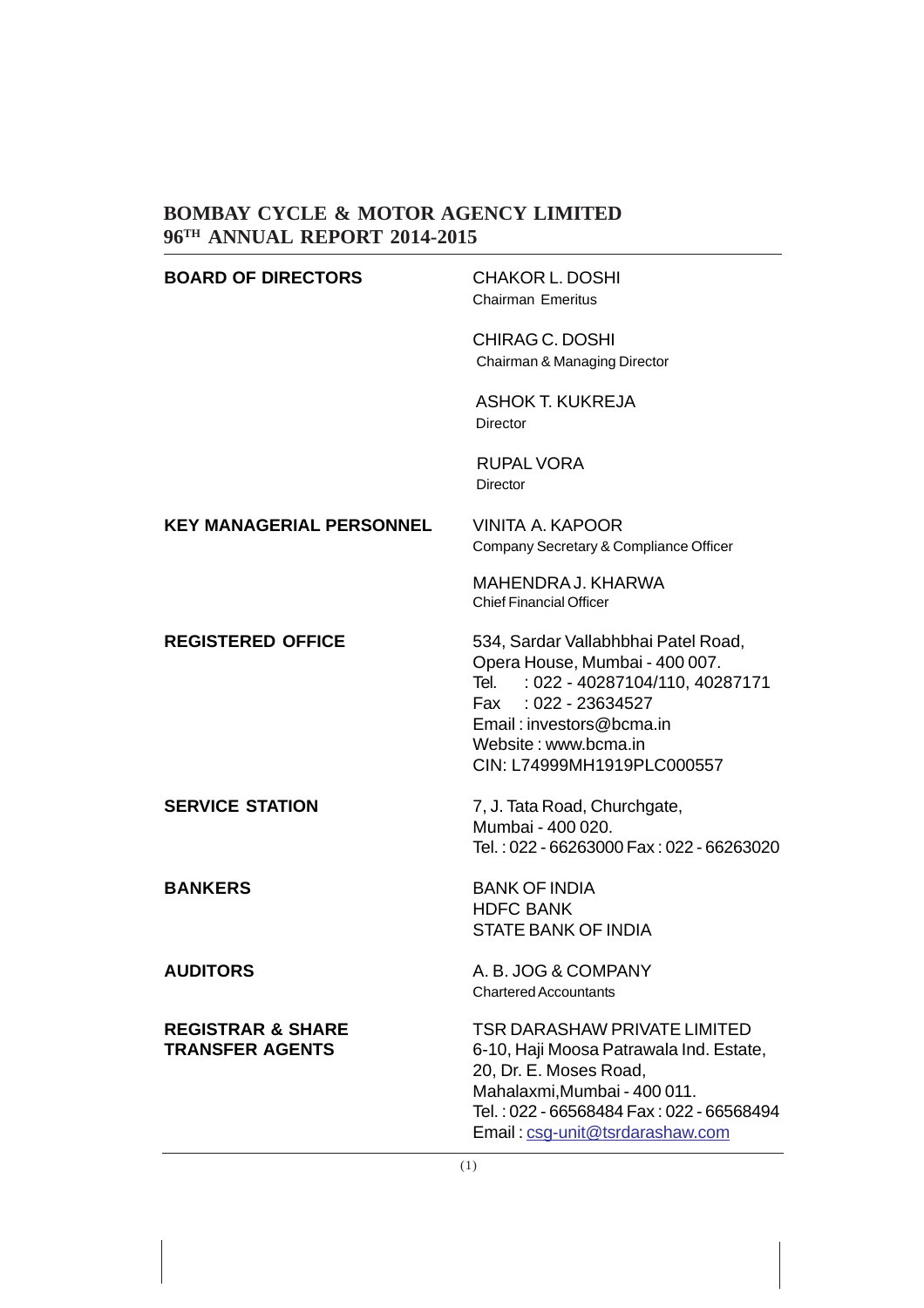### **NOTICE**

NOTICE is hereby given that the NINETY SIXTH ANNUAL GENERAL MEETING of Members of BOMBAY CYCLE & MOTOR AGENCY LTD. will be held as scheduled below :

| Day   | Thursday                 |
|-------|--------------------------|
| Date  | August 06, 2015          |
| Time  | 12:00 Noon               |
| Venue | <b>BCMA</b>              |
|       | 534, Sardar Vallabhbhai  |
|       | Patel Road, Opera House, |
|       | Mumbai - 400 007.        |
|       |                          |

The Agenda for the meeting will be as under:

### **Ordinary Business :**

- 1) To receive, consider and adopt the Audited Financial Statements of the Company for the Financial Year ended March 31, 2015 and the Reports of Board of Directors and Auditors thereon.
- 2) To declare dividend on Equity Shares for the Financial Year ended March 31, 2015.
- 3) To appoint a Director in place of Mr. Chakor L. Doshi (DIN: 00210949), who retires by rotation and being eligible, offers himself for reappointment.
- 4) To appoint Auditors and fix their remuneration and in this regard, to consider and, if thought fit, to pass the following resolution as an **Ordinary Resolution:**

**"RESOLVED THAT** pursuant to the provisions of Section 139, 142 and other applicable provisions, if any, of the Companies Act, 2013 and the Company's (Audit and Auditors) Rules

2014 (including any statutory modification(s) or re-enactment thereof, for the time being in force) M/s. A. B. Jog & Co., Chartered Accountants, Mumbai (Registration No. 104321W), the retiring Statutory Auditors of the Company be and are hereby reappointed as the Auditors of the Company to hold office from the conclusion of this Annual General Meeting (AGM) until the conclusion of the next AGM on a remuneration to be fixed by the Board of Directors of the Company."

### **Special Business:**

5) To consider and, if thought fit, to pass with or without modification(s), the following resolution as an **Ordinary Resolution:**

> **"RESOLVED THAT** in supersession of the earlier resolution passed by the Members at the Annual General Meeting held on August 11, 2011 and pursuant to the provisions of Sections 197, 198 and other applicable provisions, if any, of the Companies Act, 2013 (including any statutory modification(s) or reenactment thereof for the time being in force) and the Rules made there under and Articles of Association of the Company, approval of the Company be and is hereby accorded for payment of remuneration to the Directors of the Company who are neither in the whole time employment nor Managing Director(s) of the Company up to the limit of 5 per cent of the net profits of the Company computed in accordance with the provisions of the Section 198 of the Companies Act, 2013 for a period of five years w.e.f. April 01, 2014, to be paid / distributed among the Directors of the Company (other than the Managing Director) in such amounts or proportion as the Board of Directors may, from time to time, determine.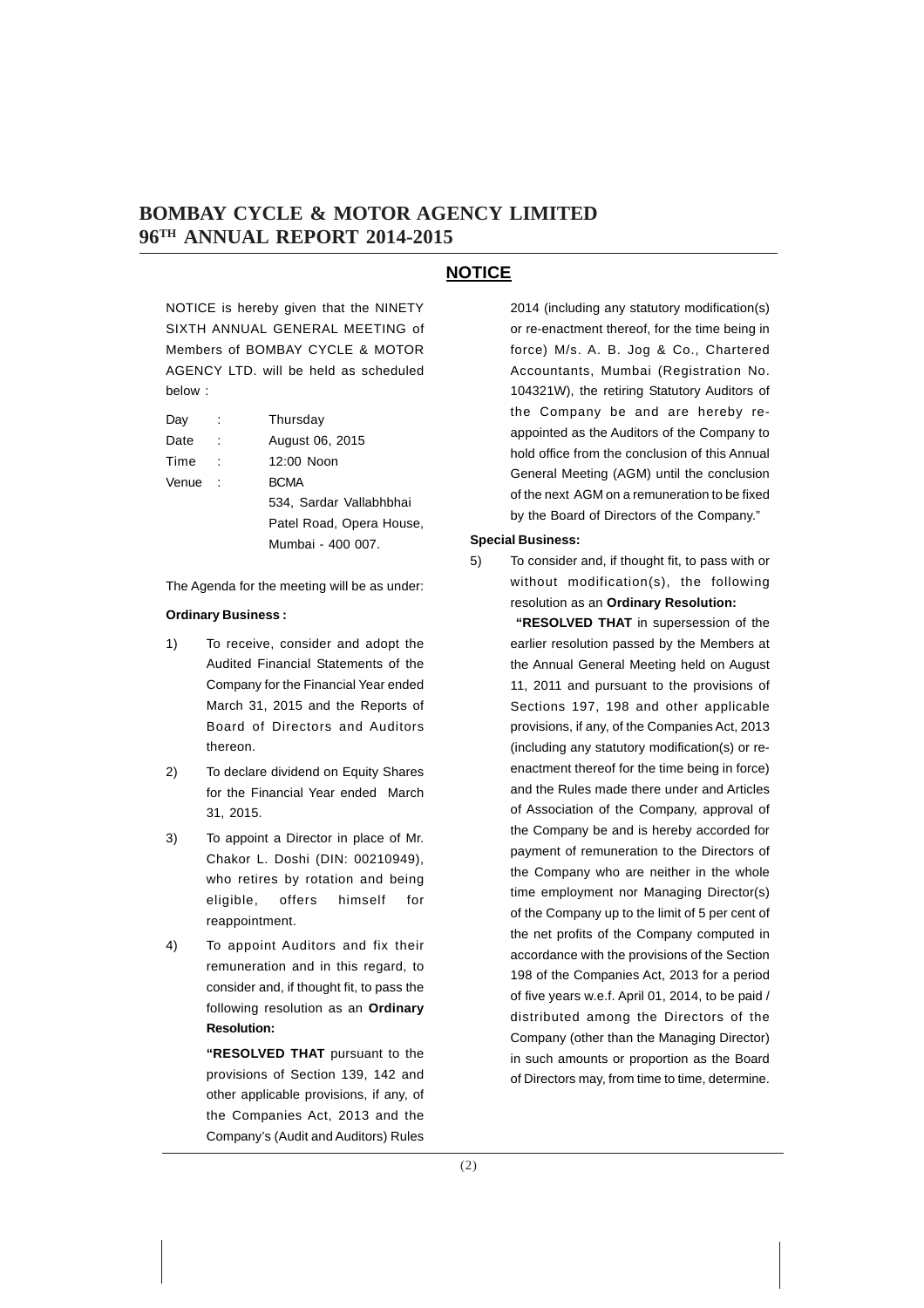**RESOLVED FURTHER THAT** for the purpose of giving effect to this resolution, the Board of Directors be and is hereby authorized to take all actions and do all such deeds, matters and things, as it may in its absolute discretion deem necessary, proper and desirable and to settle any question, difficulty or doubt, if any, that may arise in this regard."

6. To consider and, if thought fit, to pass with or without modification(s), the following resolution as **Special Resolution:**

> **"RESOLVED THAT** pursuant to the provisions of Section 188 and all other applicable provisions, if any, of the Companies Act, 2013 and pursuant to the Rules notified there under, consent of the Members of the Company be and is hereby accorded to continue to provide various services like purchase department liaison office, sales and marketing liaison office, travel plans coordination office for a period of 5 years from October 01, 2015 to September 30, 2020 to M/s. Walchandnagar Industries Limited (WIL) on the existing service charges of  $\bar{\tau}$  500,000/- per month plus service tax and actual out of pocket expenses.

**RESOLVED FURTHER THAT** Mr. Mahendra J. Kharwa, Chief Financial Officer of the Company, be and is hereby authorized to finalize and execute the Memorandum of Understanding (MOU) and documents with WIL on behalf of the Company and do all such acts, matters, deeds and things and to take all steps and do all things and give such directions as may be required, necessary, expedient or desirable for giving effect to the above Resolution."

7. To consider and, if thought fit, to pass with or without modification(s), the following resolution as **Special Resolution:**

> **"RESOLVED THAT** pursuant to the provisions of Sections 188, 197 and all other applicable provisions, if any, of the Companies Act, 2013 and pursuant to the Rules notified there under, consent of the Members of the Company be and is hereby accorded to Mr. Chakor L. Doshi, Chairman Emeritus of the Company and a relative of Mr. Chirag C. Doshi, Chairman & Managing Director of the Company, to continue to provide professional services as Advisor/ Consultant to the Company for an additional period of 2 years from June 01, 2015 to May 31, 2017 on payment of consultancy fees of  $\bar{\tau}$  65,000/- per day of services rendered plus service tax as applicable, expenses on travelling, conveyance, lodging and boarding, reimbursement of incidental and out of pocket expenses, and permitted foreign exchange allowance and expenses in case of any assignment abroad.

> **RESOLVED FURTHER THAT** the Board of Directors of the Company be and is hereby authorised to extend the aforesaid consultancy contract for further period of two years after May 31, 2017, on such terms as the Board of Directors deem fit, without any further approval of the Members for such extension."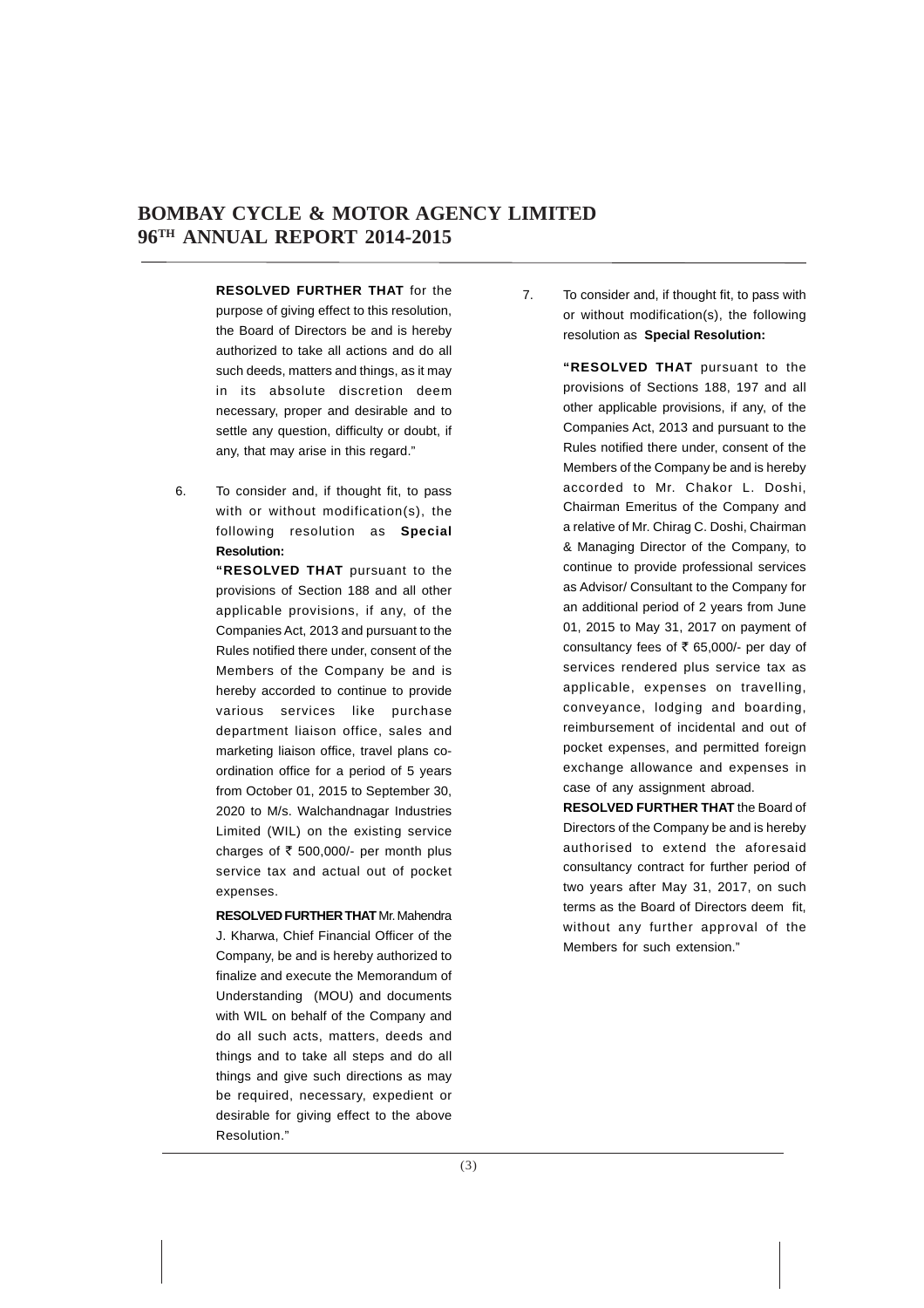### **NOTES :**

- a) An Explanatory Statement pursuant to provisions of Section 102 of the Companies Act, 2013 relating to the special business (item no. 5 to 7) to be transacted at the Annual General Meeting is annexed hereto.
- b) **A member, entitled to attend and vote at the Annual General Meeting is entitled to appoint a proxy to attend and vote instead of himself/herself and the proxy need not be a member of the Company. The instrument appointing a proxy should, however, be deposited at the registered office of the company not less than 48 hours before the commencement of the meeting.**

**Pursuant to the provisions of Section 105 of the Companies Act, 2013, and the Companies (Management and Administration) Rules, 2014 a person can act as proxy for only 50 members and holding in aggregate not more than 10 percent of the total share capital of the company carrying voting rights. Member holding more than 10 percent of the total share capital of the company carrying voting rights may appoint a single person as proxy and such person shall not act as proxy for any other person / Shareholder.**

c) The business set out in the Notice will be transacted through electronic voting system and the Company is providing facility for voting by electronic means. Instructions and other information relating to e-voting are given in this Notice under Note no. q.

- d) Corporate members intending to send their authorised representative to attend the Meeting pursuant to Section 113 of the Companies Act, 2013 are requested to send a duly certified copy of the resolution authorizing their representatives to attend and vote on their behalf at the Meeting.
- e) The Register of Members and Share Transfer Books of the Company will remain closed from July 25, 2015 to August 06, 2015 (both days inclusive) for the purpose of payment of Dividend on Equity Shares, if declared at the meeting.
- f) Members / Proxy holders are requested to bring duly filled attendance slips sent herewith to attend the Meeting.
- g) The Dividend on Equity Shares, if declared at the Meeting, will be paid on August 24, 2015 i.e. within the stipulated period, to those members who hold shares in Physical Form and whose names appear on the Company's Register of members as on August 06, 2015. In respect of the Shares held in Dematerialized Form, the dividend will be paid to the beneficial owners as per details to be furnished by the Depositories for this purpose at the end of business hours on July 24, 2015.
- h) Members who hold shares in physical form are requested to notify immediately change in their addresses, if any, to the Company's Registrar and Share Transfer Agent, M/s. TSR Darashaw Pvt. Ltd., specifying Registered Folio Number and other relevant details. Members, who hold shares in Electronic Form are requested to notify change in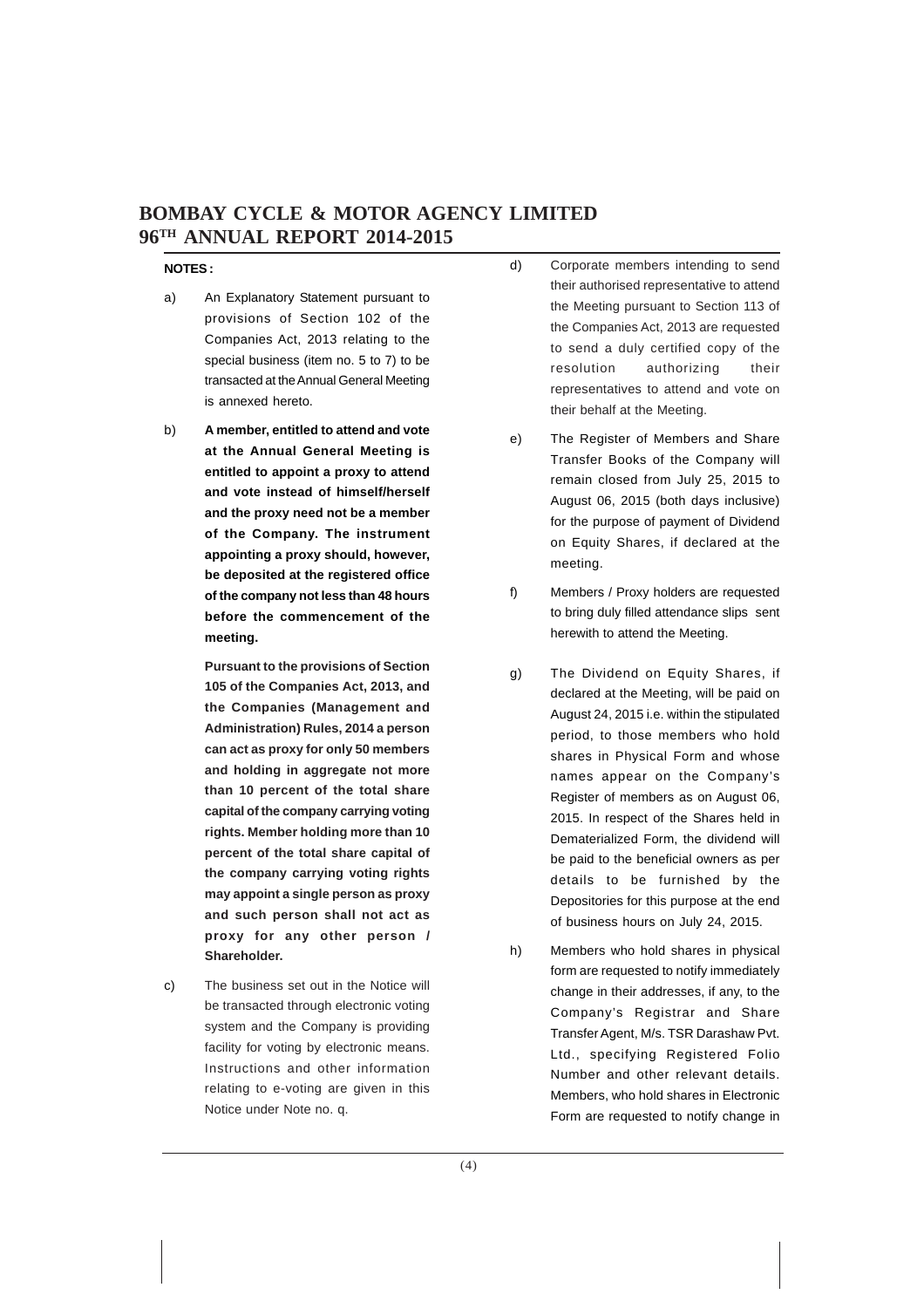their addresses to Depository Participants with whom they are maintaining their Beneficial Owner Account.

- i) The Securities and Exchange Board of India (SEBI) has mandated the submission of Permanent Account Number (PAN) by every participant in securities market. Members holding shares in electronic form are, therefore, requested to submit their PAN to their Depository Participants with whom they are maintaining their Demat Accounts. Members holding shares in physical form can submit their PAN to the Company / RTA
- j) SEBI vide circular dated January 07, 2010 has made it mandatory for legal heir(s) to furnish a copy of their PAN, duly self attested in the following cases in respect of shares of listed companies held in physical form:
	- $\triangleright$  Deletion of name of the deceased shareholder(s), where the shares are held in the names of two or more shareholders;
	- $\triangleright$  Transmission of shares in favour of legal heir(s), where deceased shareholder was the sole holder of shares; and
	- $\triangleright$  Transposition of shares, when there is a change in the order of names in which physical shares are held jointly in the names of two or more shareholders.

k) Copies of the 96<sup>th</sup> Annual Report containing Notice, Instructions for evoting along with Attendance sheet & Proxy form are being sent only by electronic mode to the members whose email addresses are registered with the Company / Depository for communication purposes unless any member has requested for a hard copy of the same. For members who have not registered their email addresses, physical copies of the 96<sup>th</sup> Annual Report are being sent by the permitted mode.

> However, in case a Member wishes to receive a physical copy of the said documents, he is requested to send an e-mail to bcma@bcma.in / investors@bcma.in duly quoting his DP ID and Client ID or the Folio number, as the case may be.

> Members holding shares in physical form are requested to submit their email address to the Registrar, M/s. TSR Darashaw Private Ltd. / the Company, duly quoting their Folio number and Members holding shares in electronic form who have not registered their email address with their DP are requested to do so at the earliest, so as to enable the Company to send the said documents in electronic form, thereby supporting the green initiative of the MCA.

l) Members desiring any information relating to the annual accounts of the Company are requested to write to the Company at least 10 (Ten) days before the meeting to enable the Company to keep the information ready at the meeting.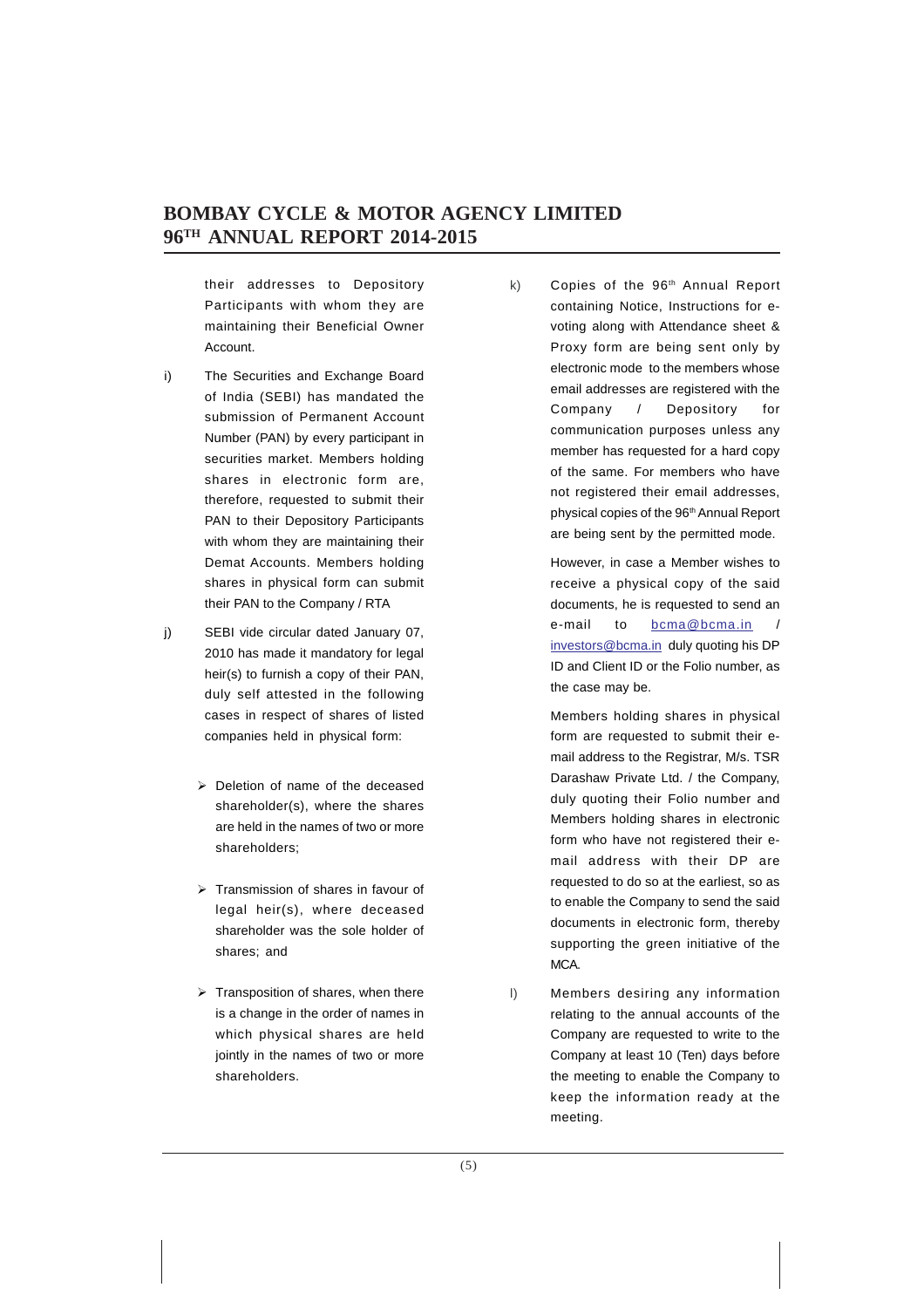- m) Members may also note that the Notice of the 96<sup>th</sup> Annual General Meeting and the Annual Report for 2015 will be available on the Company's website www.bcma.in for their download. The physical copies of the aforesaid documents will also be available at the Company's Registered Office. Even after registering for e-communication, members are entitled to receive such communication in physical form, upon making a request for the same, by post free of cost. For any communication, the shareholders may also send requests to the Company's investor email id: bcma@bcma.in / investors@bcma.in.
- n) Members are requested to get the Shares transferred in joint names, if shares are held in a single name to avoid the inconvenience and also to send nomination form (available on request), if not sent earlier.
- o) Mr. Chakor L. Doshi (DIN : 00210949), Director of the Company retire by rotation at the 96<sup>th</sup> Annual General Meeting and being eligible offer himself for reappointment.
- p) Documents relating to the items mentioned in the Notice and Explanatory Statement are available for inspection at the Registered Office of the Company on any working day (except Saturday & Sunday) during business hours from 10.30 a.m. to 12.30 p.m upto the date of Meeting.

### q) **Voting through electronic means :**

i) Pursuant to the provisions of Section 108 and other applicable provisions, if any, of the Companies Act, 2013 and the Companies (Management and Administration) Rules, 2014, as amended, the Company is pleased to provide members a facility to exercise their right to vote at the 96<sup>th</sup> Annual General Meeting (AGM) by electronic means. The members may cast their votes using an electronic voting system from a place other than the venue of the Meeting ('remote e-voting').

- ii) The facility for electronic voting shall also be made available at the AGM and the members attending the AGM who have not already cast their vote through remote e-voting shall be able to exercise their rights at the AGM.
- iii) The Members who have cast their vote by remote e-voting prior to the AGM may also attend the Meeting but shall not be entitled to cast their vote again.
- iv) The Company has engaged the services of Central Depository Services (India) Limited (CDSL) as the Agency to provide e-voting facility.
- v) The Board of Directors of the Company has appointed M/s. Ragini Chokshi & Associates as Scrutinizer to scrutinize the remote e-voting process as well as the electronic voting process at the AGM in a fair and transparent manner and they have communicated their willingness to be appointed and will be available for same purpose.
- vi) Voting rights shall be reckoned on the paid up value of shares registered in the name of the member / beneficial owner (in case of electronic shareholding) as on the cut-off date i.e. July 30, 2015.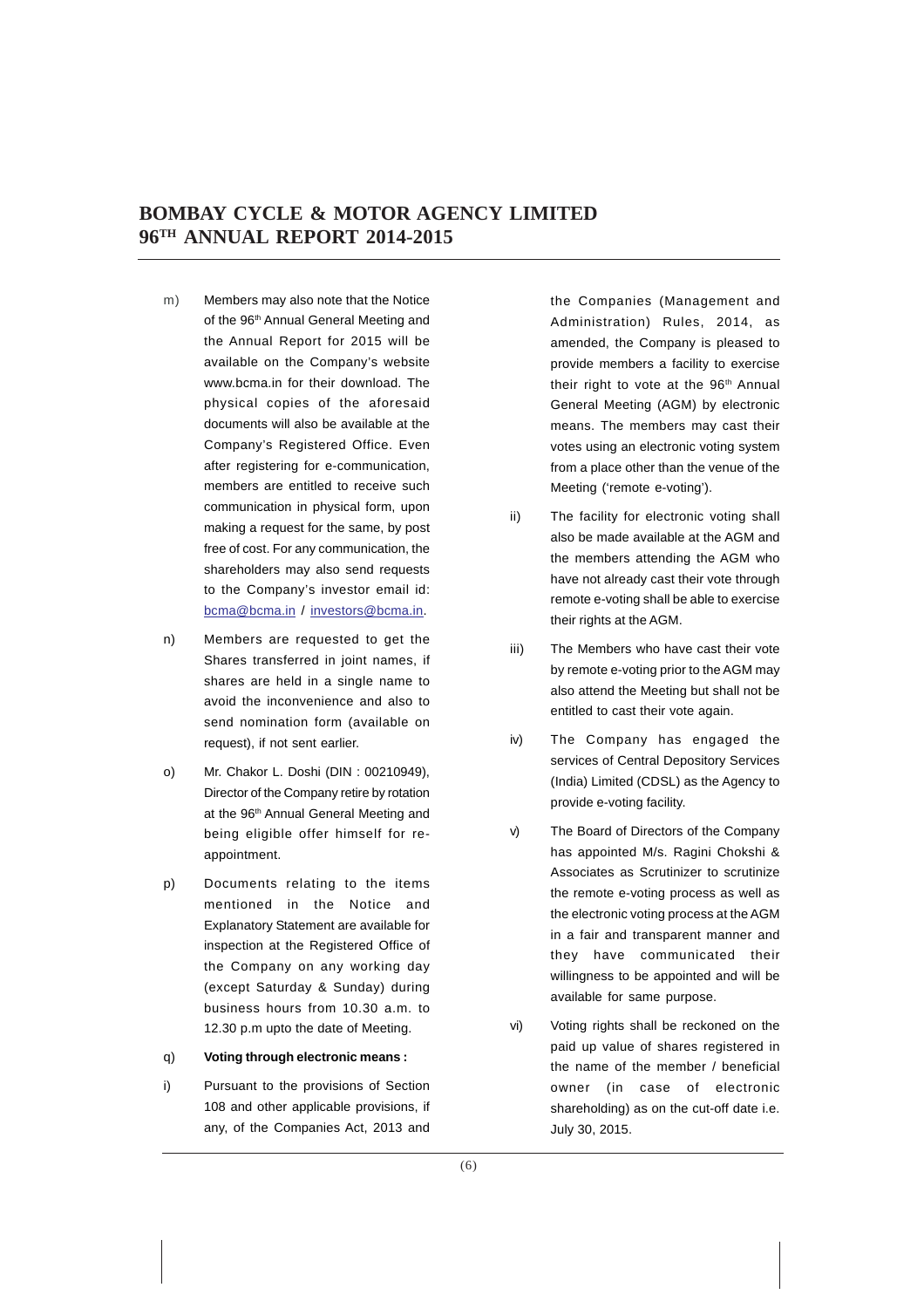- vii) A person, whose name is recorded in the register of members or in the register of beneficial owners maintained by the depositories as on the cut-off date, i.e. July 30, 2015 only shall be entitled to avail the facility of evoting.
- viii) Any person who becomes a member of the Company after dispatch of the Notice of the Meeting and holding shares as on the cut-off date i.e. July 30, 2015 may obtain the User ID and password in the manner as mentioned below:

By writing to the Company at bcma@bcma.in or by post with authenticated proof of shareholding or write to CDSL at helpdesk.evoting @cdslindia.com sufficiently before the closing of the remote e-voting.

- ix) The remote e-voting period commences on August 02, 2015 (09.00 a.m.) and ends on August 05, 2015 (05.00 p.m.) and the remote e-voting shall not be allowed beyond this date and time. During this period, shareholders of the Company, holding shares either in physical form or in dematerialized form, as on July 30, 2015, may cast their vote electronically. The remote e-voting module shall be blocked by Central Depository Services (India) Limited (CDSL) for voting thereafter.
- x) The Scrutinizer, after scrutinising the votes cast at the meeting and through remote e-voting, will not later than three days of conclusion of the Meeting, make a consolidated scrutinizer's report and submit the same to the Chairman or the person authorised by him in writing,

who shall countersign the same. The results declared along with the consolidated scrutinizer's report shall be placed on the Company's website www.bcma.in and on the website of CDSL (agency). The results shall simultaneously be communicated to the Stock Exchange.

- xi) Subject to receipt of requisite number of votes, the Resolutions shall be deemed to be passed on the date of the Meeting, i.e. August 06, 2015.
- xii) Instructions and other information relating to remote e-voting :
- (i) The shareholders should log on to the e-voting website www.evotingindia.com.
- (ii) Click on Shareholders.
- (iii) Now Enter your User ID
	- a. For CDSL: 16 digits beneficiary ID,
	- b. For NSDL: 8 Character DP ID followed by 8 Digits Client ID,
	- c. Members holding shares in Physical Form should enter Folio Number registered with the Company.
- (iv) Next enter the Image Verification as displayed and Click on Login.
- (v) If you are holding shares in demat form and had logged on to www.evotingindia.com and voted on an earlier voting of any company, then your existing password is to be used.
- (vi) If you are a first time user follow the steps given below: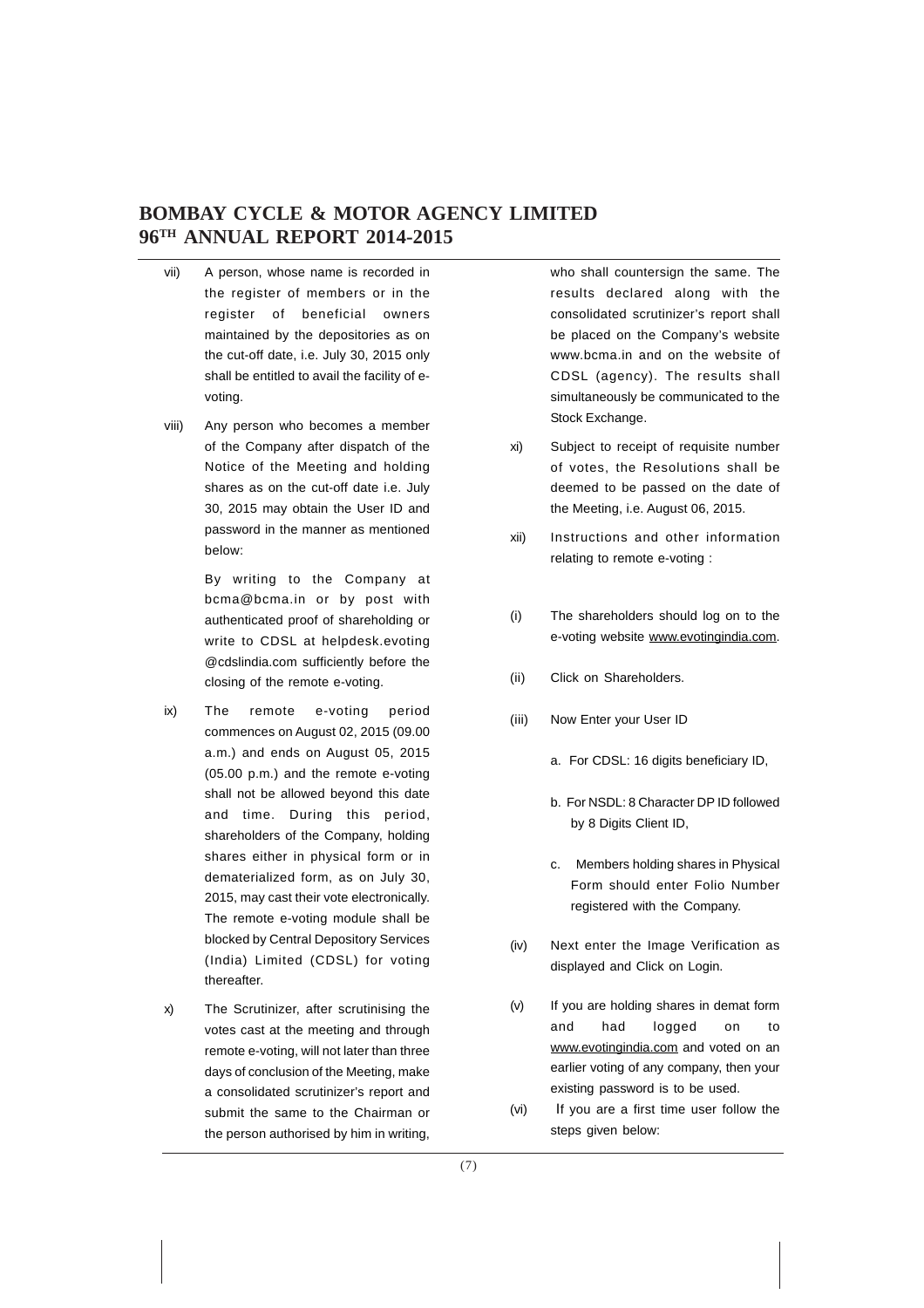|                                                  | For Members holding shares in Demat<br><b>Form and Physical Form</b>                                                                                                                                                                                                                                                                                                                                                            |  |
|--------------------------------------------------|---------------------------------------------------------------------------------------------------------------------------------------------------------------------------------------------------------------------------------------------------------------------------------------------------------------------------------------------------------------------------------------------------------------------------------|--|
| PAN                                              | Enter your 10 digit alpha-numeric PAN<br>issued by Income Tax Department<br>(Applicable for both demat sharehold-<br>ers as well as physical shareholders)                                                                                                                                                                                                                                                                      |  |
|                                                  | Members who have not updated their<br>PAN with the Company / Depository<br>Participant are requested to use the<br>first two letters of their name and the<br>8 digits of the sequence number<br>specified on the right side upper<br>corner of the Attendance sheet, in<br>the PAN field.                                                                                                                                      |  |
|                                                  | In case the sequence number is<br>than 8 digits enter<br>less<br>the<br>applicable number of 0's before the<br>number after the first two charac-<br>ters of the name in CAPITAL letters.<br>Eg. If your name is Ramesh Kumar<br>with sequence number 1 then enter<br>RA00000001 in the PAN field.                                                                                                                              |  |
| <b>DOB</b>                                       | Enter the Date of Birth as recorded<br>in your demat account or in the<br>company records for the said<br>demat account or folio in dd/mm/<br>yyyy format.                                                                                                                                                                                                                                                                      |  |
| <b>Dividend</b><br><b>Bank</b><br><b>Details</b> | Enter the Dividend Bank Details<br>as recorded in your demat account<br>or in the company records for the<br>said demat account or folio.<br>Please enter the DOB or Divi-<br>dend Bank Details in order to<br>login. If the details are not re-<br>corded with the depository or<br>company please enter the<br>member id/folio number in<br>the Dividend Bank details<br>field<br>mentioned<br>in<br>as<br>instruction (iii). |  |

(vii) After entering these details appropriately, click on "SUBMIT" tab.

- (viii) Members holding shares in physical form will then directly reach the Company selection screen. However, members holding shares in demat form will now reach 'Password Creation' menu wherein they are required to mandatorily enter their login password in the new password field. Kindly note that this password is to be also used by the demat holders for voting for resolutions of any other company on which they are eligible to vote, provided that company opts for e-voting through CDSL platform. It is strongly recommended not to share your password with any other person and take utmost care to keep your password confidential.
- (ix) For Members holding shares in physical form, the details can be used only for e-voting on the resolutions contained in this Notice.
- (x) Click on the EVSN for the relevant Bombay Cycle & Motor Agency Ltd. on which you choose to vote.
- (xi) On the voting page, you will see "RESO-LUTION DESCRIPTION" and against the same the option "YES/NO" for voting. Select the option YES or NO as desired. The option YES implies that you assent to the Resolution and option NO implies that you dissent to the Resolution.
- (xii) Click on the "RESOLUTIONS FILE LINK" if you wish to view the entire Resolution details.
- (xiii) After selecting the resolution you have decided to vote on, click on "SUBMIT". A confirmation box will be displayed. If you wish to confirm your vote, click on "OK", else to change your vote, click on "CAN-CEL" and accordingly modify your vote.
- (xiv) Once you "CONFIRM" your vote on the resolution, you will not be allowed to modify your vote.
- (xv) You can also take out print of the voting done by you by clicking on "Click here to print" option on the Voting page.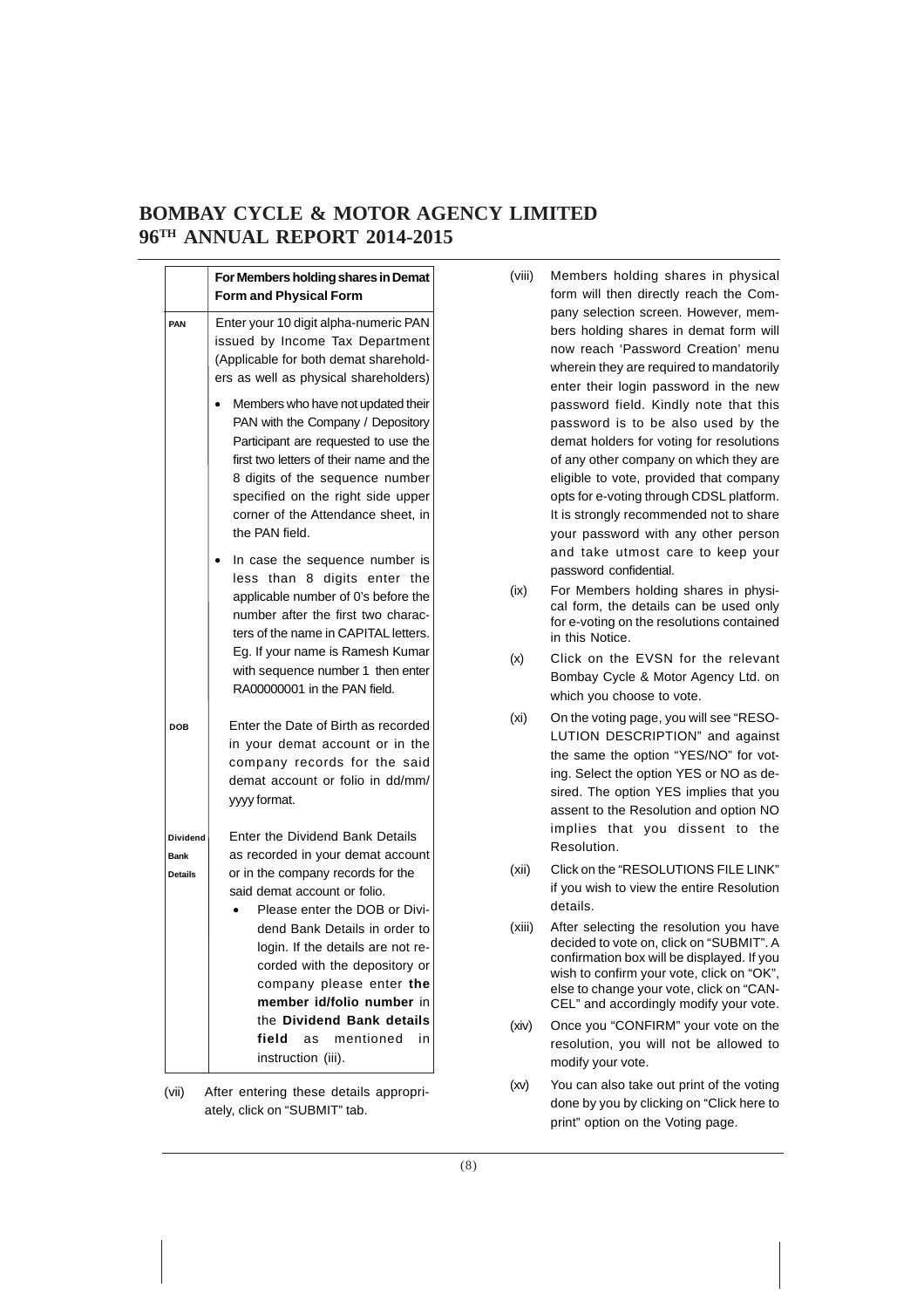(xvi) If Demat account holder has forgotten the same password then Enter the User ID and the image verification code and click on Forgot Password & enter the details as prompted by the system.

### (xvii) **Note for Non – Individual Shareholders and Custodians**

- Non-Individual shareholders (i.e. other than Individuals, HUF, NRI etc.) and Custodian are required to log on to www.evotingindia.com and register themselves as Corporates.
- A scanned copy of the Registration Form bearing the stamp and sign of the entity should be emailed to helpdesk.evoting@cdslindia.com.
- After receiving the login details a compliance user should be created using the admin login and password. The compliance user would be able to link the account(s) for which they wish to vote on.
- The list of accounts should be mailed to helpdesk. evoting @ cdslindia.com and on approval of the accounts they would be able to cast their vote.
- A scanned copy of the Board Resolution and Power of Attorney (POA) which they have issued in favour of the Custodian, if any, should be uploaded in PDF format in the system for the scrutinizer to verify the same.
- (xviii) In case you have any queries or issues regarding e-voting, you may refer the Frequently Asked Questions ("FAQs") and e-voting manual available at www.evotingindia.com, under help

section or write an email to helpdesk.evoting@cdslindia.com. **EXPLANATORY STATEMENT PURSUANT TO SECTION 102 OF THE COMPANIES ACT, 2013. Item No. 5**

The Company in 2011 had obtained Board approval, Shareholder's approval and Central Government Approval (pursuant to Sections 309(4) and 310 of the Companies Act, 1956) for payment of commission to the Directors of the Company, who are neither in whole time employment nor Managing Director, up to the limit of 5% of the net profit of the Company as computed under Section 198(1) of the Companies Act, 1956 for a period of 5 Years w.e.f. April 01, 2011 to March 31, 2016.

After the Companies Act, 2013 became applicable from April 01, 2014, the Company is required to take approval of Shareholders as per the provisions of the Companies Act, 2013 if it pays remuneration in excess of 1% of the net profits of the Company if the Company is having a Managing Director / Whole time Director / Manager.

Mr. Chirag C. Doshi, Chairman of the Company was appointed as the Managing Director of the Company w.e.f. February 16, 2015. Mr. Chirag C. Doshi is also Managing Director of M/s. Walchandnagar Industries Limited. Since, he is occupying the position of Managing Director in two Companies i.e. Walchandnagar Industries Limited and the Company, Mr. Chirag C. Doshi is not drawing any remuneration from M/s. Bombay Cycle & Motor Agency Ltd.

With the coming into force of the Companies Act, 2013 the role of Independent Directors to maintain oversight has gone up. These changes have enhanced the corporate governance requirement, particularly Board Governance and Management requiring greater time commitments, attention and higher level of oversight of the Directors.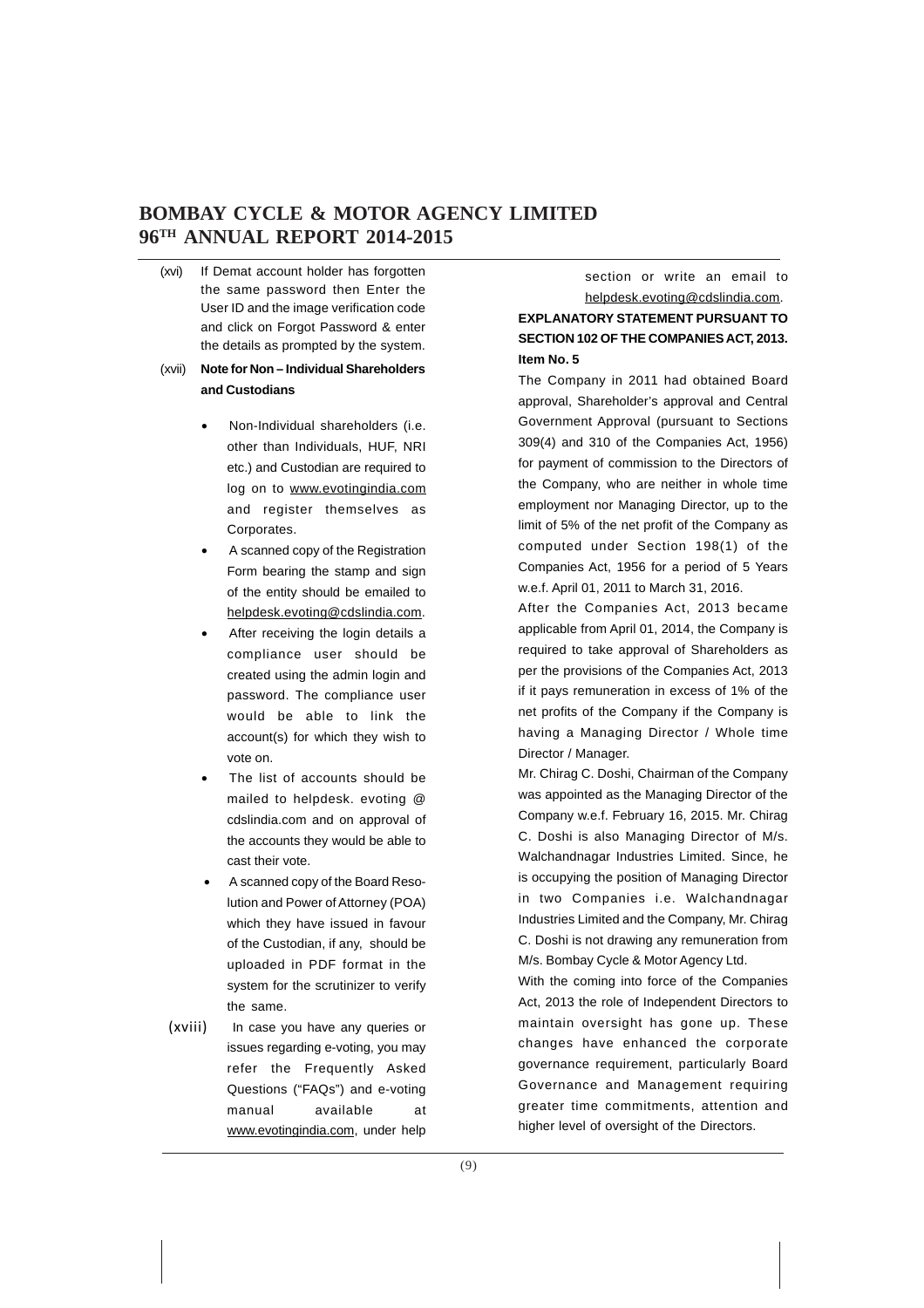Considering the continuous involvement of Directors in the Company and the time and devotion put by them for the Company's business affairs in the policy formulation, restructuring of the company, business strategy, corporate planning and to maintain the tempo of growth and to monitor and ensure such growth and profits in the ensuing years, it is desirable, to compensate the Directors by making payment of remuneration to the Directors in the manner laid down in Section 197 of the Companies Act, 2013, for a period of five years w.e.f. 01.04.2014.

The Board recommends the Ordinary Resolution as set out in Item No. 5 of the Notice for approval of the Shareholders.

All the Non-Executive Directors of the Company are interested in the Resolution to the extent of the remuneration payable to them. None of the Key Managerial Personnel and their relatives are concerned or interested financially or otherwise in this resolution except Mr. Chakor L. Doshi, relative of Mr. Chirag C. Doshi.

### **Item No. 6**

The Company had entered into revised Memorandum of Understanding (MOU) with M/s. Walchandnagar Industries Limited (WIL) on April 01, 2011 for rendering various services like purchase department liaison office, sales and marketing liaison office, travel plans coordination office for various persons travelling on behalf of M/s. Walchandnagar Industries Limited.

The monthly remuneration paid as service charges towards various above said premanufacturing services rendered by the Company was agreed between WIL and BCMA as  $\bar{\tau}$  5,00,000/- per month plus appropriate service tax plus actual out of pocket expenses. There has been no modification of the said MOU dated April 01, 2011, post April 01, 2014 (since the Companies Act, 2013 came into

force) and it is open-ended MOU with no fixed term. Hence, as a matter of sound Corporate Governance practice, the Company proposes to enter into fresh MOU and therefore seeks approval of the Shareholders.

As per the recommendation of the Audit Committee, the Board of Directors approved the proposal, subject to the approval of the Shareholders, for renewal of Memorandum of Understanding (MOU) entered between BCMA and Walchandnagar Industries Ltd. in respect of pre-manufacturing services rendered to Walchandnagar Industries Ltd. on the existing terms for another period of 5 years w.e.f. October 01, 2015. Copy of the Draft MOU is available on the website of the Company.

The details in respect of the proposed contract, as required under the Rules are as follows :

| Name of the<br><b>Related Party</b>                                                                                                  | M/s.<br>Walchandnagar<br>Industries Limited (WIL)                                                                                                                                                                                                                 |
|--------------------------------------------------------------------------------------------------------------------------------------|-------------------------------------------------------------------------------------------------------------------------------------------------------------------------------------------------------------------------------------------------------------------|
| Name of the<br>Director or Key<br>Managerial<br>Personnel who is<br>related, if any                                                  | Mr. Chakor L. Doshi.<br><b>Chairman Emeritus</b><br>Mr. Chirag C. Doshi,<br>Chairman & Managing<br>Director                                                                                                                                                       |
| Nature<br>of<br>Relationship                                                                                                         | Part of Promoter group of<br>WIL.                                                                                                                                                                                                                                 |
| Nature, Material<br>Terms, Monetary<br>and<br>Value<br>Particulars of the<br>Contract<br>or<br>Arrangement                           | The<br>monthly<br>remuneration as service<br>charges towards various<br>pre-manufacturing<br>services rendered by the<br>Company will continue to<br>be ₹5,00,000/- per month<br>plus appropriate service<br>tax per month plus actual<br>out of pocket expenses. |
| Any<br>other<br>information<br>relevant<br>or<br>important for the<br>members to take a<br>decision on the<br>proposed<br>resolution | The Company had<br>entered into revised MOU<br>with M/s. Walchandnagar<br>Industries Limited (WIL)<br>on April 01, 2011 at ₹ 5<br>Lacs per month in place<br>of ₹ 3.50 Lacs.                                                                                      |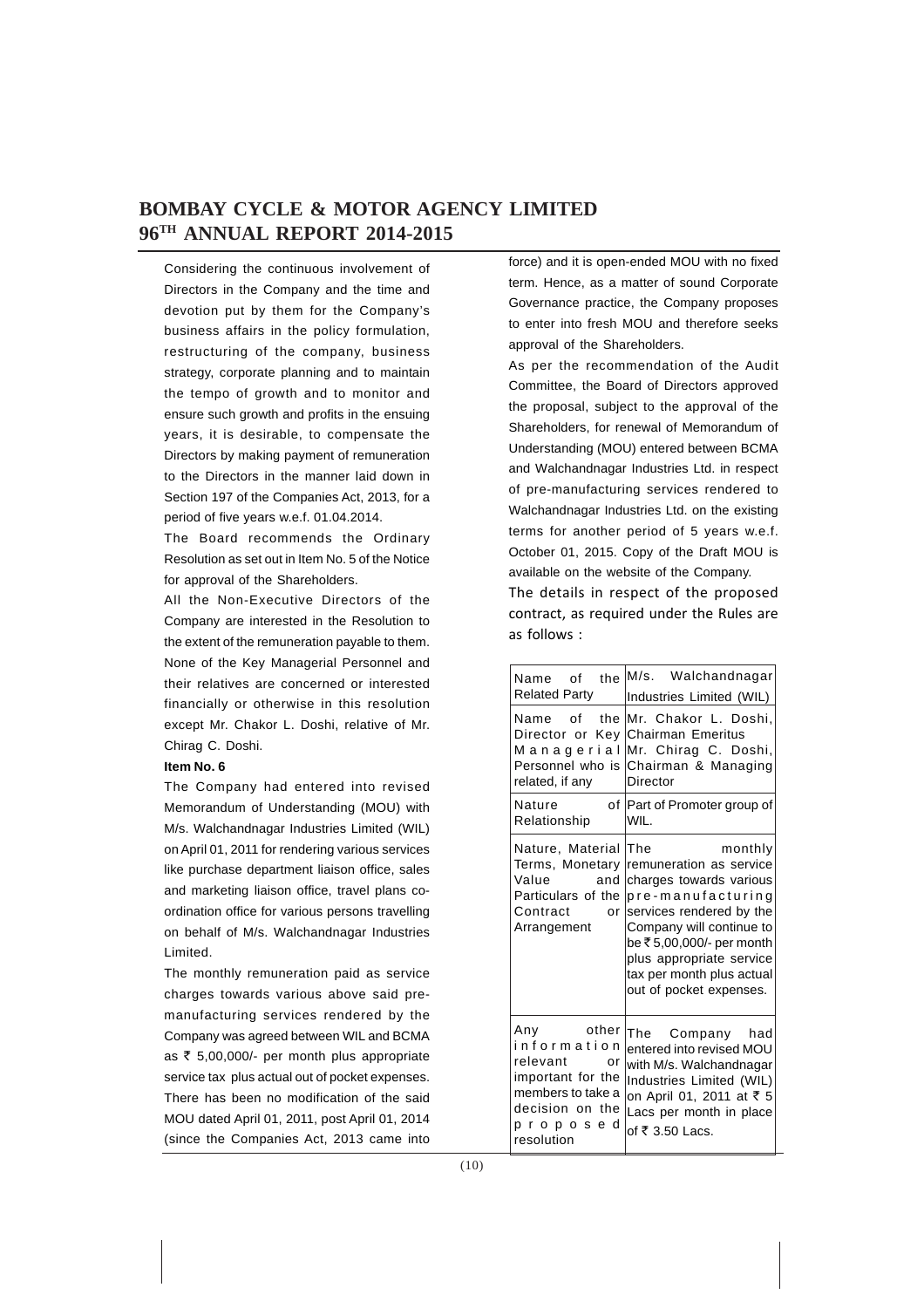Except Mr. Chakor L. Doshi, Chairman Emeritus & Mr. Chirag C. Doshi, Chairman & Managing Director being part of promoter group of BCMA, no other Director, Key Managerial Personnel of the Company or their relatives are in any way concern or interested in the said Resolution.

### **Item No. 7**

The Members of the Company, in the 92<sup>nd</sup> Annual General Meeting held on August 11, 2011 had accorded, by Special Resolution, their consent to Mr. Chakor L. Doshi, Chairman Emeritus of the Company and a relative of Mr. Chirag C. Doshi, Chairman & Managing Director to continue to provide professional services as Advisor / Consultant to the Company for an additional period of 2 years from June 01, 2011 to May 31, 2013, on payment of  $\bar{\tau}$  50,000/- per day as Consultancy Fee plus expenses on travelling, lodging and boarding & reimbursement of incidental and out of pocket expenses, reimbursement of Service Tax, as applicable and permitted foreign exchange allowance and expenses in case of any assignments abroad. Vide the said Special Resolution, the Board was further authorised to extend the said consultancy period for additional two years, and pursuant to such authorization to the Board, such extension was approved by the Board in their meeting held on May 13, 2013 on payment of ₹ 65,000/- per day. Hence, the approval of the Shareholders is valid up to May 31, 2015.

As required under the erstwhile provision of Section 309 (1) of the Companies Act, 1956, the opinion of the Central Government was obtained to the effect that Mr. Chakor L. Doshi possesses the necessary qualification to render professional consultancy services. Now, as per the provisions of Section 197 of the Companies Act, 2013, the Nomination and Remuneration Committee has expressed similar opinion in their meeting held on May

12, 2015. As per the provision of Section 188 of the Companies Act, 2013, the Audit Committee of the Board of Directors of the Company also approved the renewal of Consultancy Contract with Mr. Chakor L. Doshi at the existing professional fees of  $\overline{\epsilon}$  65,000/- per day for next two years, subject to approval of Members, with power to the Board to extend the period of consultancy contract by further two years. As per the approval of the Audit Committee and recommendation of Nomination and Remuneration Committee, the Board of Directors approved the proposal, subject to the approval of the Shareholders, for renewal of Consultancy Contract with Mr. Chakor L. Doshi.

The details in respect of the proposed contract, as required under the Rules are as follows:

| Name of the Related<br>Party                                                                                                | Mr. Chakor L. Doshi                                                                                                                                                                                                                                                                                                                                                                                                                                                                                                                                                                                                                                                                                                                                                                   |
|-----------------------------------------------------------------------------------------------------------------------------|---------------------------------------------------------------------------------------------------------------------------------------------------------------------------------------------------------------------------------------------------------------------------------------------------------------------------------------------------------------------------------------------------------------------------------------------------------------------------------------------------------------------------------------------------------------------------------------------------------------------------------------------------------------------------------------------------------------------------------------------------------------------------------------|
| Name of the Director or<br>KMP who is related. if<br>any                                                                    | Mr.<br>Chirag<br>C.<br>Doshi.<br>Chairman & Managing Director                                                                                                                                                                                                                                                                                                                                                                                                                                                                                                                                                                                                                                                                                                                         |
| Nature of Relationship                                                                                                      | Mr. Chakor L. Doshi is the<br>father of Mr. Chirag C. Doshi                                                                                                                                                                                                                                                                                                                                                                                                                                                                                                                                                                                                                                                                                                                           |
| Nature, Material Terms,<br>Monetary Value and<br>Particulars of<br>the<br>Contract<br>or<br>Arrangement                     | Contract<br>to<br>render<br>professional consultancy<br>services; Consultancy fees<br>of ₹65,000 per day of service<br>rendered (i.e. same rate as<br>paid during the period from<br>June 01, 2013 to May 31,<br>2015), Period of Consultancy<br>contract 2 years, with power<br>to the Board to extend the<br>contract by further 2 years<br>on such terms as it may<br>deem fit:                                                                                                                                                                                                                                                                                                                                                                                                    |
| Any other information<br>relevant or important for<br>the members to take a<br>decision<br>the<br>on<br>proposed resolution | Mr. Chakor L. Dosh has been<br>professional<br>providing<br>Consultancy services to the<br>Company since 2006-07, with<br>the approval of the Board /<br>Members of the Company as<br>per the provisions of the<br>Companies Act, 1956.<br>Previously<br>Central<br>Government, and now the<br>Nomination & Remuneration<br>Committee have expressed<br>an opinion, as required under<br>relevant provisions, that Mr.<br>Chakor L. Doshi possesses<br>the requisite qualification to<br>render consultancy services.<br>Nomination<br>The<br>&<br><b>Remuneration Committee has</b><br>recommended, and the Audit<br>Committee and the Board of<br>Directors have approved the<br>renewal of consultancy<br>contract with Mr. Chakor L.<br>Doshi, subject to approval of<br>Members. |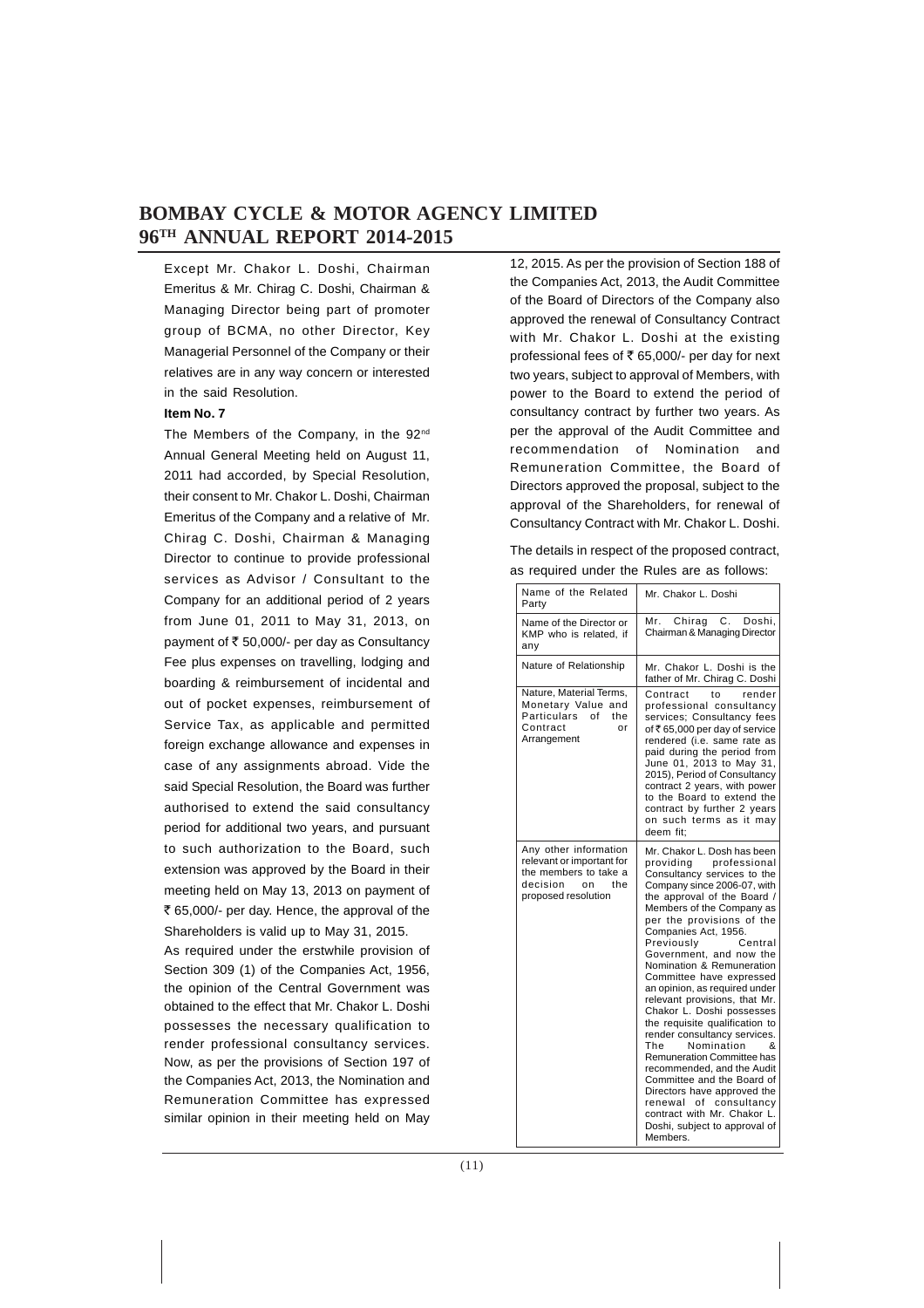The Board recommends the Special Resolution set out at item No. 7 of the notice for your approval.

None of the Directors & Key Managerial Personnel except Mr. Chakor L. Doshi and Mr. Chirag C. Doshi are deemed to be concerned or interested, financially or otherwise in the proposed special resolution.

By Order of the Board of Directors Vinita A. Kapoor Company Secretary & Compliance Officer

### **Registered Office:**

534, Sardar Vallabhbhai Patel Road, Opera House, Mumbai-400 007 Dated: May 12, 2015

### **LOCATION OF REGISTERED OFFICE OF BOMBAY CYCLE & MOTOR AGENCY LIMITED**



**(Map not to scale)**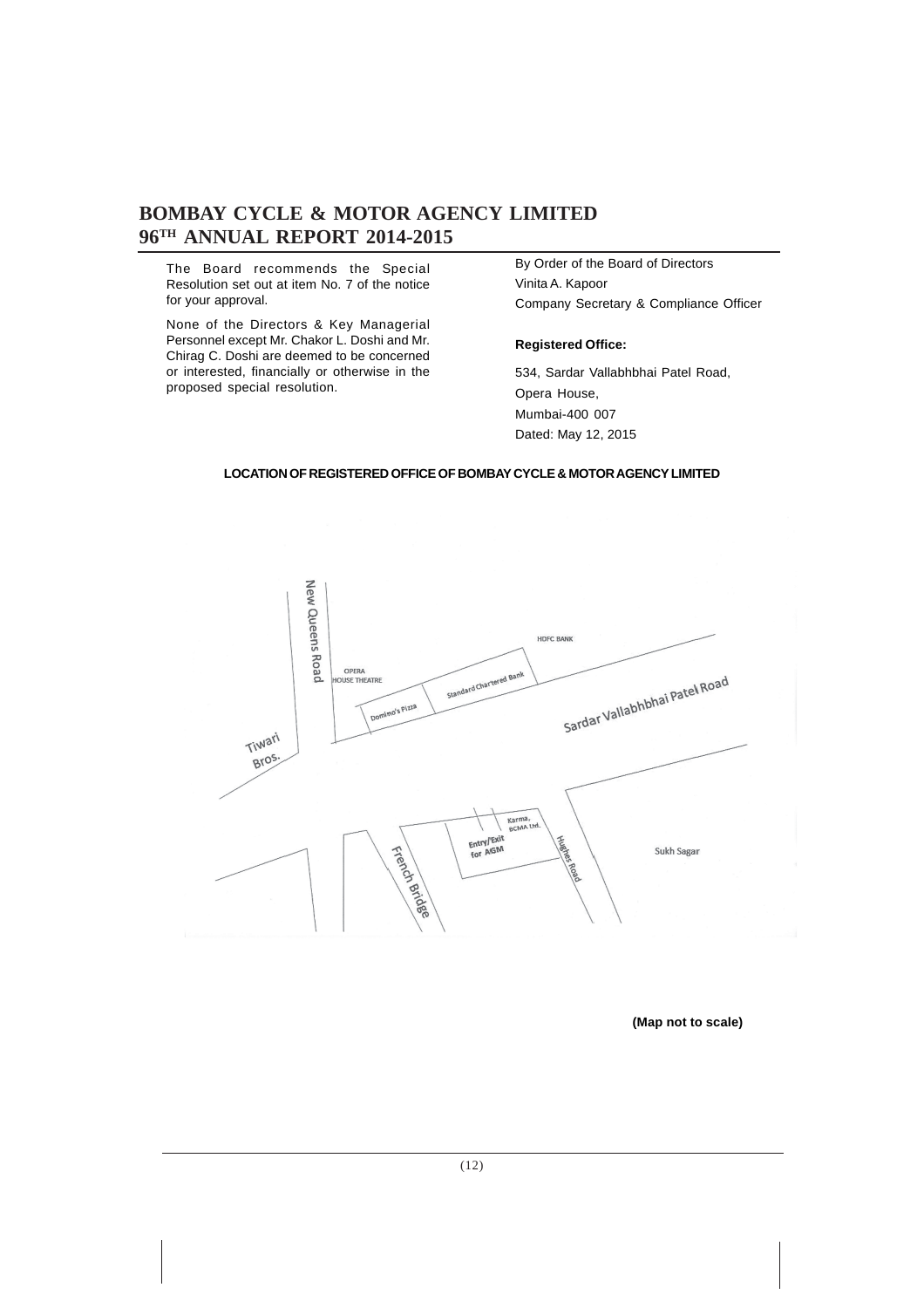### To,

### **DIRECTORS' REPORT**

### The Members of

### **BOMBAY CYCLE & MOTOR AGENCY LIMITED**

Your Directors have pleasure to present to you the Annual Report and the Audited Statements of Accounts for the year ended March 31, 2015. **1. Financial Results:**

|                                                            | Year ended<br>March<br>31, 2015 | Previous<br>Year ended<br>March 31, 2014 |
|------------------------------------------------------------|---------------------------------|------------------------------------------|
| <b>Total Revenue</b>                                       | 78,986,655                      | 73,600,072                               |
| Profit before Depreciation 24,025,962<br>and Taxation      |                                 | 21,677,943                               |
| Less: Depreciation<br>and Other Charges<br>On Fixed Assets | 1,414,790                       | 1,861,169                                |
| Profit before Exceptional<br>Items and Tax                 | 22,611,172                      | 19,816,774                               |
| Less: Exceptional items                                    | (1,100,460)                     | (438, 403)                               |
| Tax Expense                                                | 6,951,279                       | 6,230,084                                |
| Profit for the Year                                        | 16,760,353                      | 14,025,093                               |

### **2. FINANCIAL PERFORMANCE & HIGHLIGHTS**:

The total income of the Company comprising of Automobile and Hospitality Divisions is  $\bar{\tau}$  789.87 Lacs as compared to  $\bar{\tau}$  736.00 Lacs in the previous year. During the Year, business environment in the hospitality segment continued to remain difficult and operating in such an environment was challenging. The same has resulted into lower Sales / Income from operations for Hospitality Business. However, we have been able to maintain same profitability. We however are optimistic for the coming financial year. There is improvement in the Automobile Division and we hope the same to continue in future also.

No material changes and commitments have occurred after the close of the year till the date of this Report, which affect the financial position of the Company.

### **3. DIVIDEND AND RESERVES:**

Your Directors are pleased to recommend Dividend for the Financial Year 2014-2015 on Equity Shares of  $\bar{\tau}$  10/- each at  $\bar{\tau}$  4/- per share equivalent to 40% (30% in the previous year) aggregating to  $\bar{\tau}$  800,000/-. The Dividend Distribution Tax thereon works out to  $\bar{z}$  162,861/-. The total outgo on account of this works out to  $\overline{z}$  962,861/-. The dividend payout is subject to approval of Members at the ensuing Annual General Meeting.

During the Year under review, the Company has transferred  $\bar{c}$  1,676,035 to the General Reserve of the Company.

### **4. SUBSIDIARY, JOINT VENTURES AND ASSOCIATE COMPANIES:**

Your Company has neither any Subsidiary nor Joint Venture nor Associate Company. During the year under review, none of the Companies have become or ceased to be Company's Subsidiaries, Joint Ventures or Associate Companies.

### **5. EXTRACT OF ANNUAL RETURN:**

The extract of the Annual Return in Form MGT-9 in accordance with Section 92(3) of the Companies Act, 2013 read with the Companies (Management and Administration) Rules, 2014, are set out herewith as **Annexure- A** to this report.

### **6. DIRECTORS AND KEY MANAGERIAL PERSONNEL**:

### **Appointments:**

1. Independent Directors During the Year under review, Members approved appointment of Mr. Ashok T. Kukreja and Mrs. Rupal Vora as Independent Directors of the Company,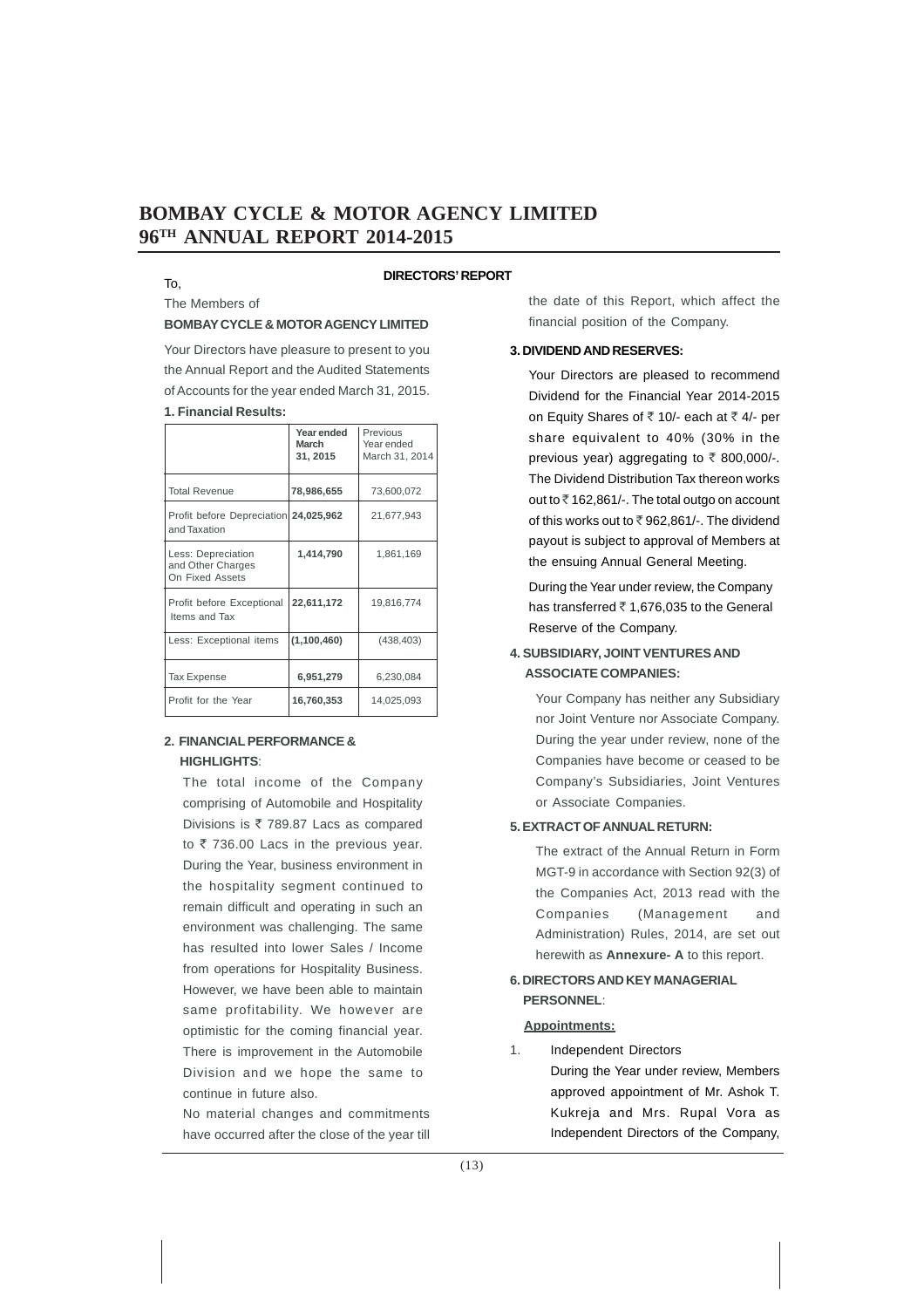by Postal Ballot, with effect from February 13, 2015 till the conclusion of the 100<sup>th</sup> Annual General Meeting to be held in the year 2019. These Independent Directors are not liable to retire by rotation.

Both the Independent Directors have given declarations that they meet the criteria of Independence as laid down under Section 149(6) of the Companies Act, 2013.

### 2 . Key Managerial Personnel

During the Year under review, the Company has appointed following persons as Key Managerial Personnel:

| Sr. No. | Name of Person            | Designation                            |
|---------|---------------------------|----------------------------------------|
| 1.      | Mr. Chirag C. Doshi       | Chairman &<br><b>Managing Director</b> |
| 2.      | Ms. Vinita A. Kapoor      | Company Secretary                      |
| 3.      | Mr. Mahendra J.<br>Kharwa | <b>Chief Financial</b><br>Officer      |

### **Retirement by rotation:**

In accordance with the provisions of Section 152 of the Companies Act, 2013, Mr. Chakor L. Doshi is due to retire by rotation at the 96<sup>th</sup> Annual General Meeting and being eligible, offer himself for reappointment.

### **Resignations:**

During the Year under review, Mr. Sanjay P. Muthe and Mr. T. D. Lal, resigned as the Directors of the Company with effect from February 14, 2015 as they did not qualify under the criteria of Independent Director as specified under Sub-section (6) of Section 149 of the Companies Act, 2013 on account of their association with Promoter Group Company i.e. Walchandnagar Industries Ltd. Also Mrs. Kanika G. Sanger resigned as a Director of the Company with effect from February 14, 2015 as she wanted to spend most of her time with her family, relatives, and as she stayed abroad, it became difficult for her to attend the Meetings of the Company. The Board places on record its sincere appreciation and gratitude for the invaluable contribution made by Mr. Sanjay P. Muthe, Mr. T. D. Lal and Mrs. Kanika G. Sanger during their tenure with the Company as Directors.

### **7. NUMBER OF MEETINGS OF THE BOARD**

The Board met six (6) times during the Financial Year 2014-2015 viz. on April 19, 2014; August 08, 2014; November 03, 2014; December 19, 2014; February 13, 2015 and February 16, 2015.

### **8. COMMITTEES OF THE BOARD**

The Company has several Committees which have been constituted in compliance with the requirements of the relevant provisions of applicable laws and statutes.

The Company has following Committees of the Board comprising of Directors and / or Executives of the Company:

- $\triangleright$  Audit Committee which comprises of two Independent Directors i.e. Mr. Ashok T. Kukreja (Chairman of Committee) and Mrs. Rupal Vora (Member), and Chairman & Managing Director, Mr. Chirag C. Doshi (Member).
- Risk Management Committee which comprises of Chairman & Managing Director, Mr. Chirag C. Doshi (Chairman), General Manager –Business Development, Hospitality Division, Mrs. Padmini Verenkar (Member) and Company Secretary & Compliance Officer, Ms. Vinita A. Kapoor (Member).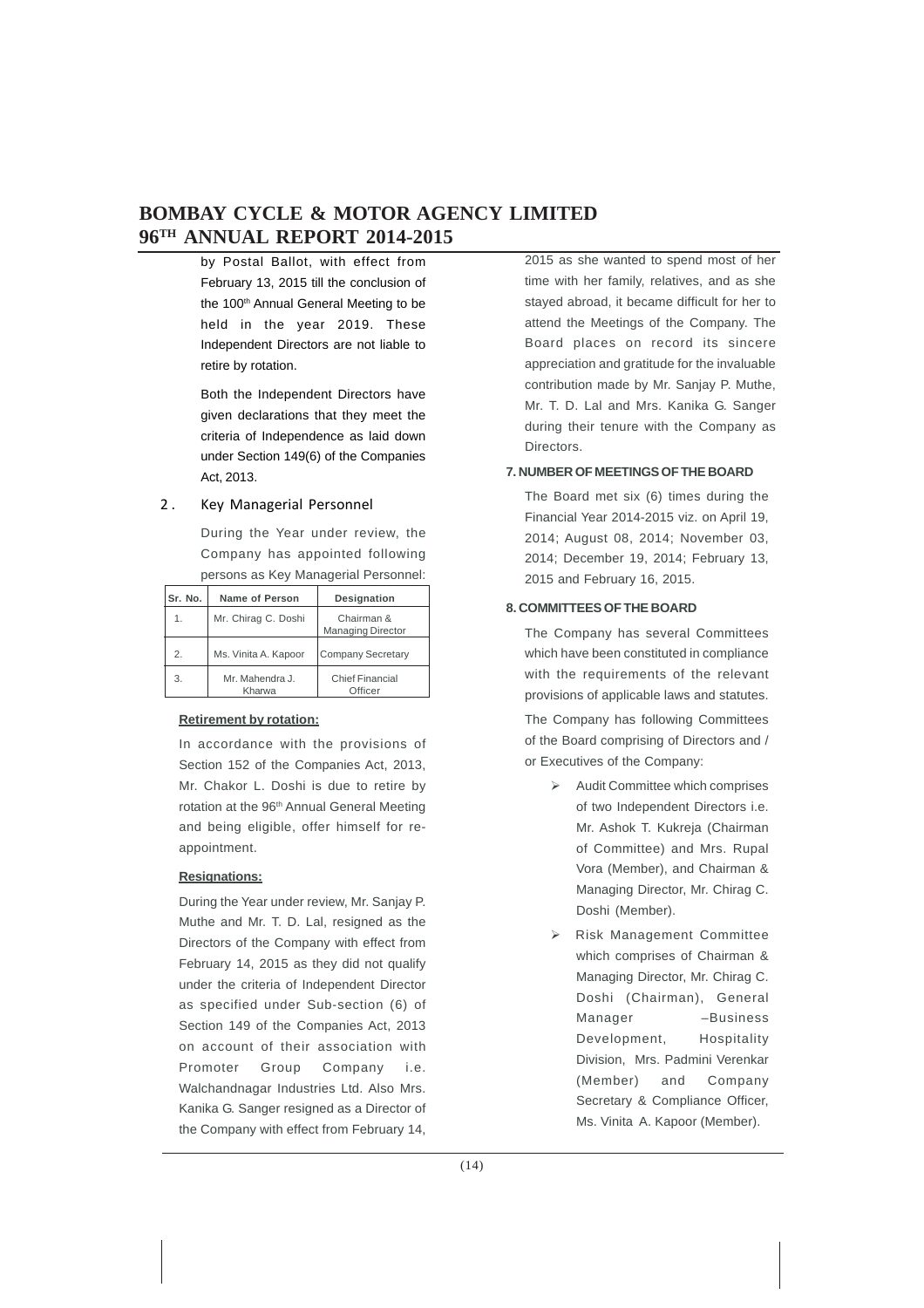- $\triangleright$  Nomination & Remuneration Committee which comprises of two Independent Directors, Mr. Ashok T. Kukreja (Chairman) and Mrs. Rupal Vora (Member), and Chairman Emeritus, Mr. Chakor L. Doshi (Member);
- Committee of Independent Directors which comprises of Mr. Ashok T. Kukreja (Chairman) and Mrs. Rupal Vora (Member);
- > Internal Complaints Committee which comprises of 3 Company Executives i.e. General Manager – Business Development, Hospitality Division, Mrs. Padmini Verenkar (Presiding Officer), Accounts Officer, Mr. Sunil P. Kharade (Member) and Company Secretary & Compliance Officer, Ms. Vinita A. Kapoor (Member).

### **9. BOARD EVALUATION**

During the year, the first Evaluation cycle was completed which included the Evaluation of the Board as a whole, Board Committees and Directors. The exercise was led by the the Independent Directors of the Company. The Evaluation process focused on various aspects of the Board and Committees functioning such as composition of the Board and Committees, experience and competencies, performance of specific duties and obligations, governance issues etc. Separate exercise was carried out to evaluate the performance of individual Directors on parameters such as attendance, contribution and independent judgement.

### **10. PARTICULARS OF LOANS, GUARANTEES OR INVESTMENTS BY COMPANY**

Particulars of Loans given, guarantees and investments covered under the provisions of Section 186 of the

Companies Act, 2013 are provided in the notes to Financial Statements (Please refer to Note 9 and 12 to the Financial Statements).

### **11. VIGIL MECHANISM**

Your Company is committed to highest standards of ethical, moral and legal business conduct. Accordingly, the Board of Directors have formulated a Whistle Blower Policy to report genuine concerns or grievances. Protected disclosures can be made by a whistle blower through an e-mail, or telephone line or a letter to the Chairman of the Audit Committee or the Company Secretary of the Company or any member of the Audit committee. The Policy on vigil mechanism /whistle blower policy may be accessed on the Company's website at the link http://www.bcma.in/ investor\_financial.php

### **12. PARTICULARS OF EMPLOYEES REMUNERATION**

- (A) The statement containing particulars of employees as required under Section 197 (12) of the Companies Act, 2013 read with Rule 5(2) of the Companies (Appointment and Remuneration of Managerial Personnel) Rules, 2014 is not being sent as the Company has no such employee who falls under the criteria specified in the said Rules.
- (B) The ratio of the remuneration of each Director to the median employee's remuneration and other details in terms of Section 197 (12) of the Companies Act, 2013 read with Rule 5(1) of the Companies (Appointment and Remuneration of Managerial Personnel) Rules, 2014, are forming part of this Report as **Annexure B**.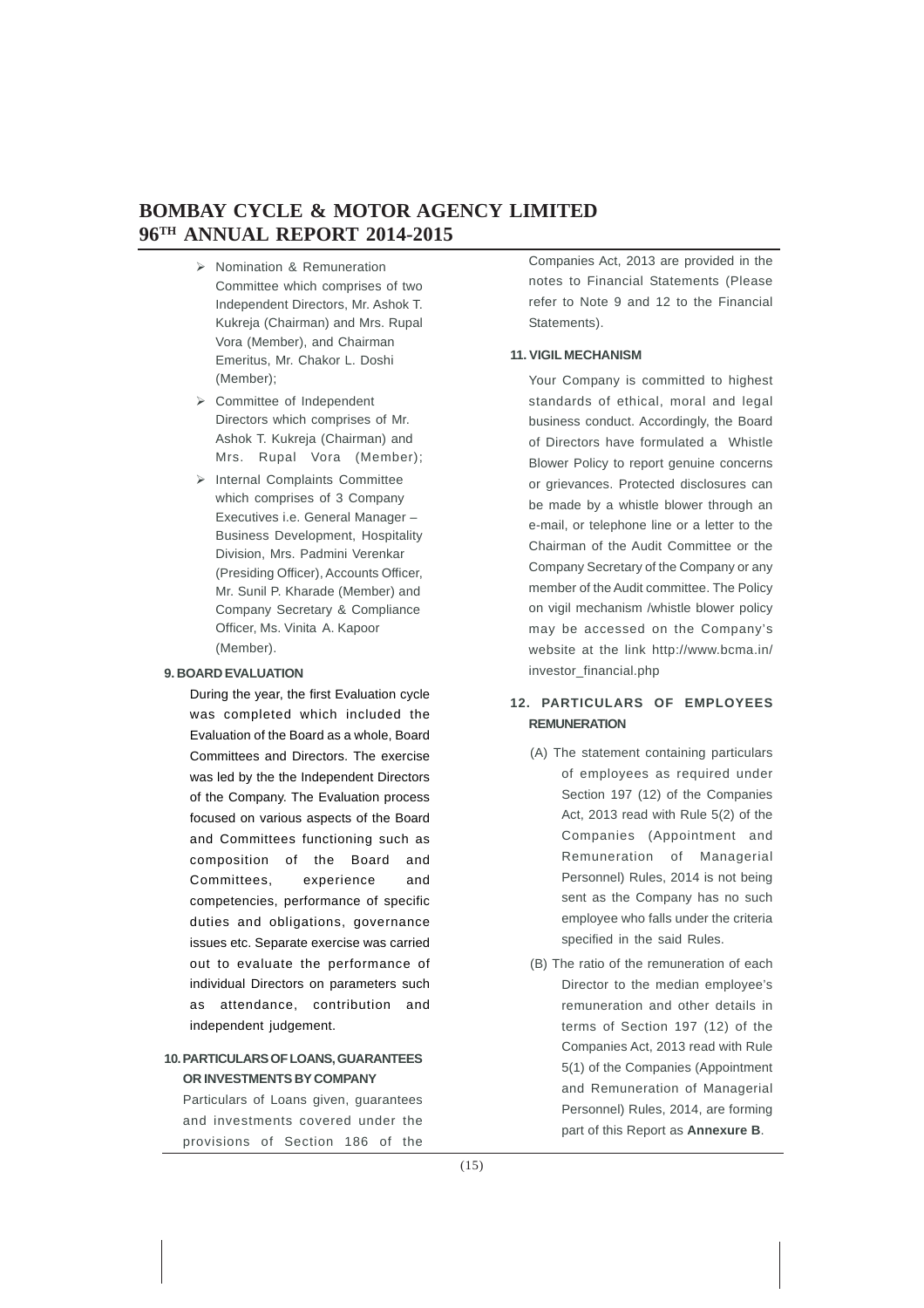### **13. CONTRACTS AND ARRANGEMENTS WITH RELATED PARTIES**

All contracts / arrangements / transactions except the arrangement / transaction, reported in Form AOC 2 enclosed vide **Annexure C**, entered by the Company during the Financial Year with Related parties were in the Ordinary Course of Business and on arm's length basis.

In respect of transaction with Related Party reported in Form AOC 2 referred above, the same was entered into prior to coming into force of the Companies Act, 2013 with the approval of the Board as required under Section 297 of the Companies Act, 1956 which was in force at the relevant time, and the said transaction has continued during the Financial Year.

Your Directors draw attention of the members to Note No. 27(8) to the Financial Statement which sets out related party disclosures.

### **14. NOMINATION & REMUNERATION POLICY**

The Board has framed a policy on the recommendation of the Nomination & Remuneration Committee, which lays down a framework in relation to remuneration of Directors, Key Managerial Personnel and Senior Management of the Company. This policy also lays down criteria for selection, appointment and remuneration of Board Members / Key Managerial Personnel and other employees.

### **OBJECTIVES:**

The Nomination and Remuneration Committee and the Policy is in compliance with Section 178 of the Companies Act, 2013 read along with the applicable rules thereto. The Key Objectives of the Committee are:

- a) to formulate guidelines in relation to appointment and removal of Directors, Key Managerial Personnel and Senior Management.
- b) to evaluate the performance of the members of the Board and provide necessary report to the Board for further evaluation of the Board.
- c) to recommend to the Board the Remuneration payable to the Directors, Key Managerial Personnel and Senior Management.

### **ROLE OF COMMITTEE:**

The role of the Committee *inter alia* is as follows:

- a) to formulate a criteria for determining qualifications, positive attributes and independence of a Director.
- b) to recommend to the Board the appointment and removal of Senior Management.
- c) to carry out evaluation of Director's performance and recommend to the Board appointment / removal based on his / her performance, against criteria laid down.
- d) to recommend to the Board on (i) policy relating to remuneration for Directors, Key Managerial Personnel and Senior Management and (ii) Executive Directors remuneration and incentive.
- e) to make recommendations to the Board concerning any matters relating to the continuation in office of any Director at any time including the suspension or termination of service of an Executive Director as an employee of the Company subject to the provision of the law and their service contract.
- f) ensure that level and composition of remuneration is reasonable and sufficient, relationship of remuneration to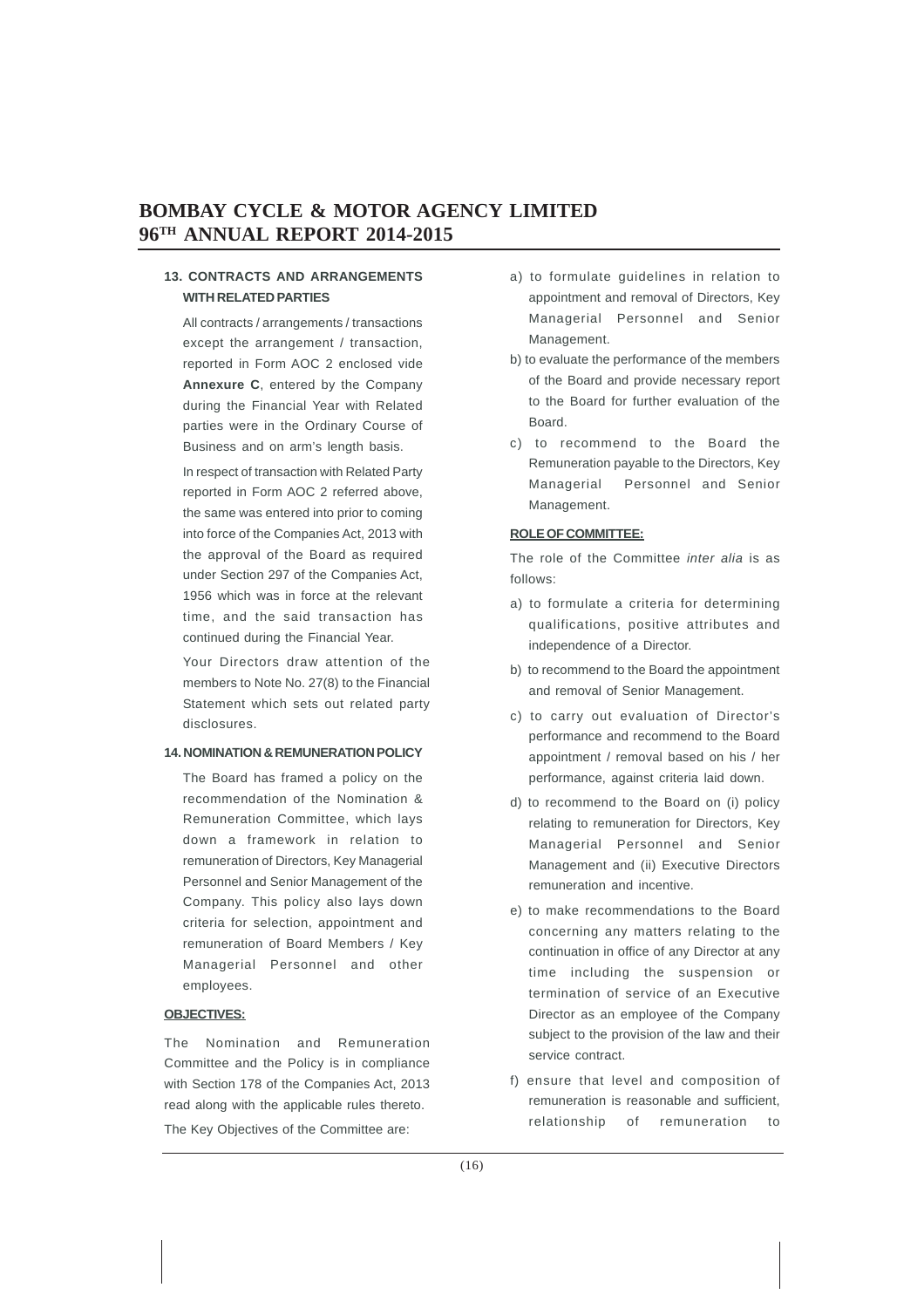performance is clear and meets appropriate performance benchmarks.

- g) to devise a policy on Board diversity.
- h) to develop a succession plan for the Board and to regularly review the plan and to identify persons who can be appointed as Directors.

### **NOMINATION DUTIES:**

The duties of the Committee in relation to nomination matters include:

- a) Ensuring that there is an appropriate induction & training programme in place for new Directors and members of Senior Management and reviewing its effectiveness.
- b) Ensuring that on appointment to the Board, Non-Executive Directors receive a formal letter of appointment in accordance with the Guidelines provided under the Companies Act, 2013.
- c) Identifying and recommending Directors who are to be put forward for retirement by rotation.
- d) Determining the appropriate size, diversity and composition of the Board;
- e) Setting a formal and transparent procedure for selecting new Directors for appointment to the Board.
- f) Developing a succession plan for the Board and Senior Management and regularly reviewing the plan.
- g) Evaluating the performance of the Board and Independent Directors.
- h) Making recommendations to the Board concerning any matters relating to the continuation in office of any Director at any time including the suspension or termination of service of an Executive Director as an employee of the Company subject to the provision of the law and their service contract.
- i) Delegating any of its powers to one or more of its members or the Secretary of the Committee.
- j) Recommend any necessary changes to the Board.
- k) Considering any other matters as may be requested by the Board.

### **REMUNERATION DUTIES:**

The duties of the Committee in relation to remuneration matters include:

- a) to consider and determine the Remuneration Policy, based on the performance and also bearing in mind that the remuneration is reasonable and sufficient to attract, retain and motivate members of the Board and such other factors as the Committee shall deem appropriate.
- b) to approve the remuneration of the Senior Management including Key Managerial Personnel of the Company maintaining a balance between fixed and incentive pay reflecting short and long term performance objectives appropriate to the working of the Company.
- c) to delegate any of its powers to one or more of its members or the Secretary of the Committee.
- d) to consider any other matters as may be requested by the Board.
- e) to consider and recommend to the Board for Professional indemnity and liability insurance for Directors and senior management.

### **15. RISK MANAGEMENT**

During the Year, your Directors have constituted a Risk Management Committee and have approved Risk Management policy in the Board Meeting held on May 12, 2015 wherein all material Risks faced by the Company are identified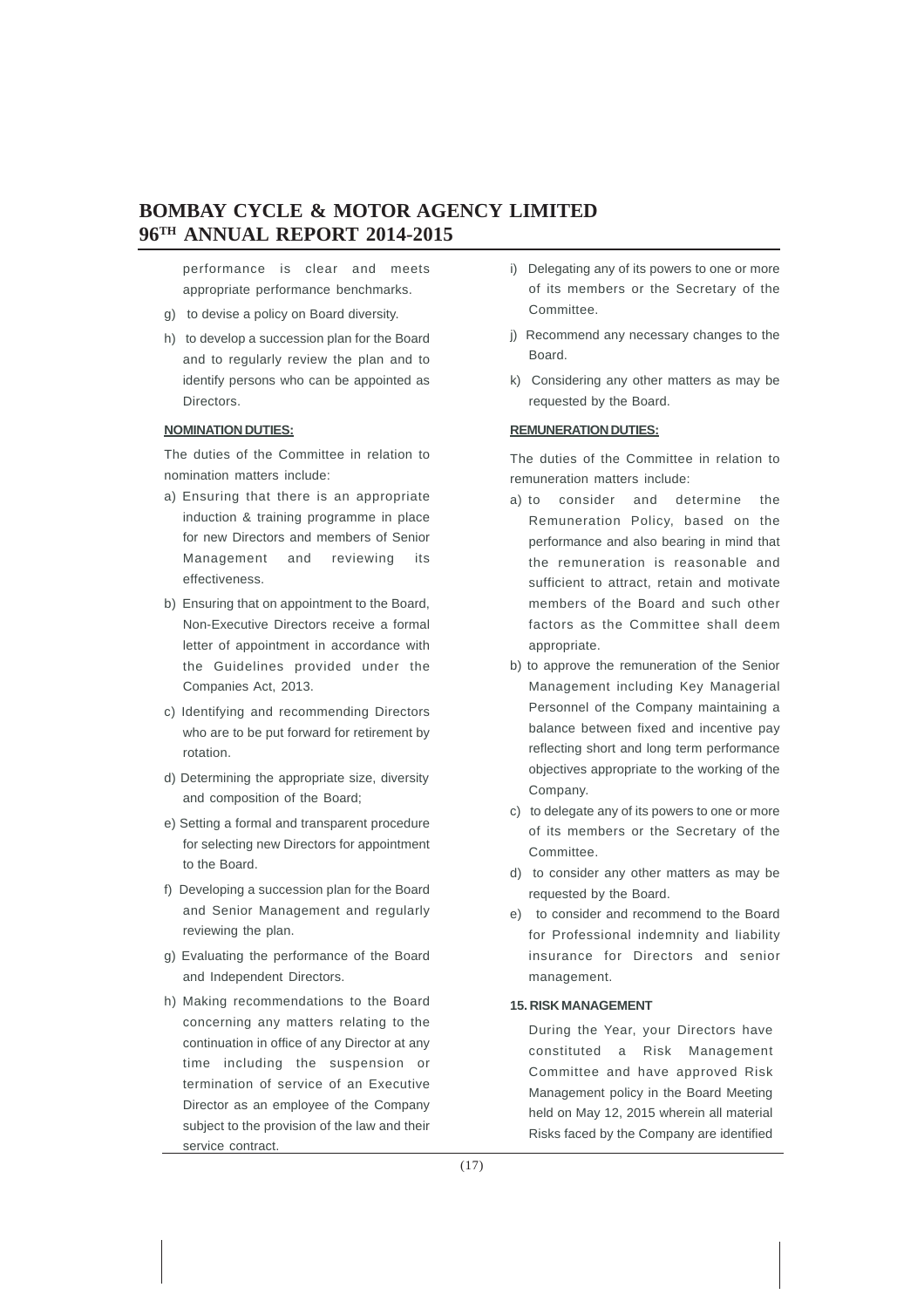and assessed. For each of the risks identified, corresponding controls are assessed and policies and procedures are put in place for monitoring, mitigating and reporting risk on a periodic basis.

### **16. INTERNAL FINANCIAL CONTROL SYSTEMS**

The Company had laid down set of standards, processes and structure which enables to implement internal financial control with reference to Financial Statements across the organization and ensure that the same are adequate and operating effectively.

### **17. INSURANCE**:

The properties, stocks, stores, assets, etc. belonging to the Company continue to be adequately insured against fire, riot, civil commotion etc.

### **18. DEMATERIALIZATION OF SHARES:**

The Company's shares are listed on BSE Limited and the Company's Registrar and Share Transfer Agents have connectivity with National Securities Depository Ltd. & Central Depository Services (India) Ltd. The ISIN is INE691K01017. As on March 31, 2015, 177,012 equity shares representing 88.51% of the total shares have been dematerialized.

### **19. COMPANY'S WEBSITE:**

The Company has its website namely www.bcma.in. The website provides detailed information about the business activity, locations of its corporate offices and service centre etc. The Quarterly Results, Annual Reports and Shareholding patterns and various policies are placed on the website of the Company and the same are updated periodically.

### **20. MEANS OF COMMUNICATION:**

The Company has designated investors@bcma.in as an email id for the purpose of registering complaints by investors and displayed the same on the website of the Company.

### **21. DIRECTORS' RESPONSIBILITY STATEMENT:**

Pursuant to the requirement under Section 134 (3) (c) of the Companies Act, 2013, the Directors' hereby confirm that:

- i) in the preparation of the annual accounts, the applicable accounting standards have been followed along with proper explanation relating to material departures; if any
- ii) the Directors have selected such accounting policies and applied them consistently and made judgments and estimates that are reasonable and prudent so as to give a true and fair view of the state of affairs of the Company at the end of March 31, 2015 and of the profit for the Year ended on that date;
- iii) the Directors have taken proper and sufficient care for the maintenance of adequate accounting records in accordance with the provisions of the Companies Act, 2013 for safeguarding the assets of the Company and for preventing and detecting fraud and other irregularities;
- iv) the Directors have prepared the annual accounts on a going concern basis;
- v) the Directors have laid down internal financial controls to be followed by the Company and that such internal financial controls are adequate and were operating effectively; and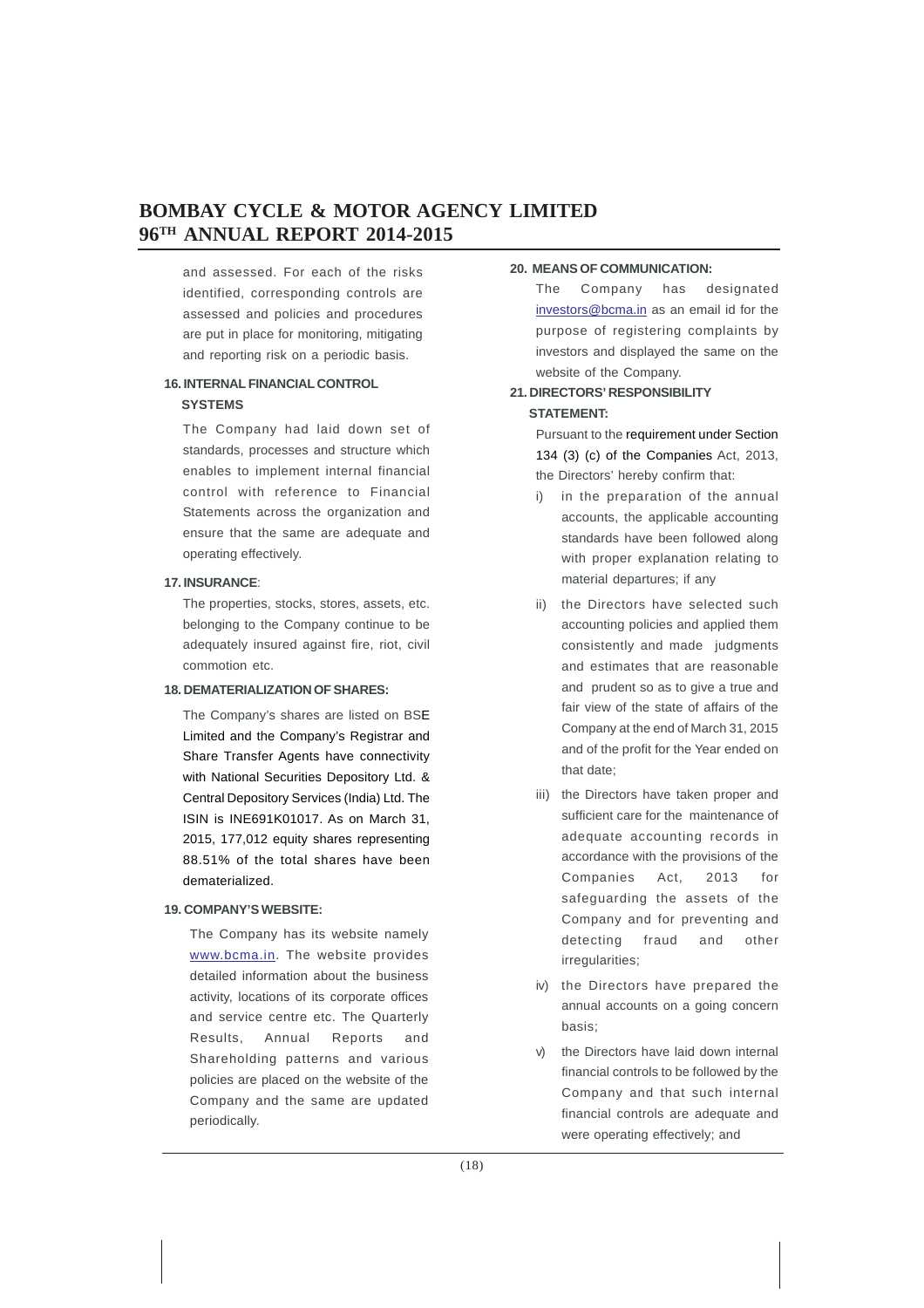vi) The Directors have devised proper systems to ensure compliance with the provisions of all applicable laws and that such systems are adequate and operating effectively.

### **22. CONSERVATION OF ENERGY TECHNO- LOGY ABSORPTION AND FOREIGN EXCHANGE EARNINGS AND OUTGO**:

All the Departments Continue their efforts to reduce the energy consumption. The measures taken at all your Company's units are:

i) Optimum Utilisation of Electrical Equipment.

ii) Maximum Possible saving of energy. There is no Research & Development activity, no import of technology or foreign exchange earnings or outgo; hence details of the same are not annexed to this report.

### **23. AUDITORS AND AUDITOR'S REPORT: STATUTORY AUDITOR:**

M/s. A. B. Jog & Co., Chartered Accountants, Mumbai, the Statutory Auditors, of the Company will retire at the ensuing Annual General Meeting and they being eligible have offered themselves for re-appointment. The Company has received letter from them to the effect that their re-appointment, if made, would be within the prescribed limits under Section 141(3)(g) of the Companies Act, 2013 and that they are not disqualified for re-appointment. The members are requested to appoint the Auditors and authorise the Board to fix their remuneration.

### **AUDITORS REPORT**:

The notes forming part of the accounts referred in the Auditors' Report are self explanatory and give complete information. There are no qualifications,

reservation or adverse remarks made by statutory auditors in the Audit Report.

### **SECRETARIAL AUDITOR:**

Pursuant to the provisions of Section 204 of the Companies Act, 2013 read with the Companies (Appointment and Remuneration of Managerial Personnel) Rules, 2014, Board has appointed M/s. Ragini Chokshi & Company, Practicing Company Secretary, to conduct Secretarial Audit for the financial year 2014-15. The Secretarial Audit Report for the Financial Year ended March 31, 2015 is annexed herewith marked as **Annexure D** to this Report. Certain observations were made by M/s. Ragini Chokshi & Company, Secretarial Auditor of the Company in their report with regard to change of name of Company and compliance of Section 152 (6) of the Companies Act, 2013. However, the company would take Legal opinion about the interpretation of the said provisions of the Act & if required, the Company would ensure the Compliance of the same.

### **24. CORPORATE SOCIAL RESPONSIBILITY (CSR):**

Your Company does not fall in the criteria mentioned under Section 135 of the Companies Act, 2013 for applicability of the provisions of Corporate Social Responsibility. Hence, your Company is not required to constitute CSR Committee and to comply with other provisions of Section 135 of the Companies Act, 2013 read with the Companies (Corporate Social Responsibility Policy) Rules, 2014.

### **25. CORPORATE GOVERNANCE:**

As per Circular CIR/CFD/POLICY CELL/ 7/2014 dated September 15, 2014 issued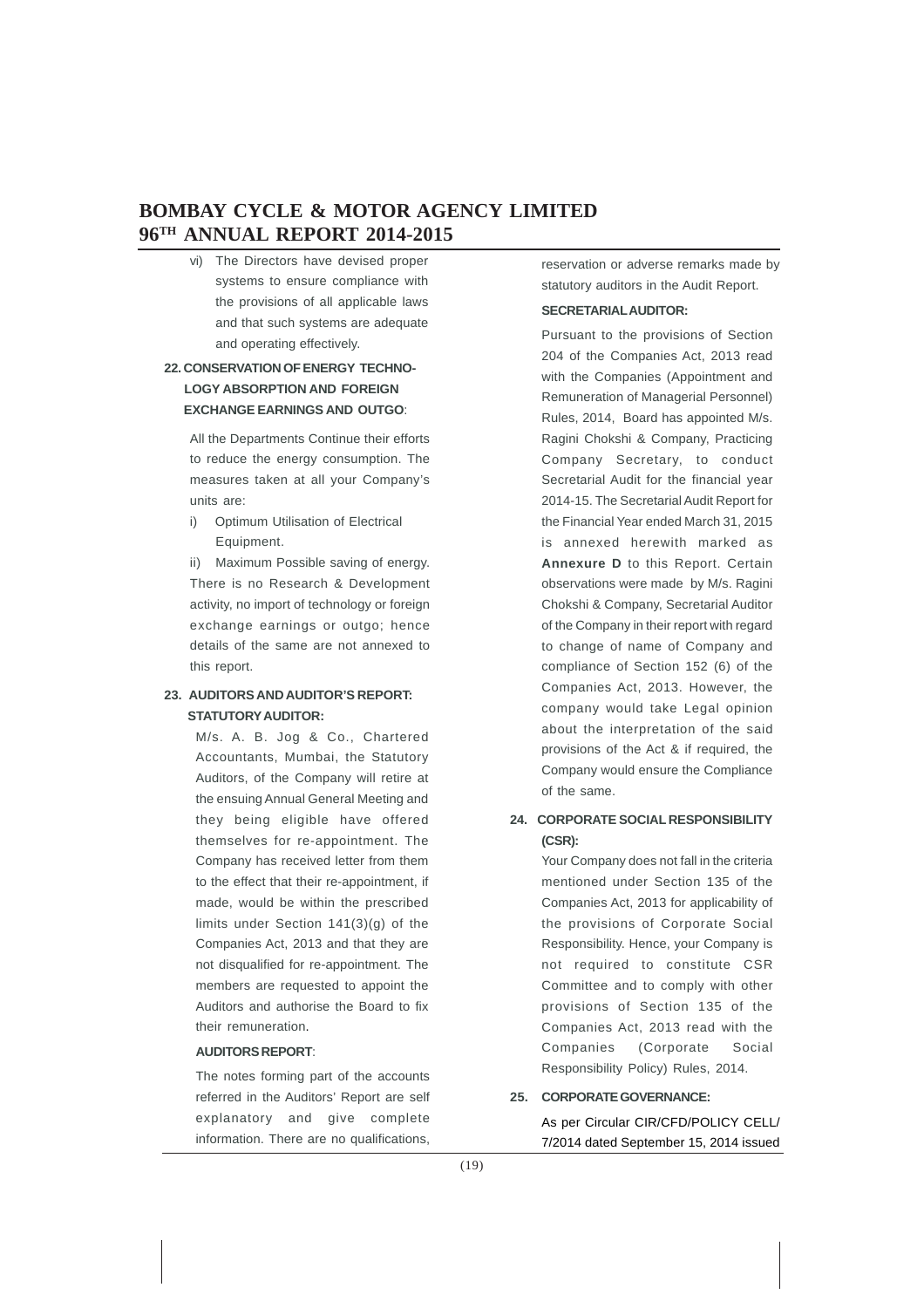by Securities & Exchange Board of India, your Company falls in the exempted category being very small Capital. Hence, Clause 49 of the Listing Agreement related to Corporate Governance is not applicable to the Company.

### **26. GENERAL:**

Your Directors state that no disclosure or reporting is required in respect of the following items as there were no transactions on these items during the year under review:

- 1. Details relating to deposits covered under Chapter V of the Act.
- 2. Issue of equity shares with differential rights as to dividend, voting or otherwise.
- 3. Issue of shares (including sweat equity shares) to employees of the Company under any scheme.
- 4. No significant or material orders were passed by the Regulators or Courts or Tribunals which impact the going concern status and Company's operations in future.

Your Directors further state that during the year under review, there were no cases filed pursuant to the Sexual Harassment of Women at Workplace (Prevention, Prohibition and Redressal) Act, 2013.

### **27. Postal Ballot conducted in 2014-2015:**

The Company had sent Postal Ballot notice dated February 20, 2015 to the members seeking their approval through postal ballot for passing the following Resolutions:

Resolution No 1: To appoint Mr. Ashok Kukreja (DIN: 00463526), as an Independent Director of the Company.

Resolution No 2: To appoint Mrs. Rupal Vora (DIN: 07096253), as an Independent Director of the Company.

Resolution No 3: To appoint Mr. Chirag C. Doshi as Managing Director.

Resolution No 4: To amend Articles of Association of the Company as per the provision of the Companies Act, 2013.

M/s. Ragini Chokshi & Associates, Practicing Company Secretaries were appointed as the Scrutinizer for conducting the postal ballot process. Accordingly, the postal ballot was conducted by the Scrutinizer and a report submitted to the Chairman.

Mr. Chirag C. Doshi, Chairman announced the postal ballot result on March 30, 2015 at the Registered Office of the Company that all the Resolutions were duly approved by the Shareholders with requisite majority.

### **28. ACKNOWLEDGEMENTS**:

Your Directors wish to convey their gratitude and place on record their sincere appreciation of the assistance and cooperation that the Company has been receiving from its employees as also from the Banks.

Your Directors would also like to thank the customers, suppliers and shareholders for their continued support and co-operation.

For and on behalf of Board of Directors

### **CHIRAG C. DOSHI CHAIRMAN & MANAGING DIRECTOR**

### **Registered Office:**

534, Sardar Vallabhbhai Patel Road, Opera House, Mumbai 400 007

Dated: May 12, 2015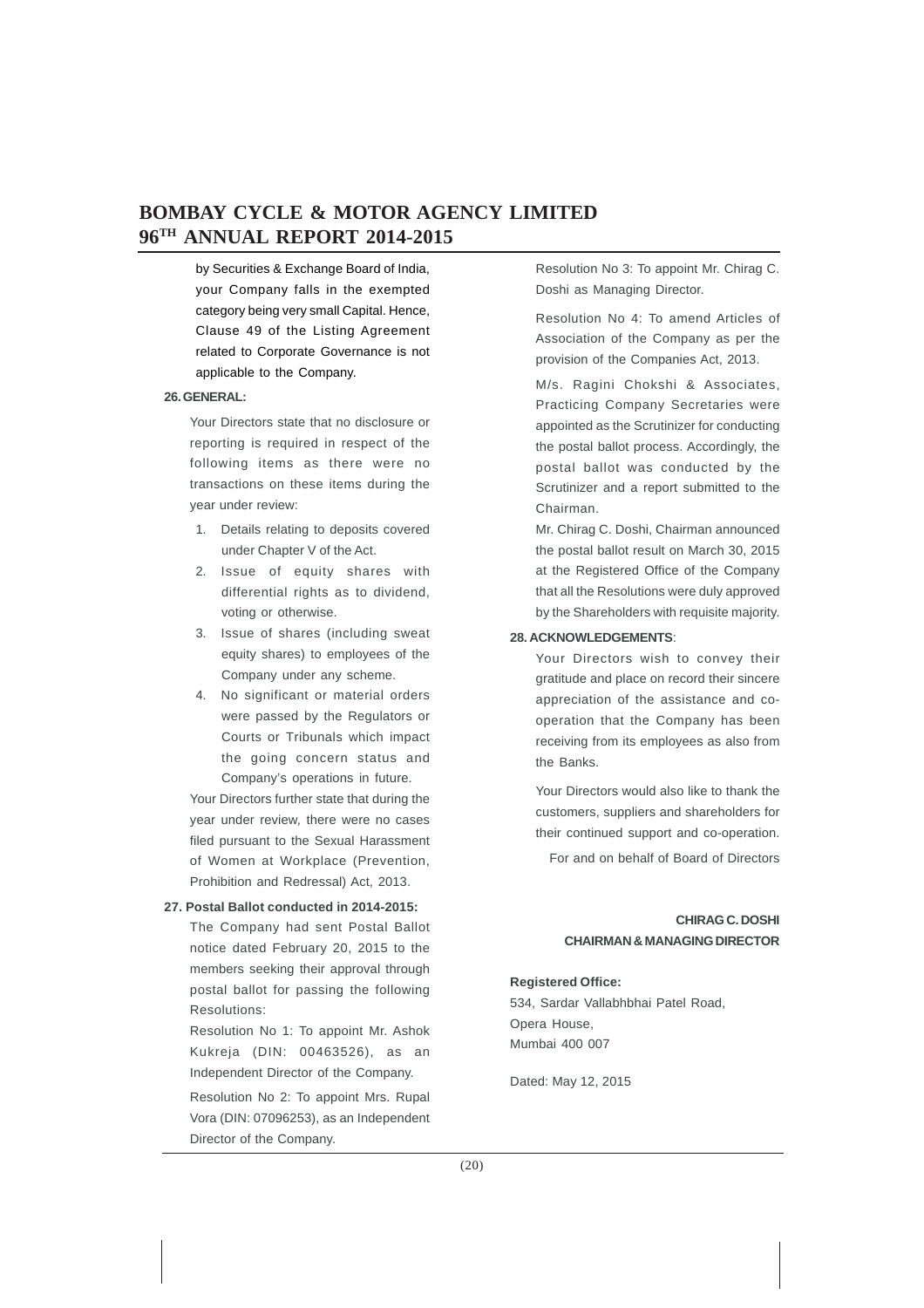### **Annexure A to Directors Report**

### **FORM NO. MGT 9**

### **EXTRACT OF ANNUAL RETURN (As on Financial Year ended on 31.03.2015) (Pursuant to Section 92 (3) of the Companies Act, 2013 and rule 12(1) of the Companies (Management & Administration ) Rules, 2014.)**

|        | <b>CIN</b>                                                                | L74999MH1919PLC000557                                                                                                                                                                                          |
|--------|---------------------------------------------------------------------------|----------------------------------------------------------------------------------------------------------------------------------------------------------------------------------------------------------------|
| ii     | <b>Registration Date</b>                                                  | 12.09.1919                                                                                                                                                                                                     |
| iii    | Name of the Company                                                       | Bombay Cycle & Motor Agency Ltd.                                                                                                                                                                               |
| iv     | Category/Sub-category of the Company                                      | Company Limited by Shares / Indian<br>Non-government Company                                                                                                                                                   |
| $\vee$ | Address of the Registered office<br>& contact details                     | 534, S. V. P. Road, Opera House,<br>Mumbai - 400 007,<br>Tel.: 022-40287110, Fax No.: 022-23634527,<br>Email id.:bcma@bcma.in                                                                                  |
| vi     | Whether listed company                                                    | Yes                                                                                                                                                                                                            |
| vii    | Name, Address & contact details of<br>Registrar & Transfer Agent, if any. | TSR Darashaw Pvt. Ltd.<br>6-10, Haji Moosa Patrawala Ind. Estate,<br>20, Dr. E. Moses Road, Mahalaxmi,<br>Mumbai - 400 011, Tel.: 022-66568484<br>Fax No.: 022-66568494,<br>Email id.:csg-unit@tsrdarashaw.com |

### **I REGISTRATION & OTHER DETAILS:**

### **II PRINCIPAL BUSINESS ACTIVITIES OF THE COMPANY**

| <b>SL No</b> | Name & Description of main<br><b>Products/Services</b> | NIC Code of the<br><b>Product /Service</b> | % to total turnover<br>of the Company |
|--------------|--------------------------------------------------------|--------------------------------------------|---------------------------------------|
|              | Service & Repair of Motor Vehicle                      | Section G. Division 45,<br>Group 452       | 47.58%                                |
| 2            | Hospitality                                            | Section I, Division 56,<br>Group 561       | 52.42%                                |

### **III PARTICULARS OF HOLDING , SUBSIDIARY & ASSOCIATE COMPANIES**

| <b>SL No</b> Name & Address of the Company | <b>CIN/GLN</b> | <b>HOLDING/</b><br><b>SUBSIDIARY/</b><br><b>ASSOCIATE</b> | %OF<br><b>SHARES</b><br><b>HELD</b> | <b>APPLICABLE</b><br><b>SECTION</b> |
|--------------------------------------------|----------------|-----------------------------------------------------------|-------------------------------------|-------------------------------------|
|                                            | <b>NIL</b>     |                                                           |                                     |                                     |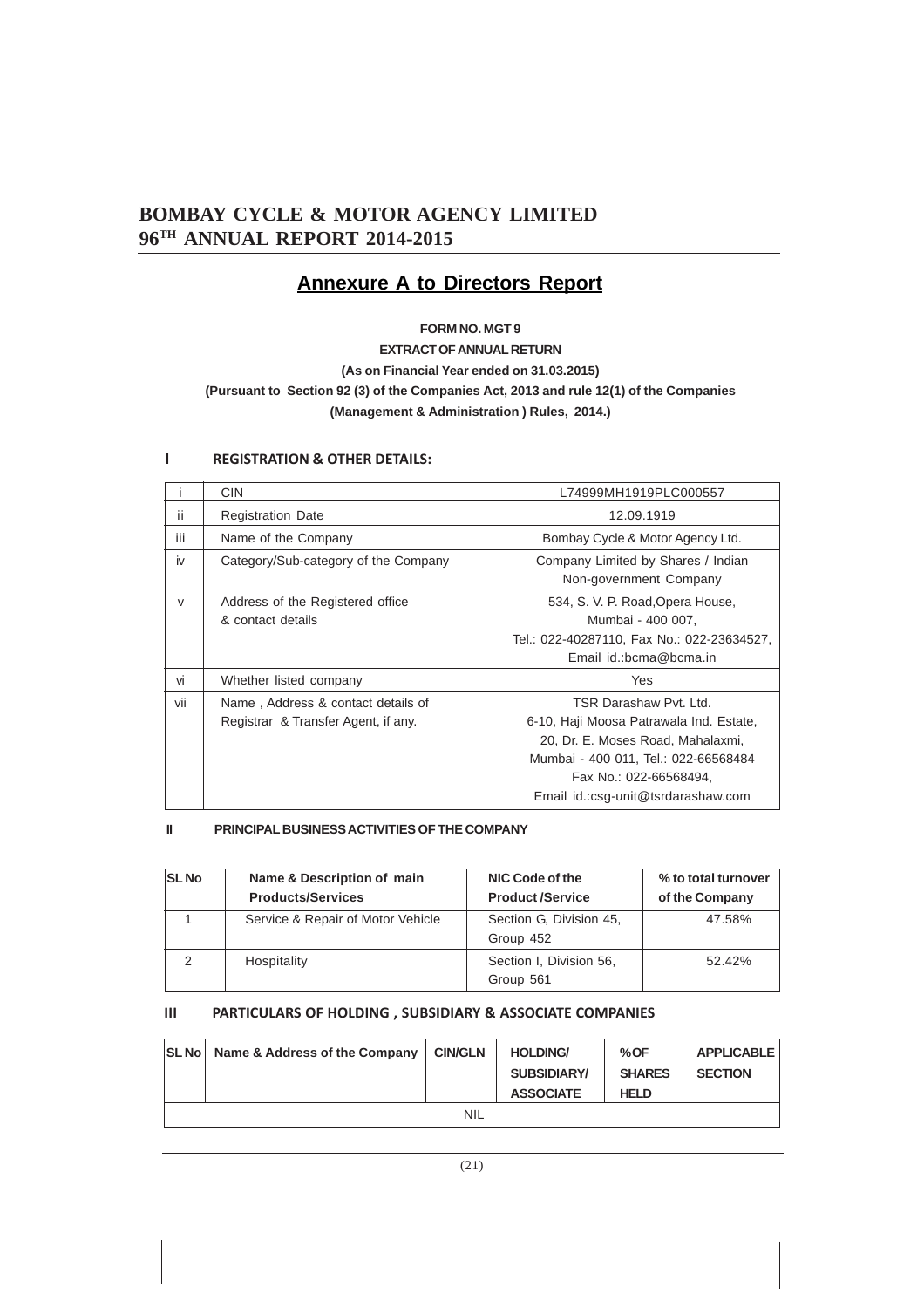| $\geq$   | <b>SHAREHOLDING</b>                                                     |                                 |                                                 |                                 | PATTERN (Equity Share capital Break up as % of total Equity)                                                                                                                                                                                                                                                                                                                                                                                                                        |                                                                                                                             |                                                                          |                                                      |                                                                                                                                                                                                                                                                                                                                                                                                                                                                                         |                                                     |  |
|----------|-------------------------------------------------------------------------|---------------------------------|-------------------------------------------------|---------------------------------|-------------------------------------------------------------------------------------------------------------------------------------------------------------------------------------------------------------------------------------------------------------------------------------------------------------------------------------------------------------------------------------------------------------------------------------------------------------------------------------|-----------------------------------------------------------------------------------------------------------------------------|--------------------------------------------------------------------------|------------------------------------------------------|-----------------------------------------------------------------------------------------------------------------------------------------------------------------------------------------------------------------------------------------------------------------------------------------------------------------------------------------------------------------------------------------------------------------------------------------------------------------------------------------|-----------------------------------------------------|--|
| $\equiv$ | ers<br>Category of Shareholde                                           |                                 | No. of Shares held at the beginning of the year |                                 |                                                                                                                                                                                                                                                                                                                                                                                                                                                                                     |                                                                                                                             | No. of Shares held at the end of the year                                |                                                      |                                                                                                                                                                                                                                                                                                                                                                                                                                                                                         | % Change                                            |  |
|          |                                                                         | Demat                           | Physical                                        | Total                           | <b>Shares</b><br>%of Total                                                                                                                                                                                                                                                                                                                                                                                                                                                          | Demat                                                                                                                       | Physical                                                                 | %of Total<br><b>Shares</b>                           | Total                                                                                                                                                                                                                                                                                                                                                                                                                                                                                   | during the year                                     |  |
|          | A. PROMOTERS                                                            |                                 |                                                 |                                 |                                                                                                                                                                                                                                                                                                                                                                                                                                                                                     |                                                                                                                             |                                                                          |                                                      |                                                                                                                                                                                                                                                                                                                                                                                                                                                                                         |                                                     |  |
|          | a) Individual/HUF<br>$(1)$ Indian                                       | 20064                           | $\circ$                                         | 20064                           | 10.032                                                                                                                                                                                                                                                                                                                                                                                                                                                                              | 20064                                                                                                                       | $\circ$                                                                  | 20064                                                | 10.032                                                                                                                                                                                                                                                                                                                                                                                                                                                                                  | $\circ$                                             |  |
|          | b) Central Govt.or<br>State Govt.                                       | $\circ$                         |                                                 | 0                               |                                                                                                                                                                                                                                                                                                                                                                                                                                                                                     | $\circ$                                                                                                                     |                                                                          | $\circ$                                              |                                                                                                                                                                                                                                                                                                                                                                                                                                                                                         |                                                     |  |
|          | c) Bodies Corporate<br>d) Bank/Fl                                       | 124241                          |                                                 | 124241                          | 62.1205                                                                                                                                                                                                                                                                                                                                                                                                                                                                             | 124241                                                                                                                      |                                                                          | 124241                                               | 62.1205                                                                                                                                                                                                                                                                                                                                                                                                                                                                                 |                                                     |  |
|          | e) Any other (Trust)                                                    | $\circ$<br>624                  | $\circ \circ \circ \circ \circ$                 | 624                             | 0.312                                                                                                                                                                                                                                                                                                                                                                                                                                                                               | 624                                                                                                                         | $\circ \circ \circ \circ \circ$                                          | 624                                                  | 0.312                                                                                                                                                                                                                                                                                                                                                                                                                                                                                   | $\circ \circ \circ \circ \circ$                     |  |
|          | SUB-TOTAL:(A)(1)                                                        | 144929                          |                                                 | 144929                          | 72.4645                                                                                                                                                                                                                                                                                                                                                                                                                                                                             | 144929                                                                                                                      |                                                                          | 144929                                               | 72.4645                                                                                                                                                                                                                                                                                                                                                                                                                                                                                 |                                                     |  |
|          | (2) Foreign                                                             |                                 |                                                 |                                 |                                                                                                                                                                                                                                                                                                                                                                                                                                                                                     |                                                                                                                             |                                                                          |                                                      |                                                                                                                                                                                                                                                                                                                                                                                                                                                                                         |                                                     |  |
|          | a) NRI- Individuals<br>b) Other Individuals                             |                                 |                                                 |                                 |                                                                                                                                                                                                                                                                                                                                                                                                                                                                                     |                                                                                                                             |                                                                          |                                                      |                                                                                                                                                                                                                                                                                                                                                                                                                                                                                         |                                                     |  |
|          |                                                                         |                                 |                                                 |                                 |                                                                                                                                                                                                                                                                                                                                                                                                                                                                                     |                                                                                                                             |                                                                          |                                                      |                                                                                                                                                                                                                                                                                                                                                                                                                                                                                         |                                                     |  |
|          | c) Bodies Corporate<br>d) Banks/Fl                                      | $\circ \circ \circ \circ \circ$ | 00000                                           | $\circ \circ \circ \circ \circ$ | $\circ \circ \circ \circ \circ$                                                                                                                                                                                                                                                                                                                                                                                                                                                     |                                                                                                                             | $\circ \circ \circ \circ \circ$                                          | $\circ \circ \circ \circ \circ$                      | $\circ \circ \circ \circ \circ$                                                                                                                                                                                                                                                                                                                                                                                                                                                         | $\circ\circ\circ\circ\circ$                         |  |
|          | SUB-TOTAL (A) (2)<br>e) Any other (Trust)                               | $\circ$                         | $\circ$                                         | $\circ$                         | $\circ$                                                                                                                                                                                                                                                                                                                                                                                                                                                                             | $\circ \circ \circ \circ \circ \bullet$                                                                                     | $\circ$                                                                  | $\circ$                                              | $\circ$                                                                                                                                                                                                                                                                                                                                                                                                                                                                                 | $\circ$                                             |  |
|          | Total Shareholding of                                                   | 144929                          | $\circ$                                         | 144929                          | 72.4645                                                                                                                                                                                                                                                                                                                                                                                                                                                                             | 144929                                                                                                                      | $\circ$                                                                  | 144929                                               | 72.4645                                                                                                                                                                                                                                                                                                                                                                                                                                                                                 | $\circ$                                             |  |
|          | $(A)=(A)(1)+(A)(2)$<br>Promoter                                         |                                 |                                                 |                                 |                                                                                                                                                                                                                                                                                                                                                                                                                                                                                     |                                                                                                                             |                                                                          |                                                      |                                                                                                                                                                                                                                                                                                                                                                                                                                                                                         |                                                     |  |
|          | <b>B. PUBLIC SHAREHOLDING</b>                                           |                                 |                                                 |                                 |                                                                                                                                                                                                                                                                                                                                                                                                                                                                                     |                                                                                                                             |                                                                          |                                                      |                                                                                                                                                                                                                                                                                                                                                                                                                                                                                         |                                                     |  |
|          | (1) Institutions                                                        |                                 |                                                 |                                 |                                                                                                                                                                                                                                                                                                                                                                                                                                                                                     |                                                                                                                             |                                                                          |                                                      |                                                                                                                                                                                                                                                                                                                                                                                                                                                                                         |                                                     |  |
|          | a) Mutual Funds                                                         |                                 |                                                 | $\circ$                         |                                                                                                                                                                                                                                                                                                                                                                                                                                                                                     |                                                                                                                             | $\circ$                                                                  |                                                      |                                                                                                                                                                                                                                                                                                                                                                                                                                                                                         |                                                     |  |
|          | Central Govt.<br>b) Banks/FI<br>$\widehat{\circ}$                       |                                 |                                                 | $\circ$<br>2560                 |                                                                                                                                                                                                                                                                                                                                                                                                                                                                                     |                                                                                                                             | 2560                                                                     | $\begin{array}{c} 0 \\ 0 \\ 0 \\ 0 \\ 0 \end{array}$ | $\begin{array}{c}\n0 & \text{as} \\ 0 & \text{as} \\ 1 & \text{as} \\ 0 & \text{as} \\ 0 & \text{as} \\ 0 & \text{as} \\ 0 & \text{as} \\ 0 & \text{as} \\ 0 & \text{as} \\ 0 & \text{as} \\ 0 & \text{as} \\ 0 & \text{as} \\ 0 & \text{as} \\ 0 & \text{as} \\ 0 & \text{as} \\ 0 & \text{as} \\ 0 & \text{as} \\ 0 & \text{as} \\ 0 & \text{as} \\ 0 & \text{as} \\ 0 & \text{as} \\ 0 & \text{as} \\ 0 & \text{as} \\ 0 & \text{as} \\ 0 & \text{as} \\ 0 & \text{as} \\ 0 & \text$ |                                                     |  |
|          | d) State Govt.<br>e) Venture Capital Fund                               |                                 |                                                 |                                 |                                                                                                                                                                                                                                                                                                                                                                                                                                                                                     |                                                                                                                             |                                                                          |                                                      |                                                                                                                                                                                                                                                                                                                                                                                                                                                                                         |                                                     |  |
|          | f) Insurance Companies                                                  |                                 |                                                 | $\circ$<br>2490                 |                                                                                                                                                                                                                                                                                                                                                                                                                                                                                     |                                                                                                                             |                                                                          | 2482                                                 | 1.241                                                                                                                                                                                                                                                                                                                                                                                                                                                                                   |                                                     |  |
|          | g) Flls<br>h) Foreign Venture Capital                                   |                                 |                                                 | $\circ$                         |                                                                                                                                                                                                                                                                                                                                                                                                                                                                                     |                                                                                                                             |                                                                          |                                                      |                                                                                                                                                                                                                                                                                                                                                                                                                                                                                         |                                                     |  |
|          | Funds<br>i) Others (specify)                                            | $\circ \circ \circ$             |                                                 | $\circ$                         | $\begin{array}{c}\n 0 & \text{if } \\  0 & \text{if } \\  0 & \text{if } \\  0 & \text{if } \\  0 & \text{if } \\  0 & \text{if } \\  0 & \text{if } \\  0 & \text{if } \\  0 & \text{if } \\  0 & \text{if } \\  0 & \text{if } \\  0 & \text{if } \\  0 & \text{if } \\  0 & \text{if } \\  0 & \text{if } \\  0 & \text{if } \\  0 & \text{if } \\  0 & \text{if } \\  0 & \text{if } \\  0 & \text{if } \\  0 & \text{if } \\  0 & \text{if } \\  0 & \text{if } \\  0 & \text$ | $\begin{matrix} 0 & 0 & 0 & 0 & 0 & 0 \\ 0 & 0 & 0 & 0 & 0 \\ 0 & 0 & 0 & 0 \\ 0 & 0 & 0 & 0 \\ 0 & 0 & 0 & 0 \end{matrix}$ | $\begin{array}{c} \circ \circ \circ \circ \circ \circ \circ \end{array}$ | $\circ \circ \circ$                                  | $\circ \circ \circ$                                                                                                                                                                                                                                                                                                                                                                                                                                                                     | $\circ \circ \circ$                                 |  |
|          | SUB-TOTAL (B)(1):                                                       | 2490                            | 2560                                            | 5050                            | 2.525                                                                                                                                                                                                                                                                                                                                                                                                                                                                               | 2482                                                                                                                        | 2560                                                                     | 5042                                                 | 2.521                                                                                                                                                                                                                                                                                                                                                                                                                                                                                   | $-0.004$                                            |  |
|          | (2) Non - Institutions<br>a) Bodies corporate                           | 9610                            | 660                                             | 10270                           | 5.135                                                                                                                                                                                                                                                                                                                                                                                                                                                                               | 10364                                                                                                                       | 660                                                                      | 11024                                                | 5.512                                                                                                                                                                                                                                                                                                                                                                                                                                                                                   | 0.377                                               |  |
|          | ii) Overseas<br>i) Indian                                               |                                 |                                                 |                                 |                                                                                                                                                                                                                                                                                                                                                                                                                                                                                     |                                                                                                                             |                                                                          |                                                      |                                                                                                                                                                                                                                                                                                                                                                                                                                                                                         |                                                     |  |
|          | i) Individual shareholders<br>b) Individuals                            |                                 |                                                 |                                 |                                                                                                                                                                                                                                                                                                                                                                                                                                                                                     |                                                                                                                             |                                                                          |                                                      |                                                                                                                                                                                                                                                                                                                                                                                                                                                                                         |                                                     |  |
|          | holding nominal share                                                   |                                 |                                                 |                                 |                                                                                                                                                                                                                                                                                                                                                                                                                                                                                     |                                                                                                                             |                                                                          |                                                      |                                                                                                                                                                                                                                                                                                                                                                                                                                                                                         |                                                     |  |
|          | ii) Individual shareholders<br>capital upto ₹ 1 lakh                    | 18874                           | 20877                                           | 39751                           | 19.8755                                                                                                                                                                                                                                                                                                                                                                                                                                                                             | 19237                                                                                                                       | 19768                                                                    | 39005                                                | 19.5025                                                                                                                                                                                                                                                                                                                                                                                                                                                                                 | $-0.373$                                            |  |
|          | capital in excess of ₹ 1 lakh<br>holding nominal share                  |                                 |                                                 |                                 |                                                                                                                                                                                                                                                                                                                                                                                                                                                                                     |                                                                                                                             |                                                                          |                                                      |                                                                                                                                                                                                                                                                                                                                                                                                                                                                                         |                                                     |  |
|          |                                                                         | $rac{1}{28480}$                 | $rac{1}{2}$<br>$21537$                          | $\circ$                         | $\circ$                                                                                                                                                                                                                                                                                                                                                                                                                                                                             | $rac{1}{2}$                                                                                                                 | $\circ$                                                                  | $\frac{1}{2}$<br>50029                               | $\begin{array}{c}\n0 \\ 0 \\ 25.0145\n\end{array}$                                                                                                                                                                                                                                                                                                                                                                                                                                      | $\begin{smallmatrix}0&&0\&0\0&0&0\end{smallmatrix}$ |  |
|          | c) Others (specify)<br>SUB - TOTAL (B)(2):<br>Total Public Shareholding |                                 |                                                 | 50021                           | 25.0105                                                                                                                                                                                                                                                                                                                                                                                                                                                                             |                                                                                                                             | 20428                                                                    |                                                      |                                                                                                                                                                                                                                                                                                                                                                                                                                                                                         |                                                     |  |
|          | $(B)=(B)(1)+(B)(2)$<br>C. Shares held by Custodian                      | 30974                           | $\circ$<br>24097                                | $\circ$<br>55071                | 27.5355<br>0                                                                                                                                                                                                                                                                                                                                                                                                                                                                        | 32083                                                                                                                       | $\circ$<br>22988                                                         | $\circ$<br>55071                                     | 27.5355<br>0                                                                                                                                                                                                                                                                                                                                                                                                                                                                            | $\circ$                                             |  |
|          | for GDRs & ADRs                                                         |                                 |                                                 |                                 |                                                                                                                                                                                                                                                                                                                                                                                                                                                                                     |                                                                                                                             |                                                                          |                                                      |                                                                                                                                                                                                                                                                                                                                                                                                                                                                                         |                                                     |  |
|          | Grand Total (A+B+C)                                                     | 175903                          | 24097                                           | 200000                          | $\frac{8}{1}$                                                                                                                                                                                                                                                                                                                                                                                                                                                                       | 177012                                                                                                                      | 22988                                                                    | 200000                                               | $\frac{8}{1}$                                                                                                                                                                                                                                                                                                                                                                                                                                                                           | ۰                                                   |  |

(22)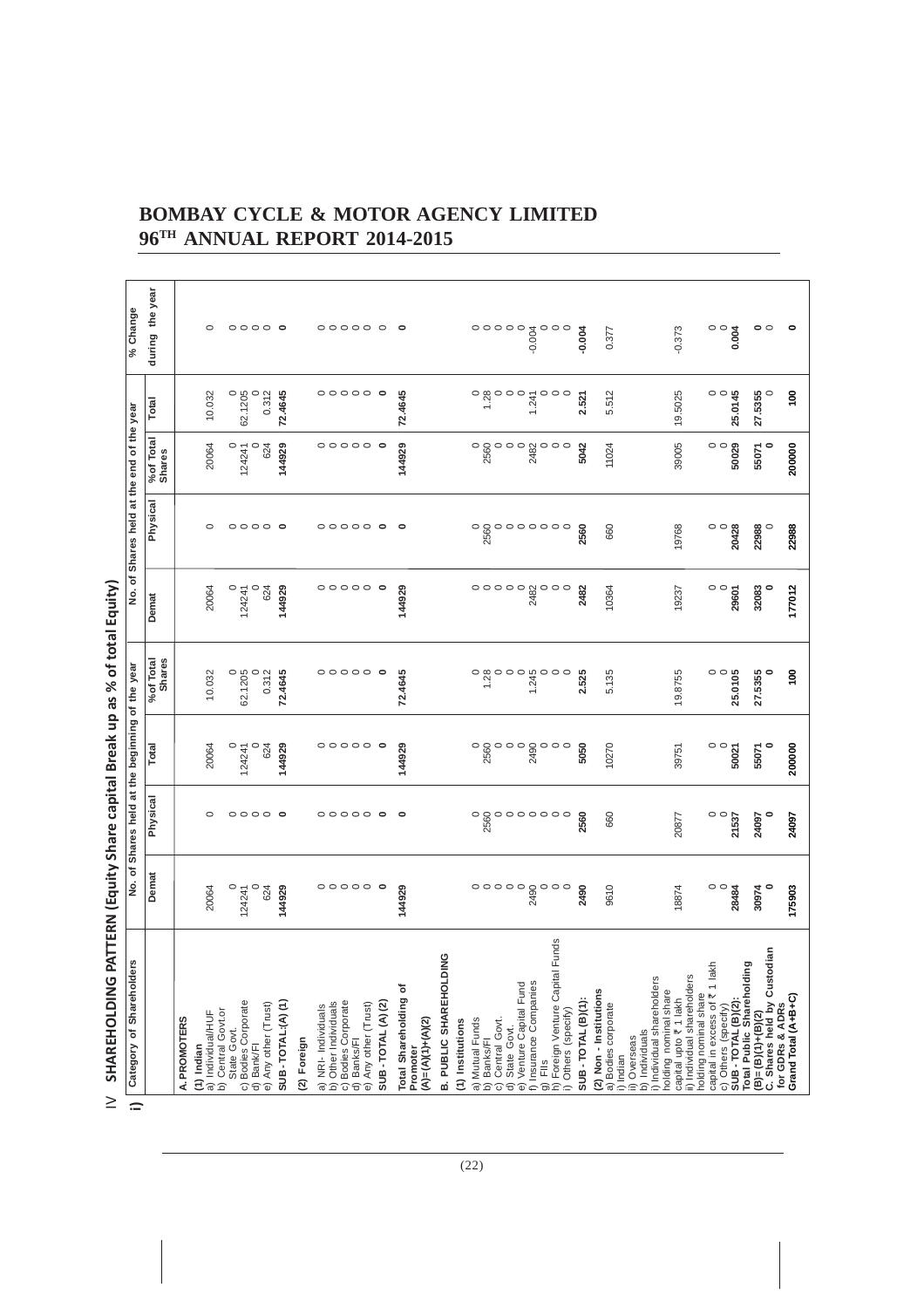## BOMBAY CYCLE & MOTOR AGENCY LIMITED **BOMBAY CYCLE & MOTOR AGENCY LIMITED** 96TH ANNUAL REPORT 2014-2015 **96TH ANNUAL REPORT 2014-2015**

### SHARE HOLDING OF PROMOTERS **(ii) SHARE HOLDING OF PROMOTERS**  $\widehat{\equiv}$

| SINo.    | Shareholders Name                            |              |                                                  | Shareholding at the beginning of the year               |              | Shareholding at the end of the year       |                                                         | during the year<br>share holding<br>% change in |
|----------|----------------------------------------------|--------------|--------------------------------------------------|---------------------------------------------------------|--------------|-------------------------------------------|---------------------------------------------------------|-------------------------------------------------|
|          |                                              | No.of Shares | % of Total<br>Company<br><b>Shares</b><br>of the | to total Shares<br>% of Shares<br>encumbered<br>Pledged | No.of Shares | Company<br>% of Total<br>Shares<br>of the | to total Shares<br>encumbered<br>% of Shares<br>Pledged |                                                 |
|          | Walchand Kamdhenu<br>Commercials Pvt. Ltd.   | 47522        | 23.761                                           | $\circ$                                                 | 47522        | 23.761                                    | $\circ$                                                 | $\circ$                                         |
| $\sim$   | Achievers Pvt. Ltd.<br><b>Walchand Great</b> | 44491        | 22.2455                                          | $\circ$                                                 | 44491        | 22.2455                                   | $\circ$                                                 | $\circ$                                         |
| 3        | Walchand Chiranika<br>Trading Pvt. Ltd.      | 31628        | 15.814                                           | $\circ$                                                 | 31628        | 15.814                                    | $\circ$                                                 | $\circ$                                         |
| 4        | Champa C. Doshi                              | 14444        | 7.222                                            | $\circ$                                                 | 14444        | 7.222                                     | $\circ$                                                 | $\circ$                                         |
| 5        | Chakor L. Doshi                              | 3204         | 1.602                                            | $\circ$                                                 | 3204         | 1.602                                     | $\circ$                                                 | $\circ$                                         |
| ပ        | Chakor L. Doshi (HUF)                        | 2416         | 1.208                                            | $\circ$                                                 | 2416         | 1.208                                     | $\circ$                                                 | $\circ$                                         |
| L        | Lalchand Charity Trust<br>Smt. Lalitabai     | 624          | 0.312                                            | $\circ$                                                 | 624          | 0.312                                     | $\circ$                                                 | $\circ$                                         |
| $\infty$ | Walchandnagar Industries Ltd.                | 600          | $0.\overline{3}$                                 | $\circ$                                                 | 600          | $0.\overline{3}$                          | $\circ$                                                 | $\circ$                                         |
|          | Total                                        | 144929       | 72.4645                                          | $\bullet$                                               | 144929       | 72.4645                                   | $\bullet$                                               | $\bullet$                                       |

### CHANGE IN PROMOTERS' SHAREHOLDING **(iii) CHANGE IN PROMOTERS' SHAREHOLDING**  $\widehat{\equiv}$

There are no changes in the Promoter's Shareholding during the Financial year 2014-15. There are no changes in the Promoter's Shareholding during the Financial year 2014-15.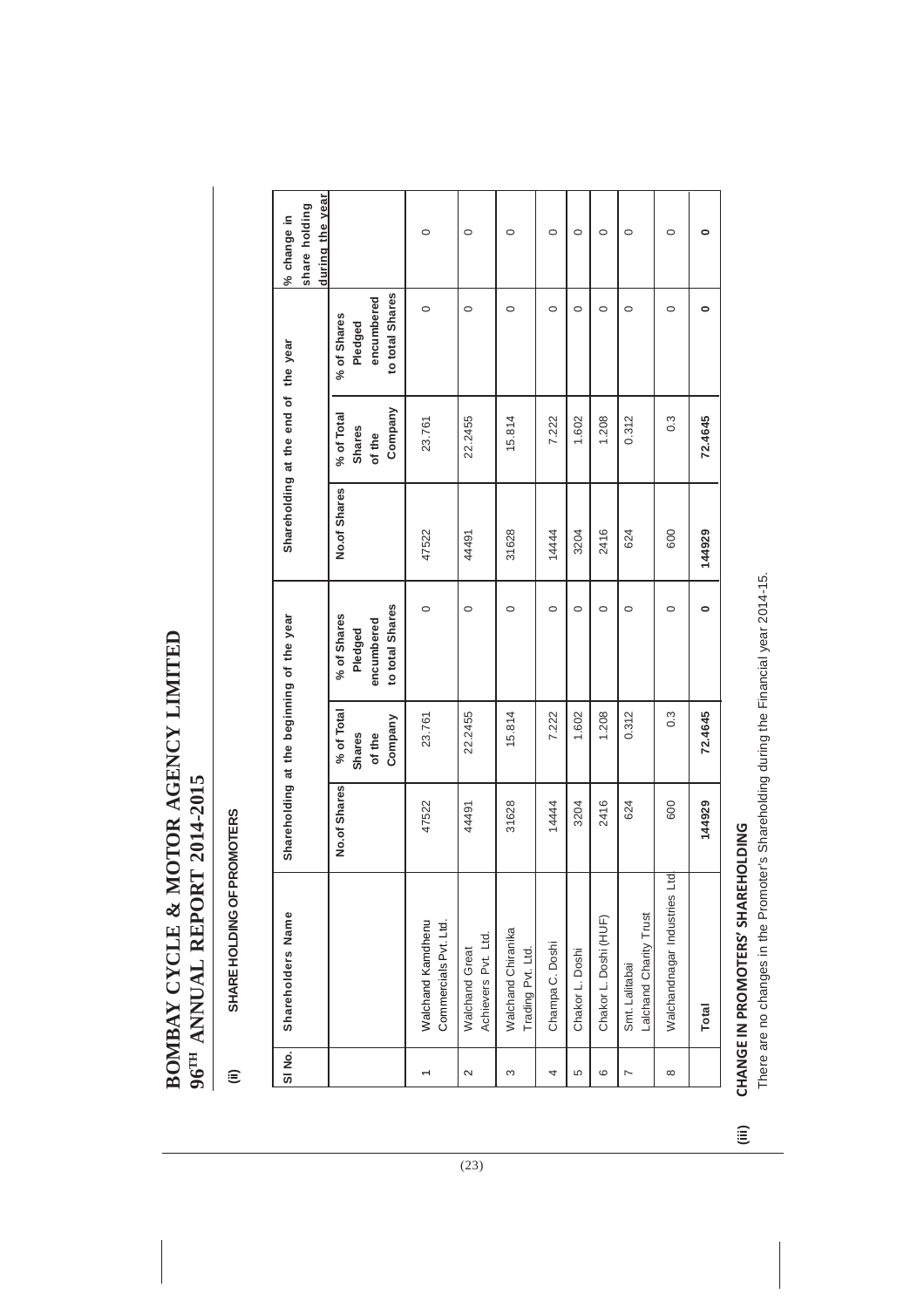### **(iv) Shareholding Pattern of Top 10 Shareholders (Other than Directors, Promoters and Holders of GDRs and ADRs):**

|                |                                           | Shareholding at the beginning |                        | Cummulative                  |             |
|----------------|-------------------------------------------|-------------------------------|------------------------|------------------------------|-------------|
|                |                                           |                               | of the year 01.04.2014 | Shareholding during the year |             |
| <b>Serial</b>  | Name of the ShareHolder                   | <b>No.of Shares</b>           | % of total             | No.of Shares                 | % of total  |
| <b>No</b>      |                                           |                               | Shares of              |                              | Shares of   |
|                |                                           |                               | the Company            |                              | the Company |
| 1              | Depe Global Shipping Agencies Private Ltd |                               |                        |                              |             |
|                | At the beginning of the year              | 9,232                         | 4.62                   | 9,232                        | 4.62        |
|                | At the end of the year                    | 9,232                         | 4.62                   | 9,232                        | 4.62        |
| 2              | Anantrai Bhikhubhai Patel                 |                               |                        |                              |             |
|                | At the beginning of the year              | 5,000                         | 2.50                   | 5,000                        | 2.50        |
|                | At the end of the year                    | 5,000                         | 2.50                   | 5,000                        | 2.50        |
| 3              | Rashmikant Bhikhubhai Patel               |                               |                        |                              |             |
|                | At the beginning of the year              | 4,100                         | 2.05                   | 4,100                        | 2.05        |
|                | At the end of the year                    | 4,100                         | 2.05                   | 4,100                        | 2.05        |
| 4              | The Oriental Insurance Company Limited    |                               |                        |                              |             |
|                | At the beginning of the year              | 2,490                         | 1.25                   | 2,490                        | 1.25        |
|                | Sold                                      | -8                            | 0.00                   | 2,482                        | 1.24        |
|                | At the end of the year                    | 2,482                         | 1.25                   | 2,482                        | 1.24        |
| 5              | Bank Of Baroda                            |                               |                        |                              |             |
|                | At the beginning of the year              | 1,860                         | 0.93                   | 1,860                        | 0.93        |
|                | At the end of the year                    | 1,860                         | 0.93                   | 1,860                        | 0.93        |
| 6              | Shri Lalchand Hirachand                   |                               |                        |                              |             |
|                | At the beginning of the year              | 1,046                         | 0.52                   | 1,046                        | 0.52        |
|                | At the end of the year                    | 1,046                         | 0.52                   | 1,046                        | 0.52        |
| $\overline{7}$ | Chandrakant Kirtilal Parikh               |                               |                        |                              |             |
|                | At the beginning of the year              | 1,000                         | 0.50                   | 1,000                        | 0.50        |
|                | Sold                                      | $-16$                         | $-0.01$                | 984                          | 0.49        |
|                | At the end of the year                    | 984                           | 0.50                   | 984                          | 0.49        |
| 8              | Bhavin Jyotindra Vakil                    |                               |                        |                              |             |
|                | At the beginning of the year              | 764                           | 0.38                   | 764                          | 0.38        |
|                | At the end of the year                    | 764                           | 0.38                   | 764                          | 0.38        |
| 9              | Mrs Lilavati Manharlal Sayani             |                               |                        |                              |             |
|                | At the beginning of the year              | 750                           | 0.38                   | 750                          | 0.38        |
|                | At the end of the year                    | 750                           | 0.38                   | 750                          | 0.38        |
| 10             | Mr Harshavardhan B Doshi                  |                               |                        |                              |             |
|                | At the beginning of the year              | 740                           | 0.37                   | 740                          | 0.37        |
|                | At the end of the year                    | 740                           | 0.37                   | 740                          | 0.37        |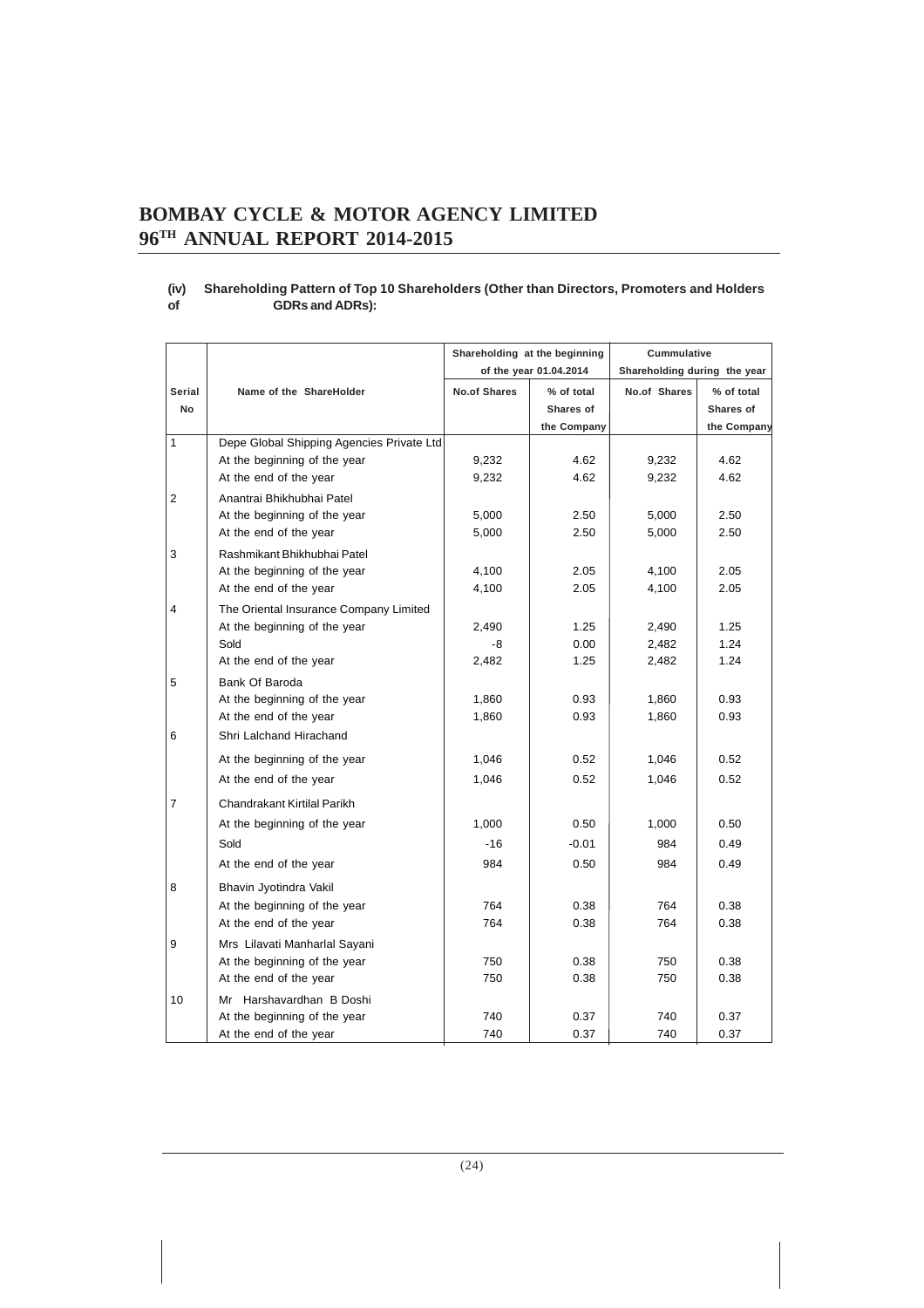| (v) | <b>Sharedholding Pattern of Directors and Key Managerial Personnel</b> |
|-----|------------------------------------------------------------------------|
|-----|------------------------------------------------------------------------|

|                            |                                                 | of the year 01.04.2014 | Shareholding at the beginning          | Cummulative<br>Shareholding during the year |                                        |  |
|----------------------------|-------------------------------------------------|------------------------|----------------------------------------|---------------------------------------------|----------------------------------------|--|
| <b>Serial</b><br><b>No</b> | Name of the ShareHolder                         | <b>No.of Shares</b>    | % of total<br>Shares of<br>the company | No. Shares                                  | % of total<br>Shares of<br>the company |  |
|                            | Chakor L. Doshi<br>At the beginning of the year | 5,620                  | 2.81                                   | 5,620                                       | 2.81                                   |  |
|                            | At the end of the year                          | 5.620                  | 2.81                                   | 5,620                                       | 2.81                                   |  |

### **V INDEBTEDNESS**

| Indebtedness of the Company including interest outstanding/accrued |                                           |                           |                 |                              |  |  |
|--------------------------------------------------------------------|-------------------------------------------|---------------------------|-----------------|------------------------------|--|--|
|                                                                    |                                           | but not due for payment   |                 |                              |  |  |
|                                                                    | Secured<br>Loans<br>excluding<br>deposits | <b>Unsecured</b><br>Loans | <b>Deposits</b> | Total<br><b>Indebtedness</b> |  |  |
| Indebtness at the beginning                                        |                                           |                           |                 |                              |  |  |
| of the financial year                                              |                                           |                           |                 |                              |  |  |
| i) Principal Amount                                                | 676443                                    | 0                         | $\Omega$        | 676443                       |  |  |
| ii) Interest due but not paid                                      | $\Omega$                                  | $\Omega$                  | $\Omega$        | $\Omega$                     |  |  |
| iii) Interest accrued but not due                                  | $\Omega$                                  | 0                         | $\Omega$        | $\Omega$                     |  |  |
| Total (i+ii+iii)                                                   | 676443                                    | $\Omega$                  | $\Omega$        | 676443                       |  |  |
| Change in Indebtedness during the                                  |                                           |                           |                 |                              |  |  |
| financial year                                                     |                                           |                           |                 |                              |  |  |
| Addition                                                           | $\Omega$                                  | $\Omega$                  | $\Omega$        | $\Omega$                     |  |  |
| Reduction                                                          | 332189                                    | $\Omega$                  | $\Omega$        | 332189                       |  |  |
| <b>Net Change</b>                                                  |                                           |                           |                 |                              |  |  |
| Indebtedness at the end of the                                     |                                           |                           |                 |                              |  |  |
| financial year                                                     |                                           |                           |                 |                              |  |  |
| i) Principal Amount                                                | 344254                                    | $\Omega$                  | $\Omega$        | 344254                       |  |  |
| ii) Interest due but not paid                                      | $\Omega$                                  | 0                         | $\Omega$        | $\Omega$                     |  |  |
| iii) Interest accrued but not due                                  | $\Omega$                                  | 0                         | $\Omega$        | $\Omega$                     |  |  |
| Total (i+ii+iii)                                                   | 344254                                    | $\Omega$                  | $\Omega$        | 344254                       |  |  |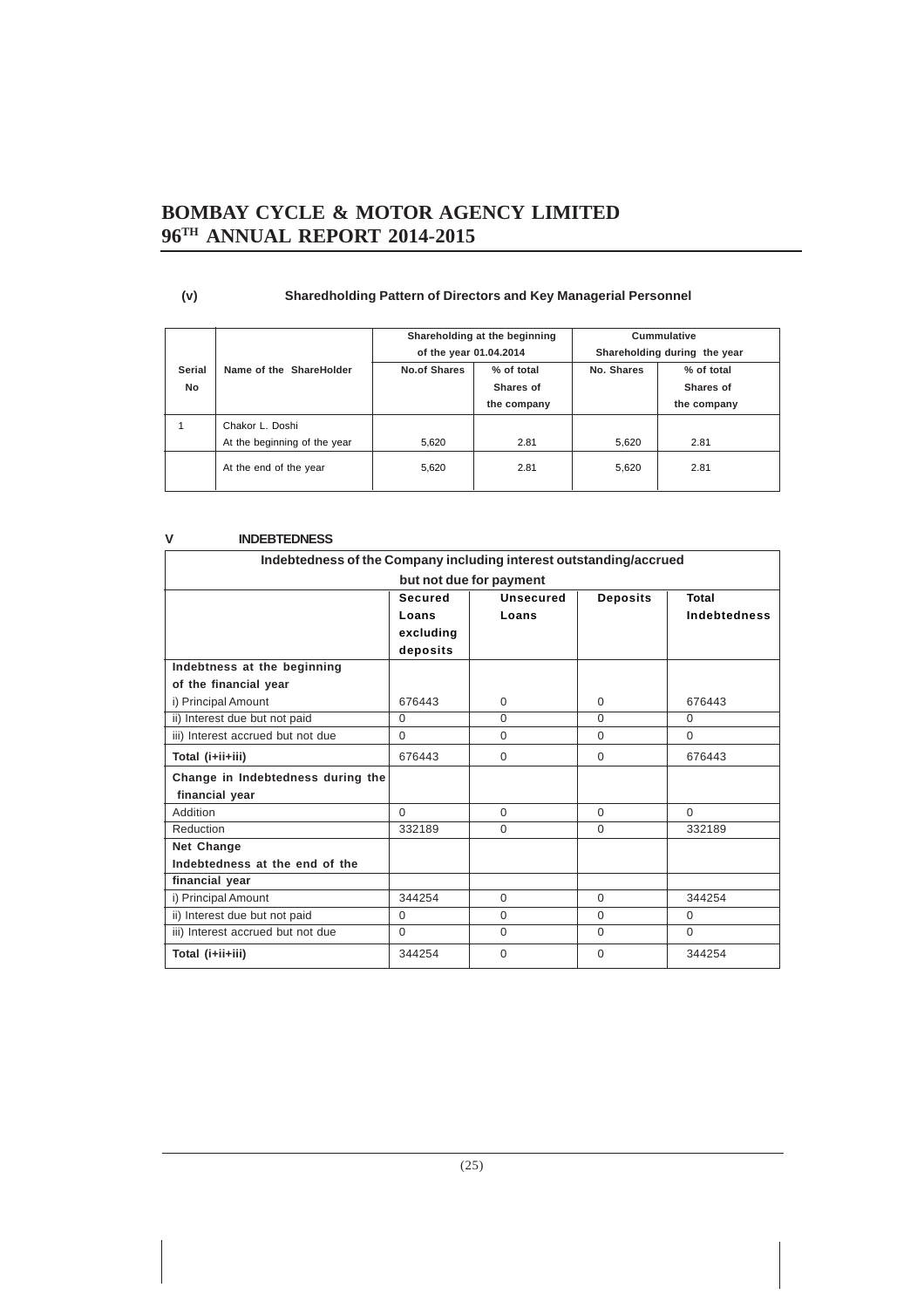### **VI REMUNERATION OF DIRECTORS AND KEY MANAGERIAL PERSONNEL**

### **A. Remuneration to Managing Director, Whole time director and/or Manager:**

 **Managing Director of the Company was appointed w.e.f. February 16, 2015 & draws Nil remuneration.**

### **B. Remuneration to other directors:**

| SI.No | <b>Particulars of Remuneration</b>                  | Name of Directors |                   |          |           | Total     |
|-------|-----------------------------------------------------|-------------------|-------------------|----------|-----------|-----------|
|       | Name of the Directors                               |                   |                   |          | Amount    |           |
| 1     | <b>Independent Directors</b>                        | Ashok T. Kukreja  | <b>Rupal Vora</b> |          |           |           |
|       | (a) Fee for attending Board &<br>Committee meetings | 17500             | 17500             |          |           | 35000     |
|       | (b) Commission                                      | 125000            | 125000            |          |           | 250000    |
|       | (c) Others, please specify                          | $\Omega$          | $\Omega$          |          |           | O         |
|       | Total (1)                                           | 142500            | 142500            |          |           | 285000    |
| 2     | Other Non Executive Directors                       | Chakor            | Kanika            | Sanjay   |           |           |
|       |                                                     | L. Doshi          | G. Sanger         | P. Muthe | T. D. Lal |           |
|       | (a) Fee for attending Board &                       | 17500             | 5000              | 12500    | 10000     | 45000     |
|       | Committee meetings                                  |                   |                   |          |           |           |
|       | (b) Commission                                      | 475900            | 0                 | $\Omega$ | $\Omega$  | 47590     |
|       | (c) Others, please specify.                         | $\Omega$          | $\Omega$          | $\Omega$ | $\Omega$  | 0         |
|       | Total (2)                                           | 493400            | 5000              | 12500    | 10000     | 520900    |
|       | Total $(B)=(1+2)$                                   |                   |                   |          |           | 805900    |
|       | <b>Total Managerial Remuneration</b>                |                   |                   |          |           | 805900    |
|       | Overall Ceiling as per the Act.                     |                   |                   |          |           | 2,661,632 |

### C.**REMUNERATION TO KEY MANAGERIAL PERSONNEL OTHER THAN MD/MANAGER/WTD**

| SI. No. | <b>Particulars of Remuneration</b>                |     | <b>Key Managerial Personnel</b> |          |          |
|---------|---------------------------------------------------|-----|---------------------------------|----------|----------|
| 1       | <b>Gross Salary</b>                               | CEO | Company                         | CFO*     | Total    |
|         |                                                   |     | Secretary*                      |          |          |
|         | (a) Salary as per provisions contained in Section |     | 82973                           | 63258    | 146231   |
|         | $17(1)$ of the Income Tax Act, 1961.              |     |                                 |          |          |
|         | (b) Value of perquisites u/s 17(2) of the         |     |                                 |          |          |
|         | Income Tax Act, 1961                              |     | $\Omega$                        | $\Omega$ | $\Omega$ |
|         | (c) Profits in lieu of salary under               |     | $\Omega$                        | $\Omega$ | $\Omega$ |
|         | section 17(3) of the Income Tax Act, 1961         |     |                                 |          |          |
| 2       | <b>Stock Option</b>                               |     | $\Omega$                        | $\Omega$ | $\Omega$ |
| 3       | <b>Sweat Equity</b>                               |     | $\Omega$                        | $\Omega$ | $\Omega$ |
| 4       | Commission as % of profit                         |     | $\Omega$                        | $\Omega$ | $\Omega$ |
|         | others, specify                                   |     |                                 |          |          |
| 5       | Others, please specify                            |     | $\Omega$                        | $\Omega$ | $\Omega$ |
|         | <b>Total</b>                                      |     | 82973                           | 63258    | 146231   |

\* Appointed w.e.f. February 16, 2015. Hence, remuneration mentioned above is for the period from February 16, 2015 to March 31, 2015.

### **VII PENALTIES/PUNISHMENT/ COMPPOUNDING OF OFFICES**

There were no penalties/punishment/compounding of offences for breach of any Section of Companies Act against the Company or its Directors or other officers in default, if any, during the year.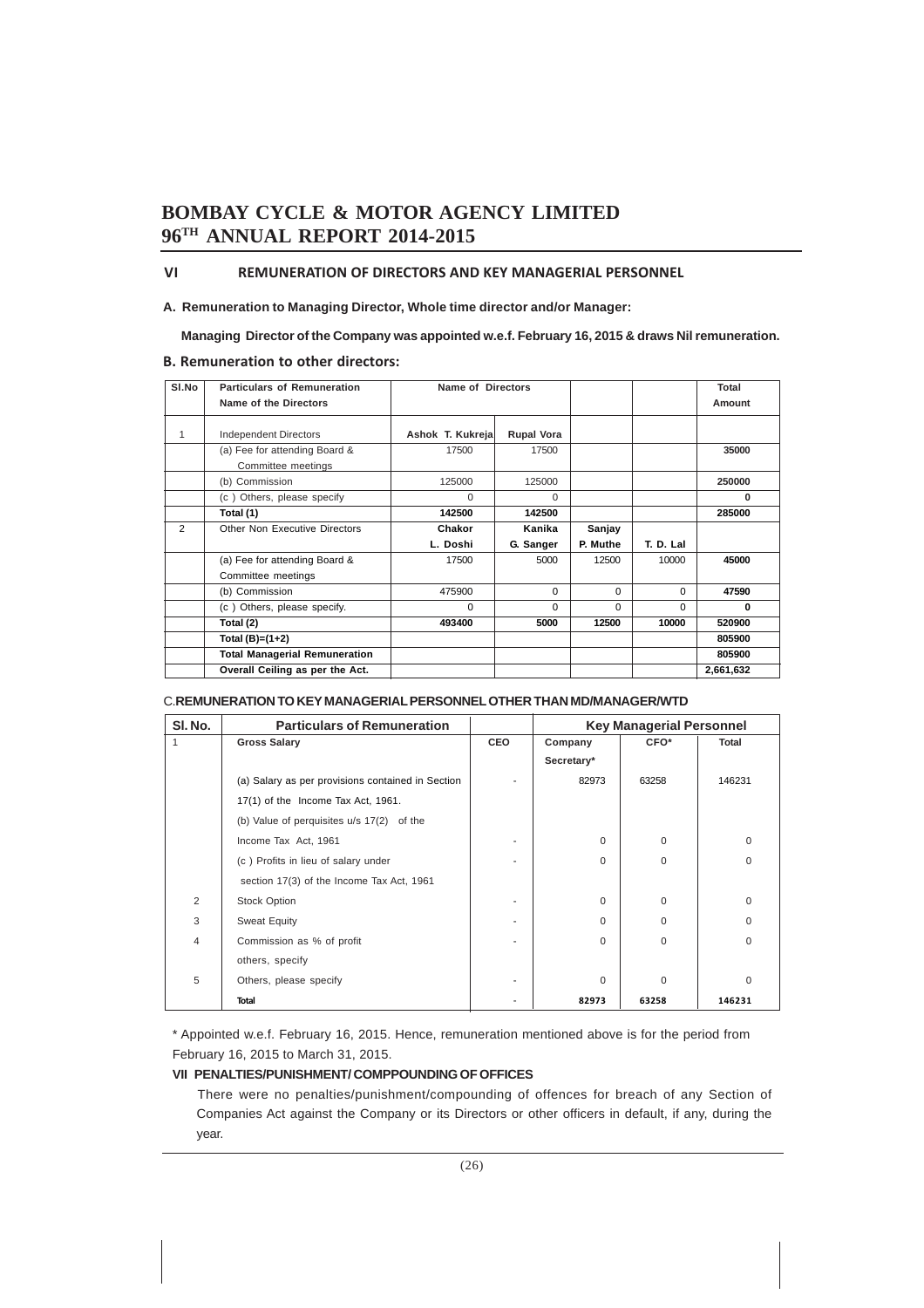### **Annexure B to Directors Report**

DETAILS PERTAINING TO REMUNERATION AS REQUIRED UNDER SECTION 197(12) OF THECOMPANIES ACT, 2013 READ WITH RULE 5(1) OF THE COMPANIES (APPOINTMENT AND REMUNERATION OF MANAGERIAL PERSONNEL) RULES, 2014

(i) The percentage increase in remuneration of each Director, Chief Financial Officer and Company Secretaryduring the Financial Year 2014-15, ratio of the remuneration of each Director to the median remuneration of the employees of the Company for the Financial Year 2014-2015 and the comparison of remuneration of each Key Managerial Personnel (KMP) against the performance of the Company are as under:

| Sr.<br>No.     | Name of Director /<br><b>KMP</b> for FY<br>2014-2015                 | <b>Remuneration of</b><br>Director / KMP<br>for F.Y. 2014-2015 | % increase in<br><b>Remuneration in</b><br>the F.Y. 2014-2015 | Ratio of<br><b>Remuneration of</b><br>each Director to the<br>median remuneration<br>of employees |
|----------------|----------------------------------------------------------------------|----------------------------------------------------------------|---------------------------------------------------------------|---------------------------------------------------------------------------------------------------|
| $\mathbf{1}$   | Mr. Chakor L. Doshi<br><b>Chairman Emeritus</b>                      | 4,75,900                                                       | 7.70%                                                         | 4.67:1                                                                                            |
| 2              | Mr. Chirag C. Doshi<br>Chairman &<br>Managing Director               | $\mathbf 0$                                                    | N.A.                                                          | N.A                                                                                               |
| 3              | Mrs. Kanika G. Sanger<br>Non-executive Director                      | $\Omega$                                                       | $\star$                                                       | $\star$                                                                                           |
| $\overline{4}$ | Mr. Sanjay P. Muthe<br>Non-executive Director                        | $\Omega$                                                       | $\star$                                                       | $\star$                                                                                           |
| 5              | Mr. T. D. Lal<br>Non-executive Director                              | $\mathbf 0$                                                    | $\star$                                                       | $\star$                                                                                           |
| 6.             | Mr. Ashok T. Kukreja<br>Non-executive Director                       | 125000                                                         | #                                                             | #                                                                                                 |
| 7 <sub>1</sub> | Mrs. Rupal Vora<br>Non-executive<br>Director                         | 125000                                                         | #                                                             | #                                                                                                 |
| 8.             | Ms. Vinita A. Kapoor<br>Company Secretary<br>& Compliance<br>Officer | 87639                                                          | $**$                                                          | $***$                                                                                             |
| 9              | Mr. Mahendra J.<br>Kharwa<br><b>Chief Financial Officer</b>          | 65894                                                          | $***$                                                         | $***$                                                                                             |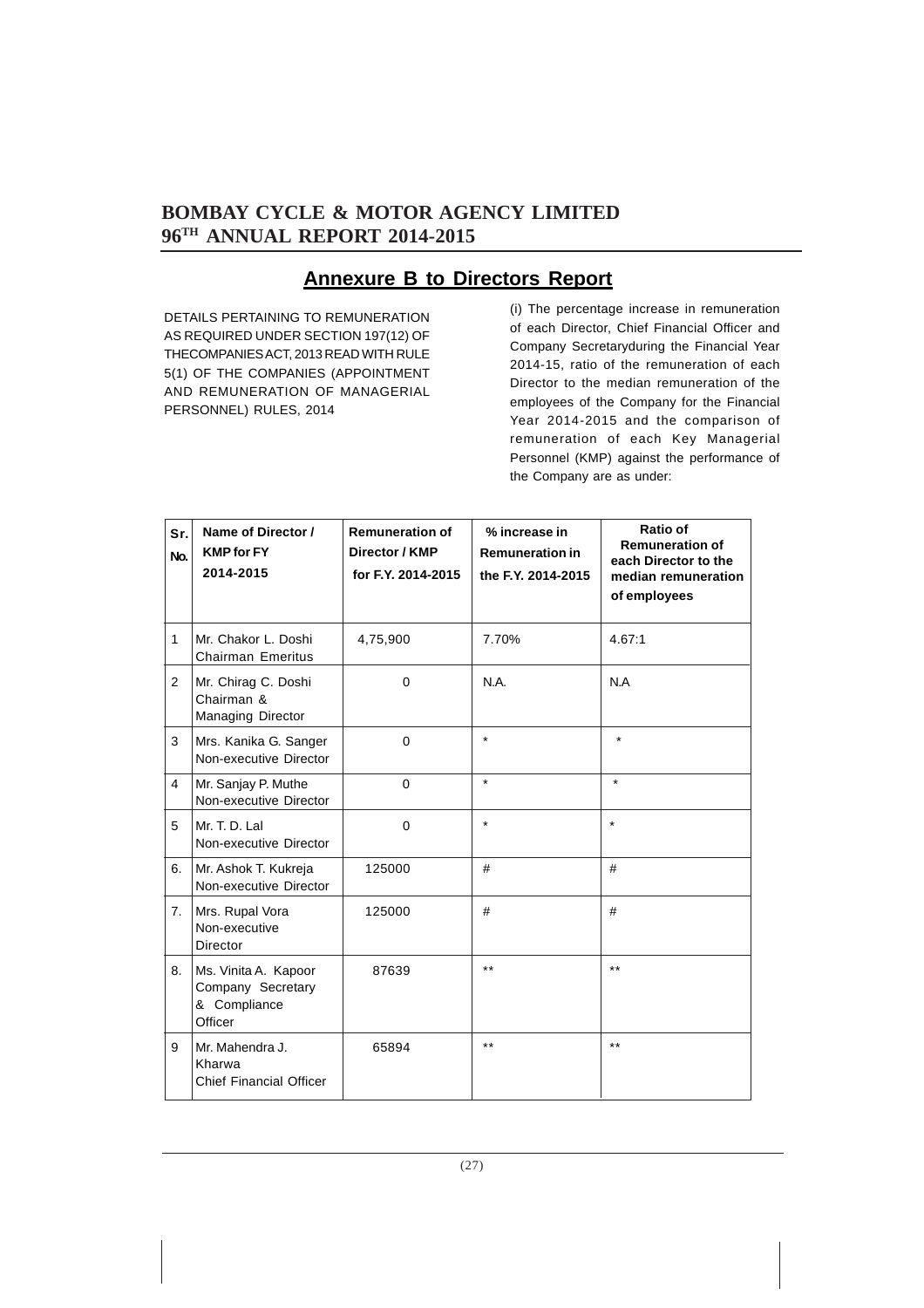\* Details not given as Mrs. Kanika G. Sanger, Mr. Sanjay P. Muthe and Mr. T. D. Lal were Directors only for part of the Financial Year 2014-2015 i.e. upto February 14, 2015 and have not been paid any remuneration for the period.

#Details not given as Mr. Ashok T. Kukreja and Mrs. Rupal Vora were not the Directors in the Financial Year 2013-2014 and were Directors only for part of the Financial Year 2014-15 i.e. w.e.f. February 13, 2015, hence not applicable. \*\* Details not given as Ms. Vinita A. Kapoor & Mr. Mahendra J. Kharwa were not KMP in FY 2013-14 and were KMP only for part of the FY 2014-15 i.e. w.e.f. Feb.16,2015, hence not applicable.

- ii) The median remuneration of employees of the Company during the Financial Year was  $\bar{\tau}$  1.02 lakh p.a.;
- iii) In the Financial Year, there was an increase of 12.75 % in the median remuneration of employees;
- iv) There were 107 permanent employees on the rolls of Company as on March 31, 2015;
- v) Relationship between average increase in remuneration and company performance:- The reward philosophy of the Company is to provide market Competitive Remuneration. Every year the salary increase is decided on the basis of a benchmarking exercise and similar approach was followed during the last year ended March 31,2015. Variable Compensation is part of the package for senior employees and is linked with individual performance. Salary increased during the year was in line with Company's performance.
- vi) Comparison of Remuneration of the Key Managerial Personnel(s) against the performance of the Company:
	- a) N.A. as Company has appointed KMPs (i.e. Managing Director, Company Secretary and Chief Financial Officer) during the Financial Year 2014-2015 i.e. w.e.f. February 16, 2015.
- b) Profit before tax increased by 17.82% and Profit after tax increased by 20.00% in the Financial year 2014-15.
- vii) a) Variations in the market capitalisation of the Company : The market capitalisation as on March 31, 2015 was ₹ 3387 Lacs (₹1990 Lacs as on March 31, 2014)
	- b) Price Earnings ratio of the Company was 20.21 as at March 31, 2015 and was 14.19 as at March 31, 2014
	- c) The closing share price of the Company at BSE Limited on March 31,2015 being ₹1693.50 per equity share of face value of  $\overline{\zeta}$  10/- each has grown 169.35 times. Since the last public offer made in the year 1956 (offer price was `10/- per equiety share of face value of ₹ 10/- each).
- viii) Average percentage increase made in the salaries of employees other than the managerial personnel in the last Financial Year i.e. 2014-2015 was 7.34 % whereas the decrease in the managerial remuneration for the same financial year was 30.56%.
- ix) The key parameters for the variable component of remuneration availed by the directors are considered by the Board of Directors based on the recommendations of the Nomination and Remuneration Committee as per the Remuneration Policy for Directors, Key Managerial Personnel and other Employees.
- x) The ratio of the remuneration of the highest paid director to that of the employees who are not directors but receive remuneration in excess of the highest paid director during the year was 1:1.16 and
- xi) It is hereby affirmed that the remuneration paid is as per the Remuneration Policy for Directors, Key Managerial Personnel and other Employees of the Company.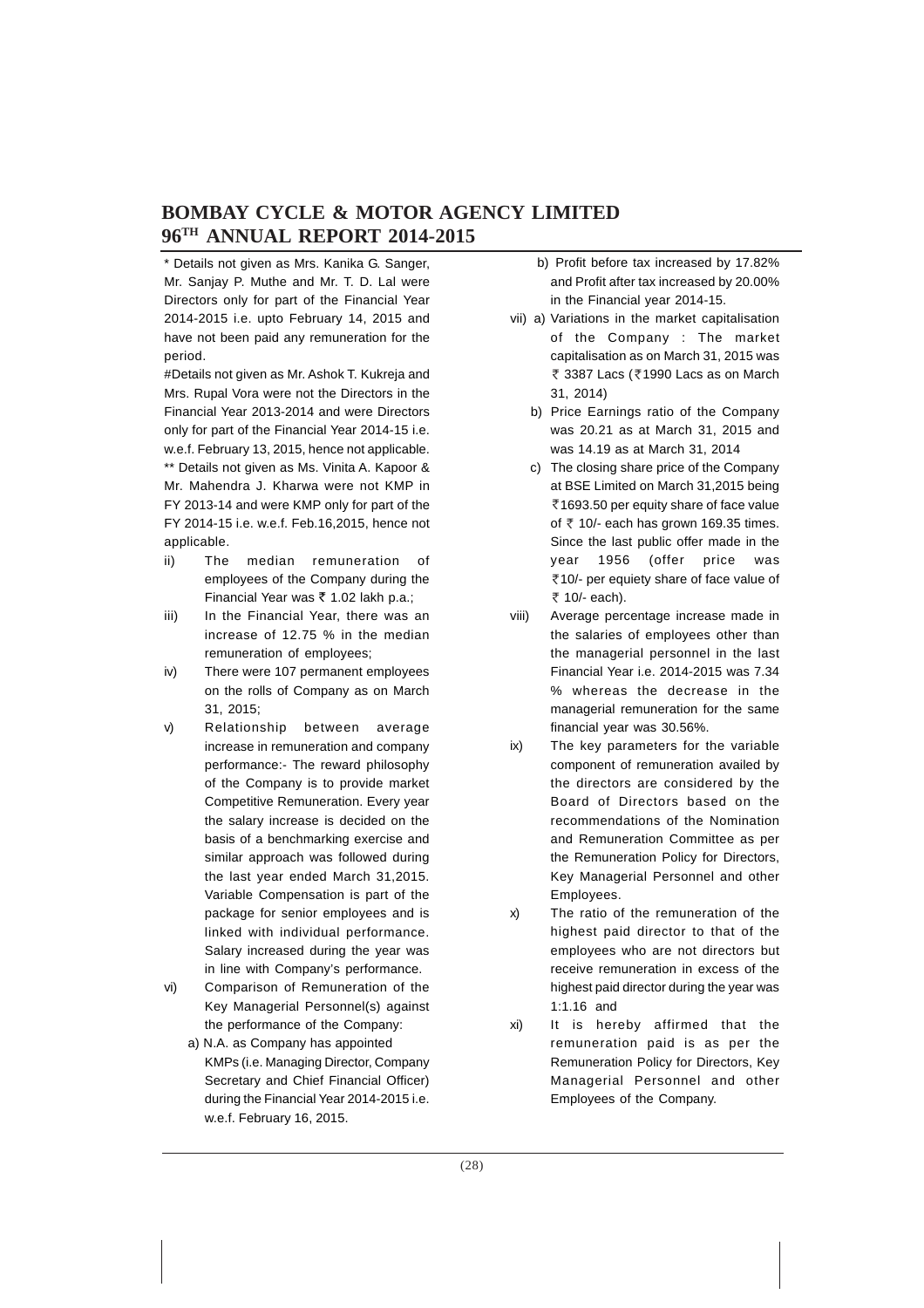### **Annexure C to the Director's Report**

### **FORM NO. AOC -2**

### **(Pursuant to Clause (h) of Sub-Section (3) of Section 134 of the Act and Rule 8(2) of the Companies (Accounts) Rules, 2014)**

Form for Disclosure of particulars of contracts/ arrangements entered into by the Company with related parties referred to in Sub-Section (1) of Section 188 of the Companies Act, 2013 including certain arms length transaction under third proviso thereto. Details of contracts or arrangements or transactions at Arm's length basis:

| SL.<br>No. | <b>Particulars</b>                                                                                  | <b>Details</b>                                                                                                                                                                                                              |
|------------|-----------------------------------------------------------------------------------------------------|-----------------------------------------------------------------------------------------------------------------------------------------------------------------------------------------------------------------------------|
| (a)        | Name (s) of the related party<br>and nature of relationship                                         | Walchandnagar Industries Limited<br>Promoter Group Company.                                                                                                                                                                 |
| (b)        | Nature of contracts /<br>arrangements / transactions                                                | Monthly Service Charges receivable<br>for various services rendered.                                                                                                                                                        |
| (c)        | Duration of the contracts<br>/ arrangements / transactions                                          | 1) Existing Contract was approved in the<br>Board meeting held on June 03,2011<br>and was effective from April 01,2011<br>2) Fresh Contract to be executed for<br>5 Years w.e.f. October 01, 2015 to<br>September 30, 2020. |
| (d)        | Salient terms of the contracts<br>or arrangements or<br>transactions including the<br>value, if any | ₹ 5,00,000/- per month plus appropriate<br>service tax plus actual out of pocket<br>expenses. (Same as Existing)                                                                                                            |
| (e)        | Date of approval by the Board,<br>if any                                                            | May 12, 2015 (Previously approved in<br>Board Meeting held on June 03,2011<br>- Contract covered under Section 297/299<br>of the Companies Act, 1956).                                                                      |
| (f)        | Amount paid as advances, if any                                                                     | Nil.                                                                                                                                                                                                                        |

**Note: For other related party contracts please refer Note No.27(8) of the Balance Sheet.**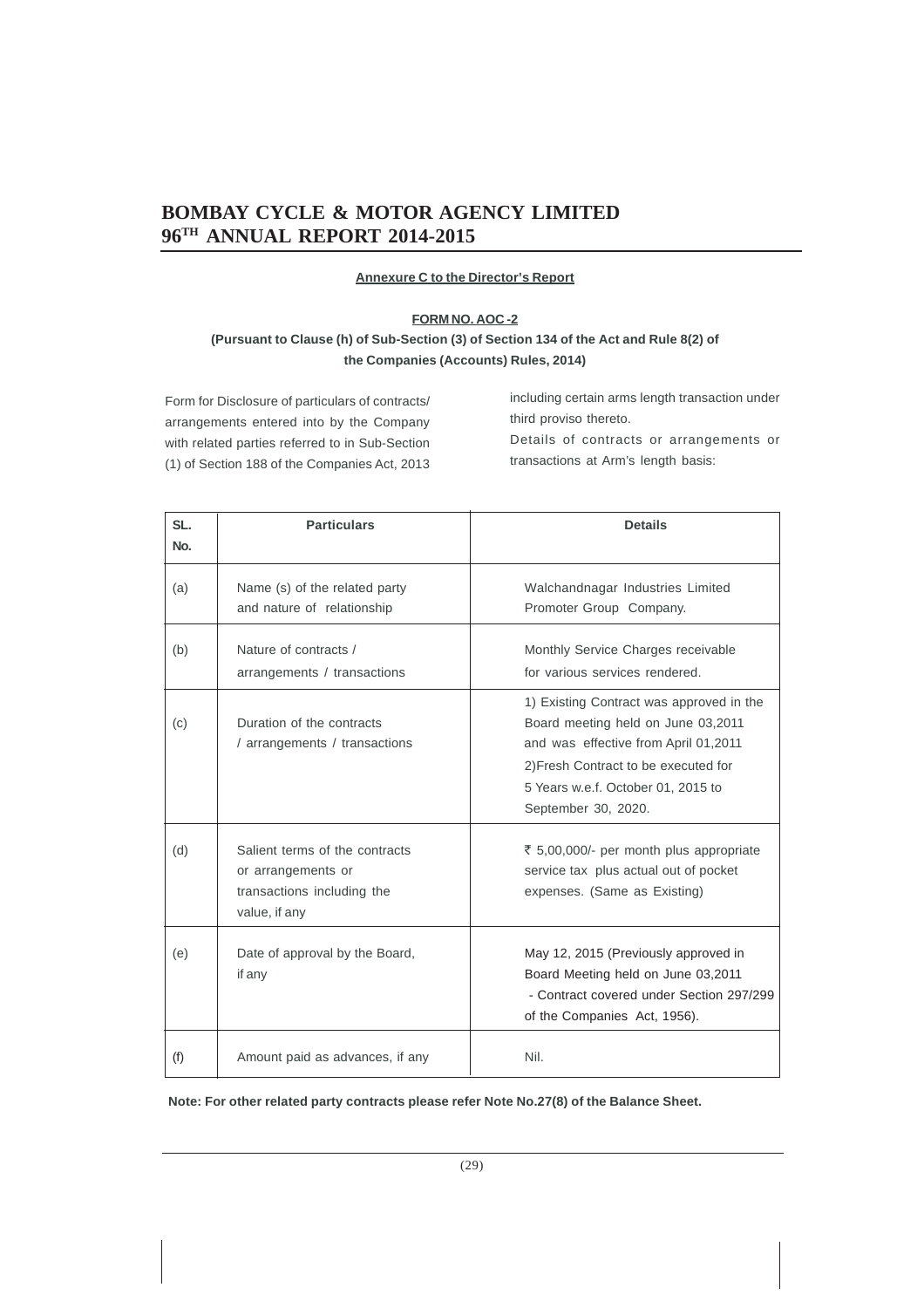### **SECRETARIALAUDIT REPORT**

### FOR THE FINANCIAL YEAR ENDED ON 31<sup>ST</sup> MARCH, 2015

[Pursuant to Section 204(1) of the Companies Act, 2013 and Rule 9 of the Companies (Appointment and Remuneration Personnel) Rules, 2014]

### To,

### The Members **BOMBAY CYCLE AND MOTOR AGENCY LIMITED**.

We have conducted the Secretarial Audit of the compliance of applicable statutory provisions and the adherence to good corporate practices by **BOMBAY CYCLE AND MOTOR AGENCY LIMITED (CIN : L74999MH1919PLC000557)** (hereinafter called "the Company"). Secretarial Audit was conducted in a manner that provided us a reasonable basis for evaluating the corporate conducts/statutory compliances and expressing my opinion thereon.

Based on our verification of the Company's books, papers, minute books, forms and returns filed and other records maintained by the company and also the information provided by the Company, its officers, agents and authorized representatives during the conduct of secretarial audit, We hereby report that in our opinion, the Company has, during the audit period covering the financial year ended on 31<sup>st</sup> March, 2015 complied with the statutory provisions listed hereunder and also that the Company has proper Board-processes and compliance-mechanism in place to the extent, in the manner and subject to the reporting made hereinafter:

 We have examined the books, papers, minute books, forms and returns filed and other records maintained by **BOMBAY CYCLE** **AND MOTOR AGENCY LIMITED** for the financial year ended on **31st March, 2015** according to the provisions of:

- (i) The Companies Act, 2013 ("the Act") and the rules made thereunder;
- (ii) The Securities Contracts (Regulation) Act, 1956 ('SCRA') and the rules made thereunder;
- (iii) The Depositories Act, 1996 and the Regulations and Bye-laws framed thereunder;
- (iv) Foreign Exchange Management Act,1999 and the Rules and Regulation made there under to the extent of Foreign Direct Investment, Overseas Direct Investment and External Commercial Borrowings; **(Not Applicable)**
- (v) The Regulations and Guidelines prescribed under the Securities and Exchange Board of India Act, 1992 ('SEBI Act')viz, :
	- a. The Securities and Exchange Board of India (Substantial Acquisition of Shares and Takeovers) Regulations, 2011; **Not applicable as there was no Substantial Acquisition of Shares & Takeover made during the year.**
	- b. The Securities and Exchange Board of India (Prohibition of Insider Trading) Regulations, 1992;
	- c. The Securities and Exchange Board of India (Issue of Capital and Disclosure Requirements) Regulations, 2009; **Not applicable as the Company did not issue any security during the financial year under review**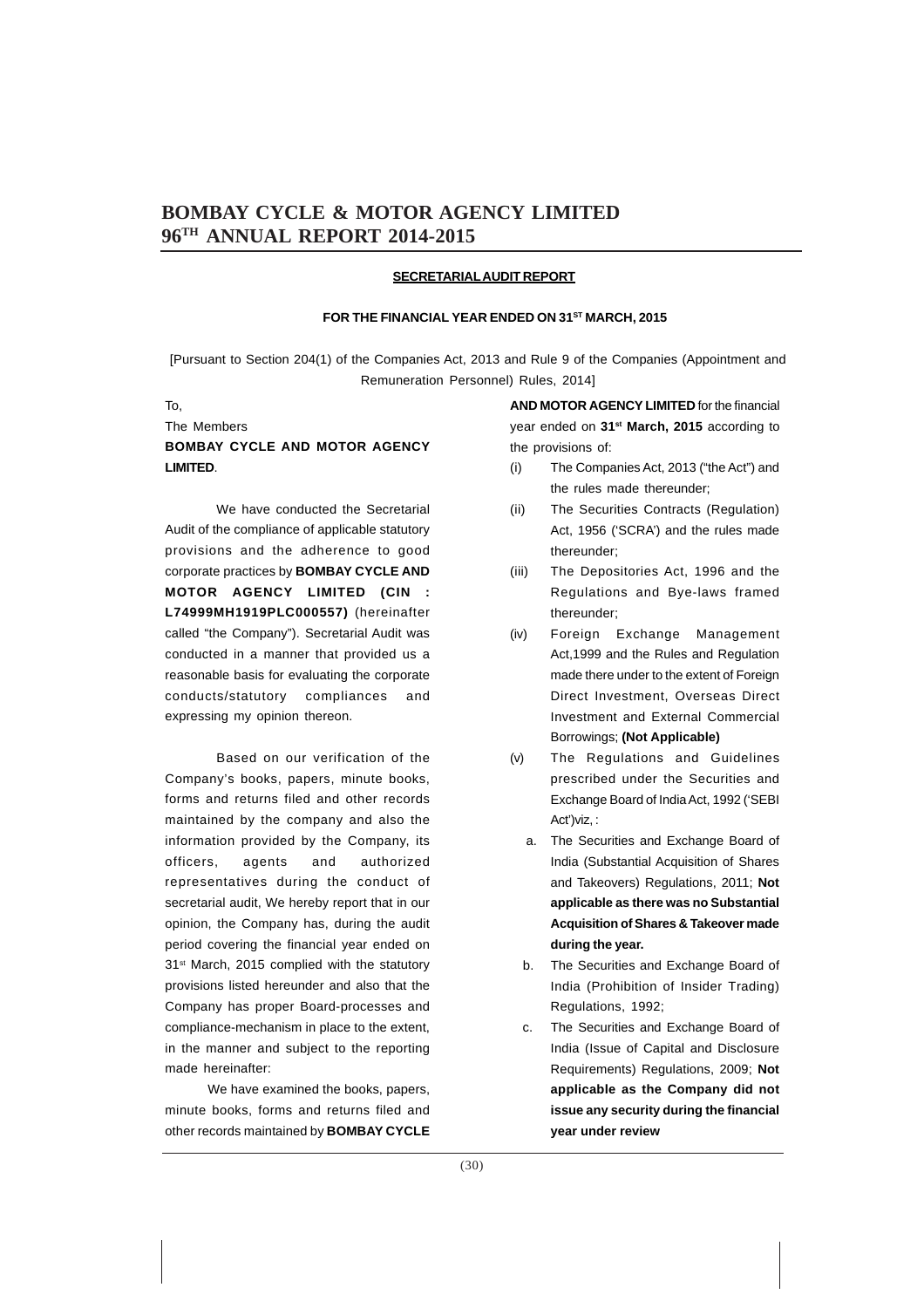- d. The Securities and Exchange Board of India (Employee Stock Option Scheme and Employee Stock Purchase Scheme) Guidelines, 1999; **Not applicable as the Company did not have any scheme for its employees during the financial year under review.**
- e. The Securities and Exchange Board of India (Issue and Listing of Debt Securities) Regulations, 2008- **Not applicable as the Company has not issued any debt securities during the financial year under review.**
- f. The Securities and Exchange Board of India (Registrars to an Issue and Share Transfer Agents) Regulations, 1993 regarding the companies act and dealing with client; **Not applicable as the Company is not registered as Registrar to an Issue and Share Transfer Agent during the financial year under review.**
- g. The Securities and Exchange Board of India (Delisting of Equity Shares) Regulations, 2009- **Not applicable as the Company has not delisted its equity shares from any stock exchange during the financial year under review.**
- h. Securities and Exchange Board of India (Buy Back of Securities) Regulations, 2009- **Not applicable as the Company has not bought back any of its securities during the financial year under review.**
- **(vi)** We have relied on the certificates obtained by the Company from the Management Committee/Function heads and based on the report received, there has been due

compliance of all laws, orders, regulations and other legal requirements of the central, state and other Government and Legal Authorities concerning the business and affairs of the company.

We are of the opinion that the management has complied with the following laws specifically applicable to the Company:-

- 1. Bombay Police Act, 1951
- 2. Food Safety And Standards Act, 2006
- 3. Bombay Prohibition Act, 1949.

We have also examined compliance with applicable clauses of the following:

- a. Secretarial Standards issued by The Institute of Company Secretaries of India. **Not applicable since these Secretarial Standards will come into effect from 1st July, 2015 hence not applicable to the Company during the audit period under review**
- b. The Listing Agreements entered into by the Company with BSE.

During the period under review the Company has complied with the provisions of the Act, Rules, Regulations, Guidelines, Standards, etc. mentioned above except to the extent as mentioned below:

**1.** *The name of the Company does not resemble the objects and operations of the Company. Therefore, the Company needs to change name as per the object of the company.*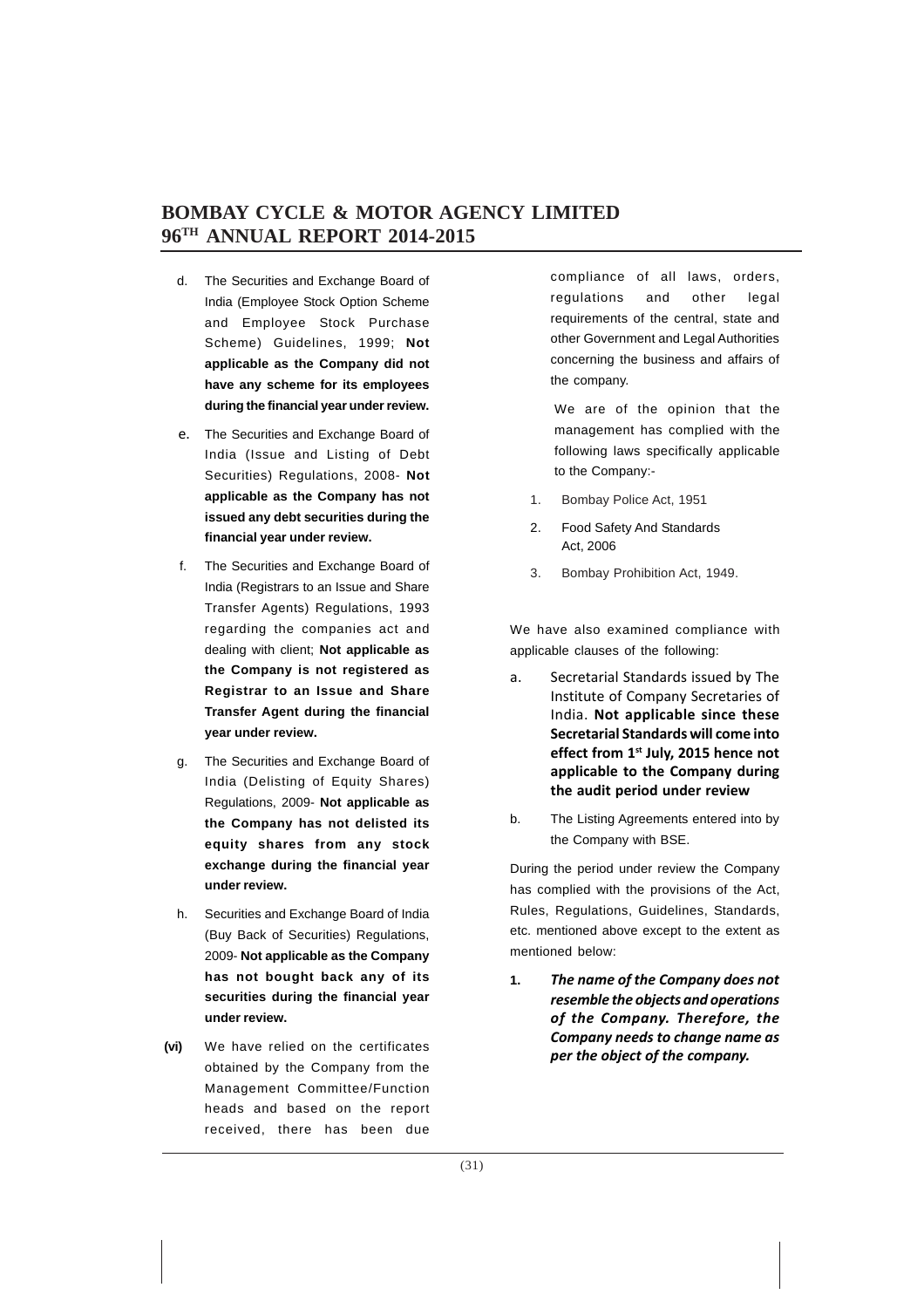### **We further report that:**

The Board of Directors of the Company is duly constituted with proper balance of Executive Directors, and Independent Directors **except** *the Company needs to appoint one Non-Executive Director to ensure compliance of Section 152(6) of the Companies Act, 2013.* The changes in the composition of the Board of Directors that took place during the period under review were carried out in compliance with the provisions of the Act.

Adequate notice is given to all directors to schedule the Board Meetings, agenda and detailed notes on agenda were sent at least seven days in advance and a system exists for seeking and obtaining further information and clarifications on the agenda items before the meeting and for meaningful participation at the meeting.

All decisions at Board Meetings and Committee Meeting are carried out unanimously as recorded in the minutes of the meetings of the Board of Directors or Committee of the Board, as the case may be. **We further report that** there are adequate systems and processes in the company commensurate with size and operations of the Company to monitor and ensure compliance with applicable laws, rules, regulation and guidelines.

For Ragini Chokshi & Co.

 Mrs. Ragini Chokshi (Partner) C.P.No. 1436 FCS No. 2390

Place : Mumbai Date : May 12, 2015 Note: This report is to be read with our letter of even date by the Secretarial Auditors, which is available on the website of the Company www.bcma.in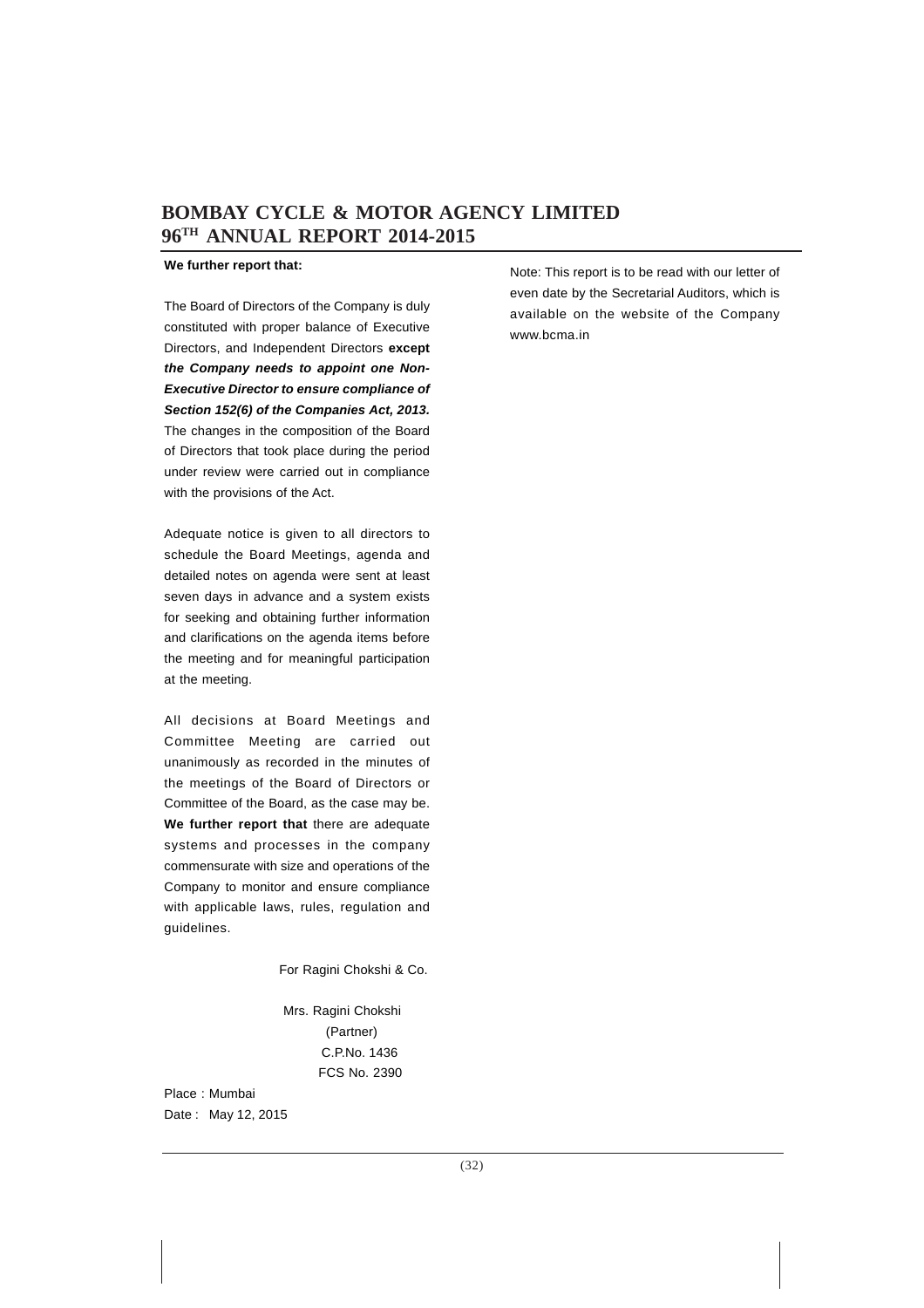**M/s. A.B. JOG & COMPANY CHARTERED ACCOUNTANTS 604-B, Manisha Apartments, Church Road, Marol, Andheri (East), Mumbai 400 059.**

### **REPORT OF THE INDEPENDENT AUDITORS TO THE MEMBERS OF BOMBAY CYCLE & MOTOR AGENCY LIMITED REPORT ON THE STANDALONE FINANCIAL STATEMENTS**

We have audited the accompanying standalone financial statements of **BOMBAY CYCLE & MOTOR AGENCY LIMITED ("the Company")**, which comprise the Balance Sheet as at 31st March, 2015, the Statement of Profit & Loss and also Cash Flow Statement for the year ended upon that date and a summary of significant accounting policies and other explanatory information. The report is prepared as per the provisions of the Companies Act, 2013 and rules framed thereunder.

### **A: - Management's Responsibility for the Standalone Financial Statements:-**

The company's Board of Directors is responsible for the matters stated in Section 134(5) of the Companies Act, 2013 ("the Act") with respect to the preparation of these standalone financial statements that give a true and fair view of the financial position, financial performance and cash flows of the company in accordance accounting principles generally accepted in India including the Accounting standards specified and referred to in sub Section (1) of Section 129 r/w S.133 of the Companies Act, 2013 read with Rule 7 of the Companies (Accounts) Rules, 2014.This responsibility also includes maintenance of adequate accounting records in accordance with the provisions of the Act for safeguarding of the assets of the Company and for preventing and detecting frauds and other irregularities; selection and application of appropriate accounting policies; making judgments and estimates that are reasonable and prudent and the design, implementation and maintenance of internal financial controls that were operating effectively for ensuring the accuracy and completeness of the accounting records relevant to the preparation and presentation of the financial state-ments that give a true and fair view and are free from material misstatements whether due to fraud or error.

### **B: - Auditor's Responsibility:-**

 Our responsibility is to express an opinion on these standalone financial statements based on our audit.

We have taken into account the provisions of the Act, the accounting and auditing standards and matters which are required to be included in the audit report under the provisions of the Act and the Rules made thereunder.

We conducted our audit in accordance with Standards on Auditing specified under Section 143(10) of the Act and also those issued by the Institute of Chartered Accountants of India. Those standards require that we comply with ethical requirements and plan and perform the audit to obtain reasonable assurance about whether the financial statements are free from material misstatements.

An audit involves performing procedures to obtain audit evidence about amounts and disclosures in the financial statements. The procedures selected depend on auditor's judgment including the assessment of the risks of material misstatement of the financial statements, whether due to fraud or error. In making those risk assessments, the auditor considers internal control relevant to the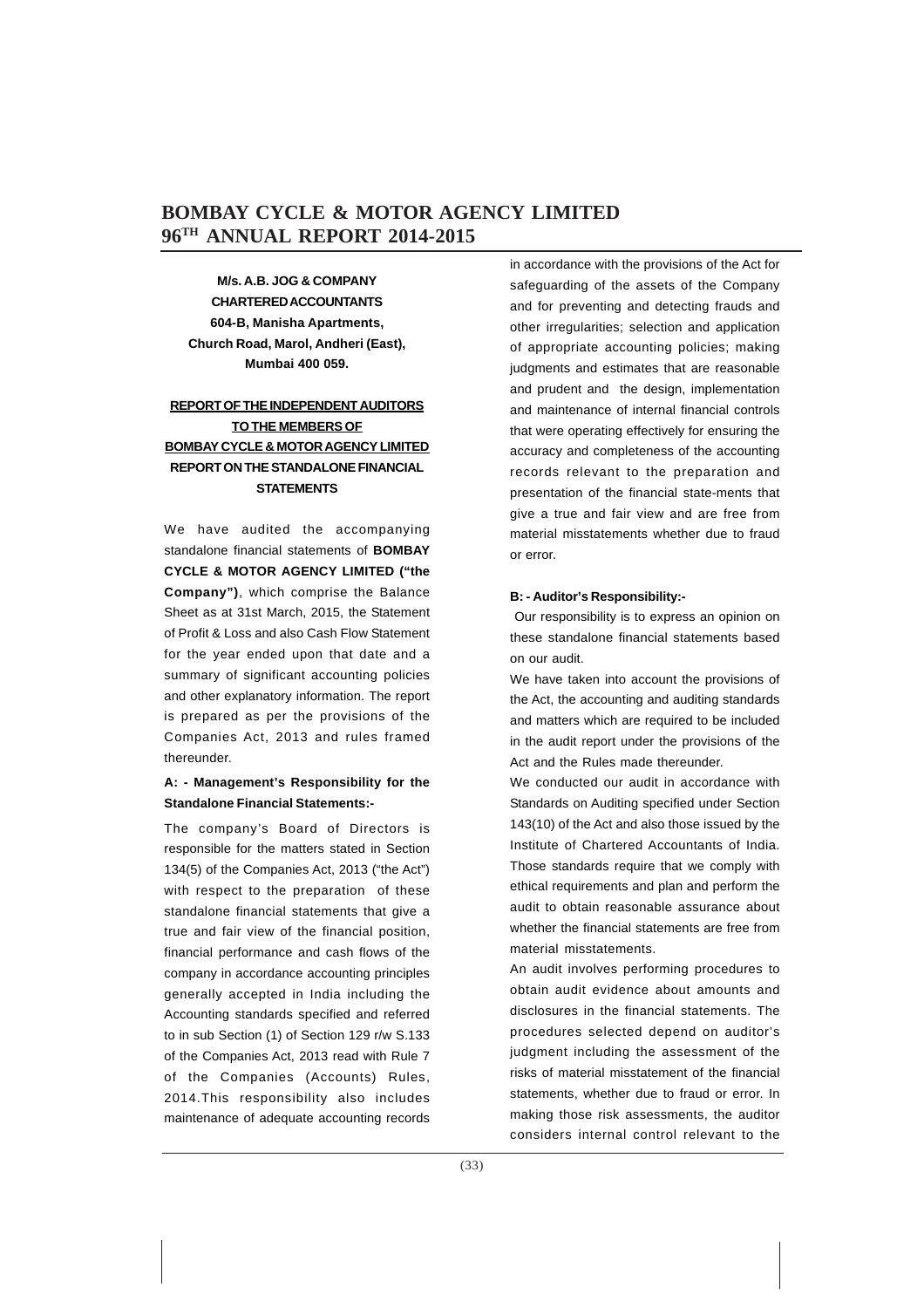Company's preparation and fair presentation of the financial statements in order to design audit procedures that are appropriate in the circumstances. An audit also includes evaluating the appropriateness of the accounting policies used and reasonableness of the accounting estimates made by the Company's Directors, as well as evaluating the overall presentation of the financial statements.

We believe that the audit evidence we have obtained is sufficient and appropriate to provide a basis for our audit opinion.

### **C: - Opinion:-**

In our opinion and to the best of our information and according to the explanation given to us, the aforesaid standalone financial statements read with the notes attached to and forming part of the same give the information required by the Companies Act, 2013 in the manner so required and give a true and fair view in conformity with the accounting principles generally accepted in India: -

- 1. In the case of the Balance Sheet, of the State of affairs of the Company as at 31st March, 2015
- 2. In the case of the Statement of Profit & Loss, of the Profit for the year ended on that date and
- 3 In the case of the Cash Flow Statement, of the Cash Flow for the year ended on that date.

### **D: - Report on other Legal and Regulatory Requirements:-**

(1) As required by the Companies (Auditor's Report) Order 2015 issued by the Central Government on 10<sup>th</sup> April 2015 in terms of Section 143(11) of the Companies Act, 2013, we enclose in

the annexure a statement on the matter specified in the said order to the extent they are applicable to the Company and based on such checks applied by us as considered necessary and also based on information and explanations given by the Directors

- (2) As required by Section 143(3) of the Companies Act, 2013 and Rule 11 ( to the extent applicable and relevant) of The Companies (Audit and Auditors) Rules 2014 , we report that:
	- (a) We have sought and obtained all the information and explanations which to the best of our knowledge and belief were necessary for the purpose of our audit;
	- (b) In our opinion, proper books of account as required by law have been kept by the Company so far as appears from our examination of those books;
	- (c) The Balance Sheet, the Statement of Profit & Loss and Cash Flow Statement dealt with by this report are in agreement with the books of account;
	- (d) In our opinion, the aforesaid annexed standalone Balance Sheet and Statement of Profit & Loss and Cash Flow Statement dealt with by the report comply with the requirements of the Accounting standards specified under and referred to in sub Section (1) of Section 129 r/w S.133 of the Companies Act, 2013 read with Rule 7 of the Companies (Accounts) Rules, 2014 ;
	- (e) On the basis of written representation received from the directors as on 31<sup>st</sup> March 2015 and taken on record by the board of directors, none of the Directors of the company are disqualified as on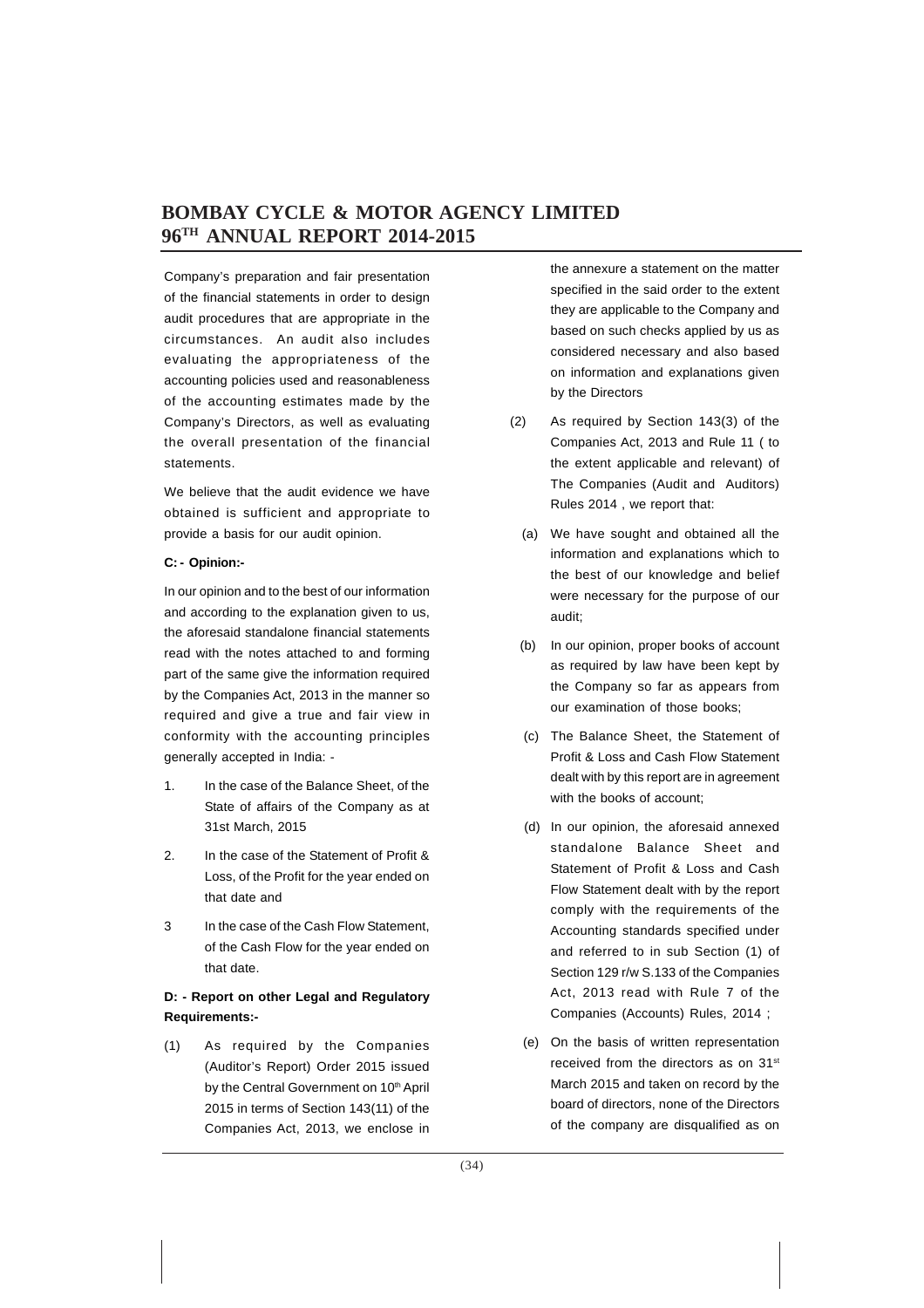31<sup>st</sup> March 2015 from being appointed as director under section 164(2) of The Companies' Act 2013;

- (f) In our opinion and on the basis of written representation received from the directors, the company has adequate internal financial control system in place and the same is operating effectively;
- (g) The company has disclosed the impact of pending litigations in Note No.1 in the Statement under Note No.27 to financial statements as compiled and certified by the directors and management of the company, on its financial position in its financial statements;
- (h) The Company did not have any longterm contracts including derivative contracts for which there were any material foreseeable losses;
- (i) There were no amounts which were required to be transferred to the Investor Education and Protection Fund by the Company.

### **FOR A. B. JOG & COMPANY (I.C.A.I. REGN. NO. 104321W) CHARTERED ACCOUNTANTS**

### **(A. B. JOG) PROPRIETOR**. **MEMBERSHIP NO. 010655**

Place : MUMBAI

DATED: 12th May, 2015

### **M/s. A.B. JOG & COMPANY, CHARTERED ACCOUNTANTS ANNEXURE TO THE INDEPENDENT AUDITOR'S REPORT M/S BOMBAY CYCLE & MOTOR AGENCY LIMITED, (Referred to in Para D (1) of our Report of even date)**

- i) The company has maintained proper records to show full particulars including quantitative details and situation of the Fixed Assets and the same has been physically verified by the Management once in every half-year. In our opinion, the frequency of such verification is reasonable. No material discrepancies were reportedly noticed on such verification.
- ii) There were no sales and/or dispositions of the Fixed Assets during the year.
- iii) Physical verification of inventory of the Company at all its locations has been conducted by the Management during the year during the last week of each month which frequency in our opinion is reasonable.
- iv) In our opinion, the procedures of physical verification of inventories followed by the Management are reasonable and adequate in relation to the size of the company and nature of its business.
- v) According to the inventory records produced to us for our verification, we are of the opinion that the company is maintaining proper records of inventory and discrepancies noticed on physical verification of inventories, if any, referred to above, though not material, have been properly dealt with in the books of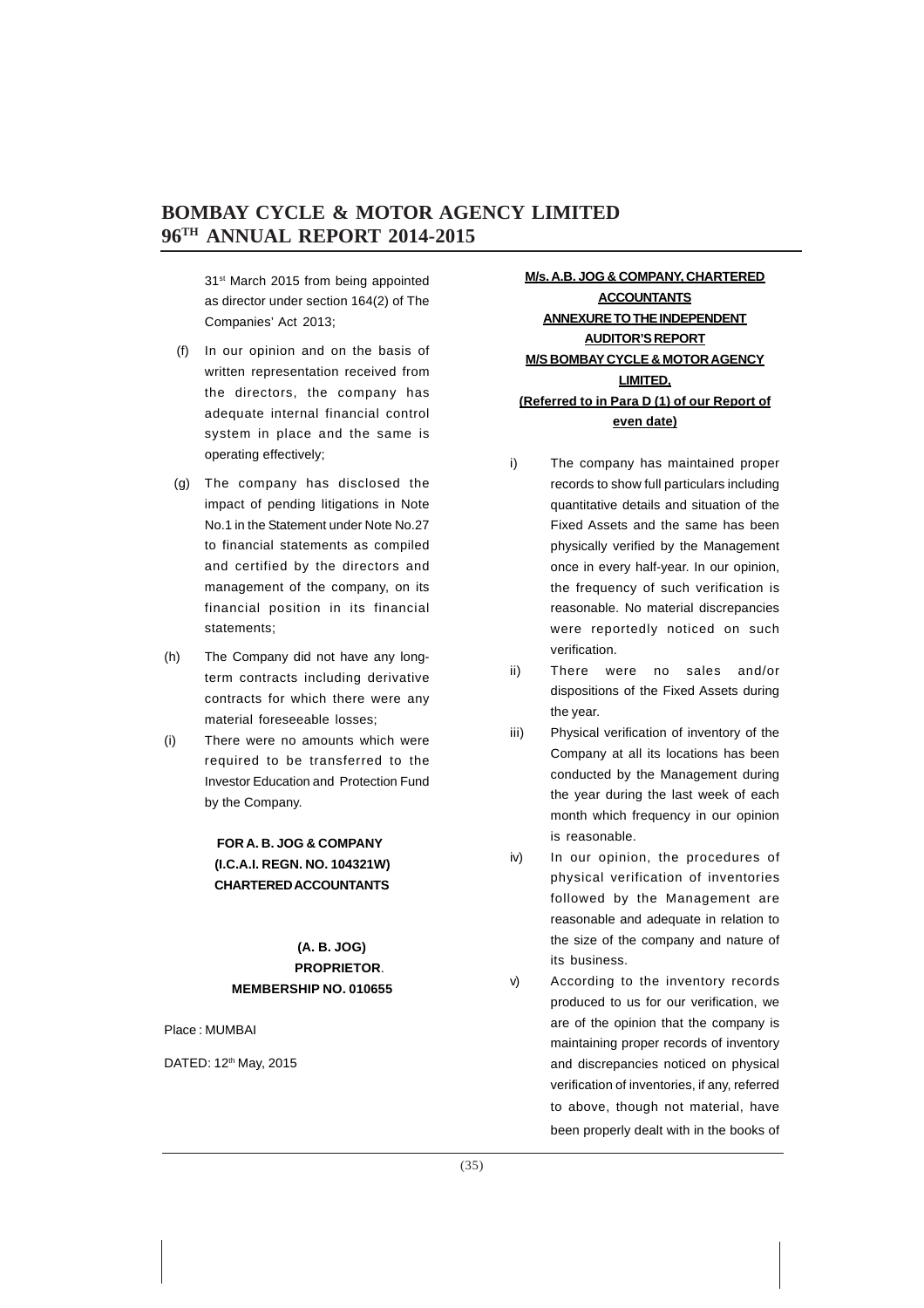account. Proper provision has been made for estimated fall in realizable value of stock of spare parts for those models of cars for which servicing activity has been discontinued.

- vi) As per the information and explanation given to us and the records produced to us for verification, the Company has not granted any loans, secured or unsecured either to companies, firms or other parties covered in the register maintained under Section 189 of The Companies Act 2013 and thus no further comments about loans granted are applicable.
- vii) There are proper and adequate internal control systems commensurate with the size of the company and the nature of its business with regard to and on the purchases of inventory, fixed assets and with regard to the sale of goods and services.
- viii) According to the information and explanations given to us, the company has during the year not either accepted or solicited any deposits from the public within the meaning of Sections 73 to 76 or other relevant provisions of the Companies Act 2013 and thus the question of compliance with the directives issued by the Reserve Bank of India and the relevant provisions of the Companies' Act 2013 and the rules framed there under does not arise. No order has been passed by the

Company Law Board or National Company Law Tribunal or Reserve Bank of India or any Court or any other Tribunal in this regard.

- ix) Maintenance of cost records has not been specified by the Central Govt. under Sec. 148(1) of the Companies Act, 2013 for the Company.
- x) According to the records of the company, the company has been generally regular in depositing undisputed statutory dues including provident fund, employees state Insurance, Income tax, Sales tax, value added tax, Wealth tax, Service tax, Customs Duty, Excise Duty, Cess and other Statutory dues, applicable to it, with the appropriate authorities,
- xi) During the course of our examination of the books of account carried out in accordance with the generally accepted auditing practices and as per the information and explanation given to us on our inquiries by the management, in this behalf, we have not come across for year under review any frauds by or against the company nor have we been informed of such a case by the Management. As regards such cases in the past, the process of judicial hearings is in the advanced stage and the judgment is expected soon.
- xii) According to the information and explanations given to us and the records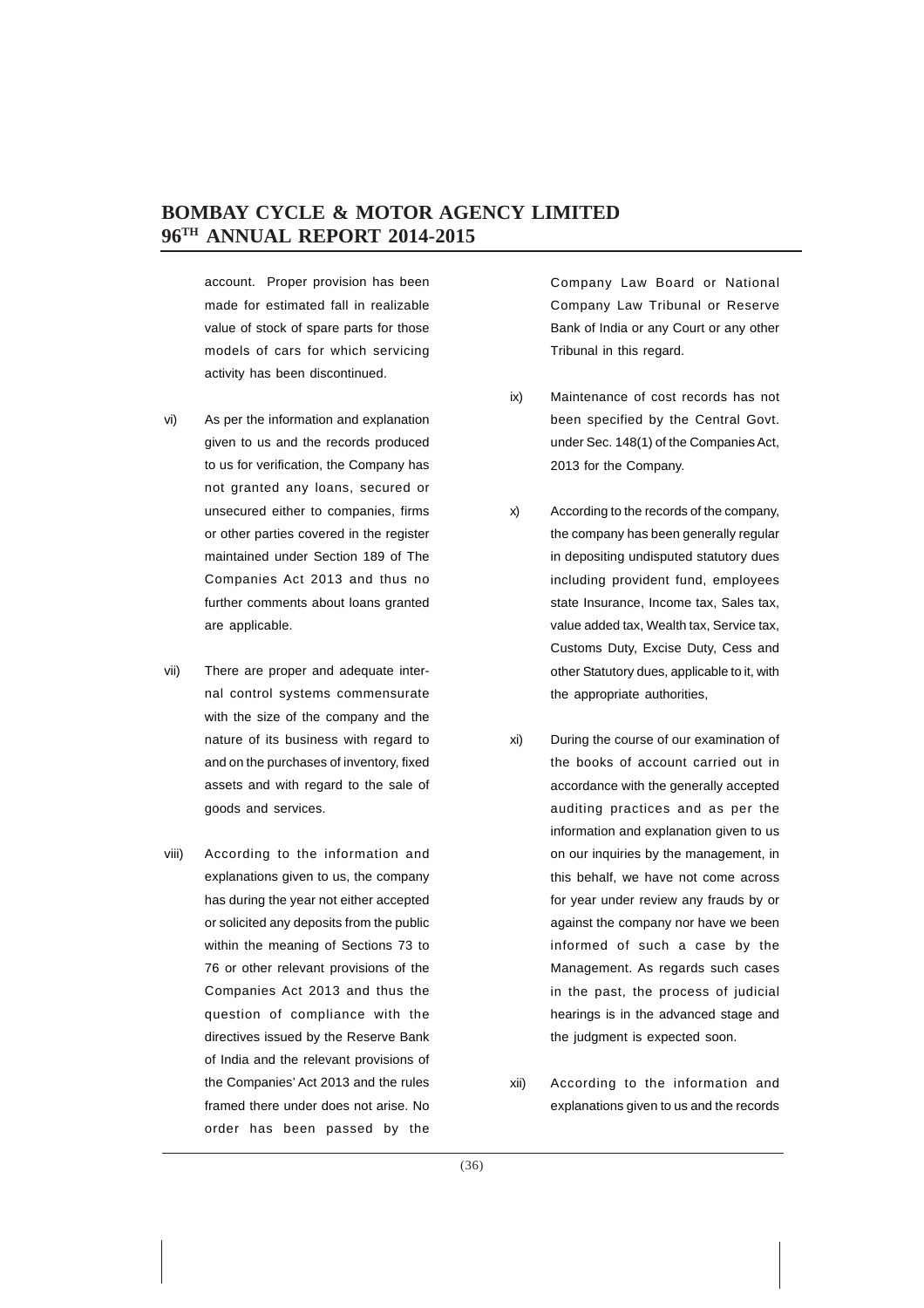examined by us, the company has not defaulted in repayment to a financial institution or bank or debenture holders.

- xiii) According to the information and explanations given to us the company has not given any guarantee for loans taken by others from bank or financial institutions.
- xiv) There are no accumulated losses of the company as at current year end and also at the end of preceding previous year.
- xv) On the basis of information and explanations given to us and records examined by us, during the year the company has not obtained any term loans. During the earlier year however, one term loan for purchase of motor car was obtained and the same was applied for the purposes of the loan that is purchase of the motor car.
- xvi) In our opinion and according to the information and explanations given to us, during the year there were no amount required to be transferred to investor education and protection fund in accordance with the relevant provisions of the Companies Act, 1956 and the rules made thereunder.
- xvii) On the basis of information and explanations given to us and records

examined by us, the company has not given any guarantee for loans taken by others from bank or financial institutions and as such further comments are not warranted.

**FOR A.B. JOG & COMPANY (I.C.A.I. REGN. NO. 104321W)** CHARTERED ACCOUNTANTS

**(A.B.JOG) PROPRIETOR. MEMBERSHIP NO. 010655**

Place: MUMBAI DATED: 12th May, 2015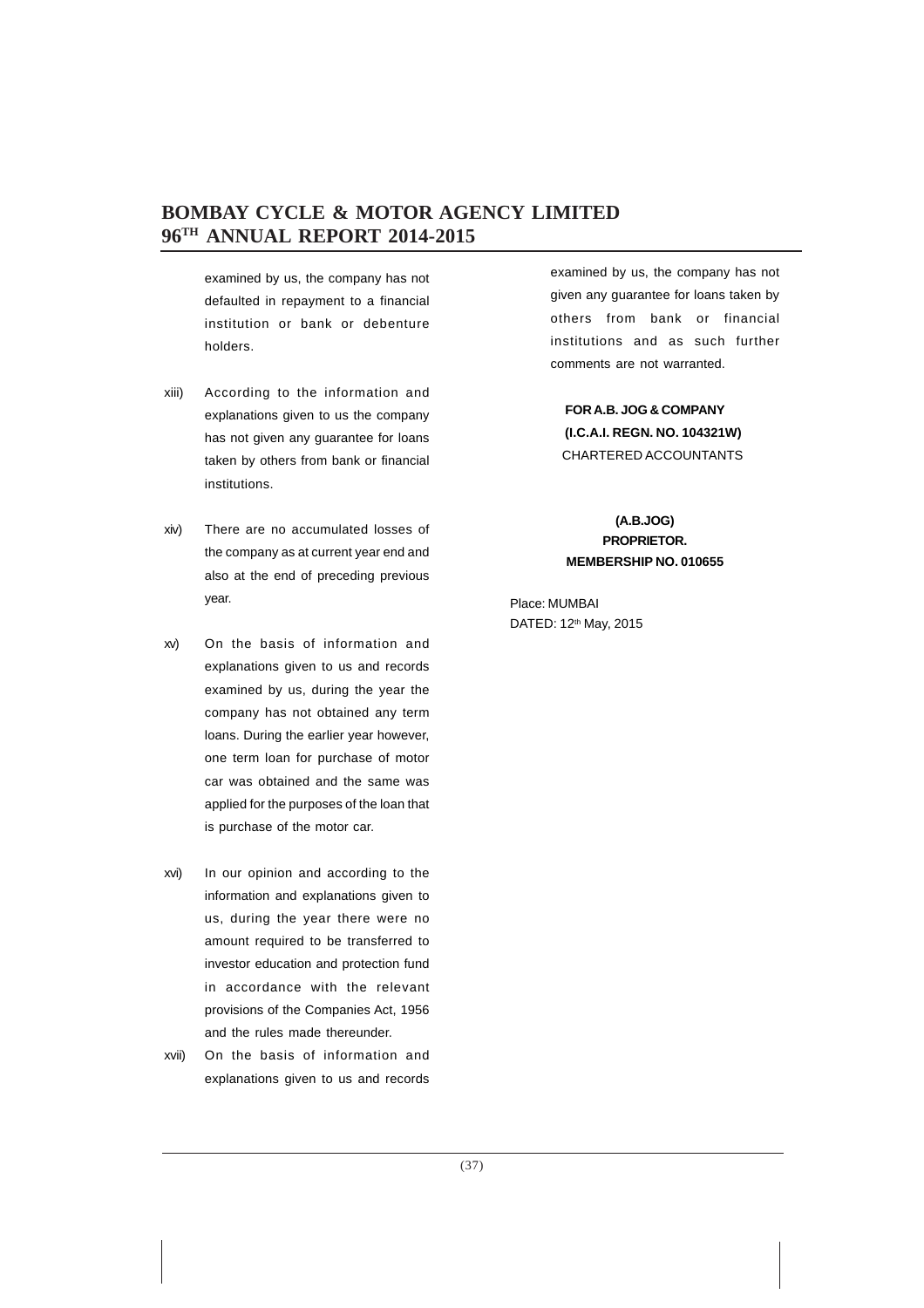### **BALANCE SHEET AS AT 31ST MARCH, 2015**

|    | <b>Particulars</b>                               |                    | <b>Note</b>                                                  | As at 31st March, |                  | As at 31st         |                                |                            |  |
|----|--------------------------------------------------|--------------------|--------------------------------------------------------------|-------------------|------------------|--------------------|--------------------------------|----------------------------|--|
|    |                                                  |                    |                                                              |                   | No.              |                    | 2015                           | March, 2014                |  |
|    |                                                  |                    | 1                                                            |                   | $\overline{2}$   | 3                  | 4                              | 5                          |  |
|    |                                                  |                    |                                                              |                   |                  | ₹                  | ₹                              | ₹                          |  |
| L. |                                                  |                    | <b>EQUITY AND LIABILITIES</b>                                |                   |                  |                    |                                |                            |  |
|    |                                                  |                    | 1. Shareholders' funds                                       |                   |                  |                    |                                |                            |  |
|    |                                                  | (a)                | Share Capital                                                |                   | 1                | 2,000,000          |                                | 2,000,000                  |  |
|    |                                                  | (b)                | Reserves and Surplus                                         |                   | $\overline{2}$   | 101,837,028        |                                | 86,071,515                 |  |
|    |                                                  |                    |                                                              |                   |                  |                    | 103,837,028                    | 88,071,515                 |  |
|    |                                                  |                    | 2. Non- Current liabilities                                  |                   |                  |                    |                                |                            |  |
|    |                                                  |                    | (a) Long - Term borrowings                                   |                   | 3                |                    |                                | 344,254                    |  |
|    |                                                  | (b)                | Other long term Liabilities                                  |                   | 4                | 11,100,000         |                                | 11,100,000                 |  |
|    |                                                  |                    | 3. Current liabilities                                       |                   |                  |                    | 11,100,000                     | 11,444,254                 |  |
|    |                                                  | (a)                | Trade payables                                               |                   | 5                | 16,404,073         |                                | 15,631,830                 |  |
|    |                                                  | (b)                | Other current liabilities                                    |                   | 6                | 6,263,175          |                                | 7,009,242                  |  |
|    |                                                  | (c)                | Short-term provisions                                        |                   | $\overline{7}$   | 53,116,181         |                                | 45,858,822                 |  |
|    |                                                  |                    |                                                              |                   |                  |                    | 75,783,429                     | 68,499,894                 |  |
|    |                                                  |                    | <b>TOTAL</b>                                                 |                   |                  |                    | 190,720,457                    |                            |  |
|    |                                                  | <b>II. ASSETS</b>  |                                                              |                   |                  |                    |                                | 168,015,663                |  |
|    |                                                  |                    | 1. Non - Current Assets                                      |                   |                  |                    |                                |                            |  |
|    |                                                  | (a)                | <b>Fixed Assets</b>                                          |                   | 8                |                    |                                |                            |  |
|    |                                                  |                    | (i) Tangible Assets                                          |                   |                  | 7,026,976          |                                | 7,774,501                  |  |
|    |                                                  |                    | (ii) Intangible Assets                                       |                   |                  | 25,834             |                                |                            |  |
|    |                                                  |                    | (iii) Capital work-in-progress                               |                   |                  | 105,600            |                                |                            |  |
|    |                                                  | (b)                | Non-current investments                                      |                   | 9                | 11,102,387         |                                | 11,100,691                 |  |
|    |                                                  | (c)                | Long-term loans and advances                                 |                   | 10               | 1,310,964          |                                | 1,229,468                  |  |
|    |                                                  | (d)                | Other non- current assets                                    |                   | 11               | 961,212            |                                | 1,737,449                  |  |
|    |                                                  |                    |                                                              |                   |                  |                    | 20,532,973                     | 21,842,109                 |  |
|    |                                                  |                    | 2. Current Assets                                            |                   |                  |                    |                                |                            |  |
|    |                                                  | (a)                | <b>Current Investments</b>                                   |                   | 12               | 29,978,081         |                                | 18,272,861                 |  |
|    |                                                  | (b)                | Inventories                                                  |                   | 13               | 1,219,990          |                                | 1,428,113                  |  |
|    |                                                  | (c)                | Trade receivables                                            |                   | 14               | 4,489,380          |                                | 1,479,012                  |  |
|    |                                                  |                    | (d) Cash and bank balances                                   |                   | 15               | 76,781,005         |                                | 72,959,398                 |  |
|    |                                                  | (e)                | Short-term loans and advances                                |                   | 16<br>17         | 52,777,431         |                                | 48,603,158                 |  |
|    |                                                  | (f)                | Other Current assets                                         |                   |                  | 4,941,597          | 170,187,484                    | 3,431,012<br>146, 173, 554 |  |
|    |                                                  |                    | <b>TOTAL</b>                                                 |                   |                  |                    | 190,720,457                    | 168,015,663                |  |
|    |                                                  |                    | See accompanying notes to the financial statements           |                   | 27               |                    |                                |                            |  |
|    |                                                  |                    | As per our report of even date                               |                   |                  |                    |                                |                            |  |
|    |                                                  | For & on behalf of |                                                              |                   | CHIRAG C. DOSHI  |                    | Chairman & Managing Director   |                            |  |
|    |                                                  | A. B. JOG & CO.    |                                                              |                   |                  |                    |                                |                            |  |
|    |                                                  |                    | (I.C.A.I. REGN. NO. 104321W)<br><b>Chartered Accountants</b> |                   | ASHOK T. KUKREJA |                    | Director                       |                            |  |
|    |                                                  |                    |                                                              |                   | VINITA A. KAPOOR |                    | Company Secretary              |                            |  |
|    | A. B. Jog<br>(Proprietor)                        |                    |                                                              |                   |                  |                    |                                |                            |  |
|    |                                                  |                    | Membership No. 010655                                        |                   |                  | MAHENDRA J. KHARWA | <b>Chief Financial Officer</b> |                            |  |
|    | Mumbai, 12th May, 2015<br>Mumbai, 12th May, 2015 |                    |                                                              |                   |                  |                    |                                |                            |  |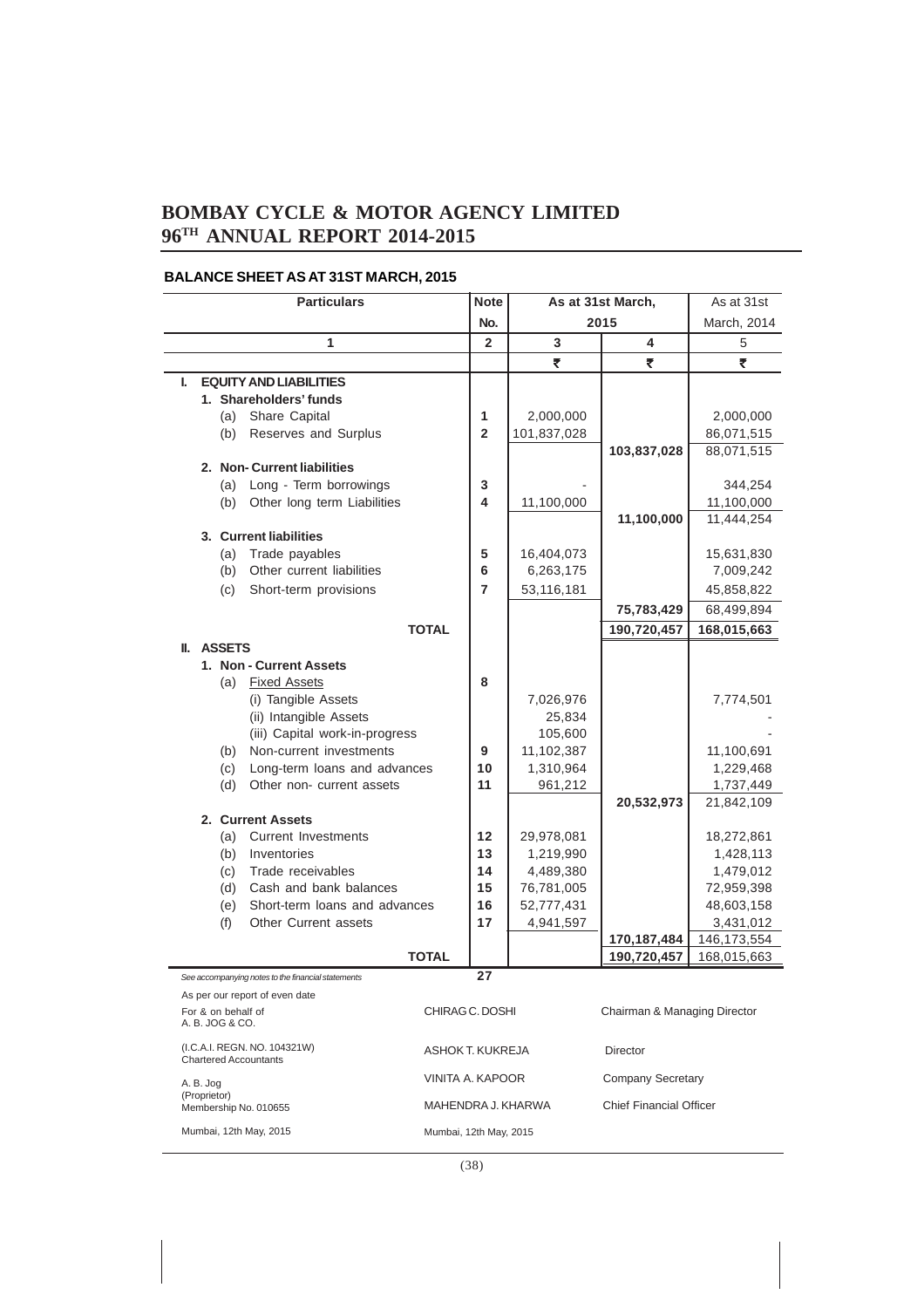| <b>Particulars</b> |                                                                                                                                                                                                                                   | Note No.                         | <b>Current Year ended</b>                                                              | Previous Year ended<br>31st March, 2014                                                |  |
|--------------------|-----------------------------------------------------------------------------------------------------------------------------------------------------------------------------------------------------------------------------------|----------------------------------|----------------------------------------------------------------------------------------|----------------------------------------------------------------------------------------|--|
|                    |                                                                                                                                                                                                                                   |                                  | 31st March, 2015                                                                       |                                                                                        |  |
|                    |                                                                                                                                                                                                                                   |                                  | ₹                                                                                      | ₹                                                                                      |  |
| I.                 | Revenue from operations                                                                                                                                                                                                           | 18                               | 68,133,536                                                                             | 64,722,873                                                                             |  |
| ш                  | Other Income                                                                                                                                                                                                                      | 19                               | 10,853,119                                                                             | 8,877,199                                                                              |  |
| Ш                  | Total Revenue (I + II)                                                                                                                                                                                                            |                                  | 78,986,655                                                                             | 73,600,072                                                                             |  |
| IV                 | <b>Expenses:</b><br>Purchases of Stock-in-Trade<br>Changes in inventory of Stock-in-Trade<br>Employee benefits expense<br>Finance costs<br>Depreciation and amortisation expenses<br>Other Expenses<br><b>Total expenses (IV)</b> | 20<br>21<br>22<br>23<br>24<br>25 | 7,840,325<br>122,278<br>21,920,938<br>123,684<br>1,414,790<br>24,953,468<br>56,375,483 | 7,798,541<br>261,677<br>18,782,129<br>115,421<br>1,861,169<br>24,964,361<br>53,783,298 |  |
| V                  | Profit before exceptional items<br>and tax (III-IV)                                                                                                                                                                               |                                  | 22,611,172                                                                             | 19,816,774                                                                             |  |
| VI                 | <b>Exceptional items</b>                                                                                                                                                                                                          | 26                               | (1,100,460)                                                                            | (438, 403)                                                                             |  |
| VII                | Profit before tax (V - VI)                                                                                                                                                                                                        |                                  | 23,711,632                                                                             | 20,255,177                                                                             |  |
| VIII               | Tax expense                                                                                                                                                                                                                       |                                  | 6,951,279                                                                              | 6,230,084                                                                              |  |
| IX                 | Profit for the period (VII-VIII)                                                                                                                                                                                                  |                                  | 16,760,353                                                                             | 14,025,093                                                                             |  |
| X                  | Earnings per equity share:<br>$(1)$ Basic<br>(2) Diluted                                                                                                                                                                          |                                  | 83.80<br>83.80                                                                         | 70.13<br>70.13                                                                         |  |

### **STATEMENT OF PROFIT AND LOSS FOR THE YEAR ENDED ON 31ST MARCH, 2015**

*See accompanying notes to the financial statements* **27**

| As per our report of even date        | CHIRAG C. DOSHI        | Chairman & Managing Director |
|---------------------------------------|------------------------|------------------------------|
| For & on behalf of<br>A. B. JOG & CO. |                        |                              |
| (I.C.A.I. REGN. NO. 104321W)          | ASHOK T. KUKREJA       | Director                     |
| <b>Chartered Accountants</b>          |                        |                              |
| A. B. Jog                             | VINITA A. KAPOOR       | Company Secretary            |
| (Proprietor)<br>Membership No. 010655 | MAHENDRA J. KHARWA     | Chief Financial Officer      |
| Mumbai, 12th May, 2015                | Mumbai, 12th May, 2015 |                              |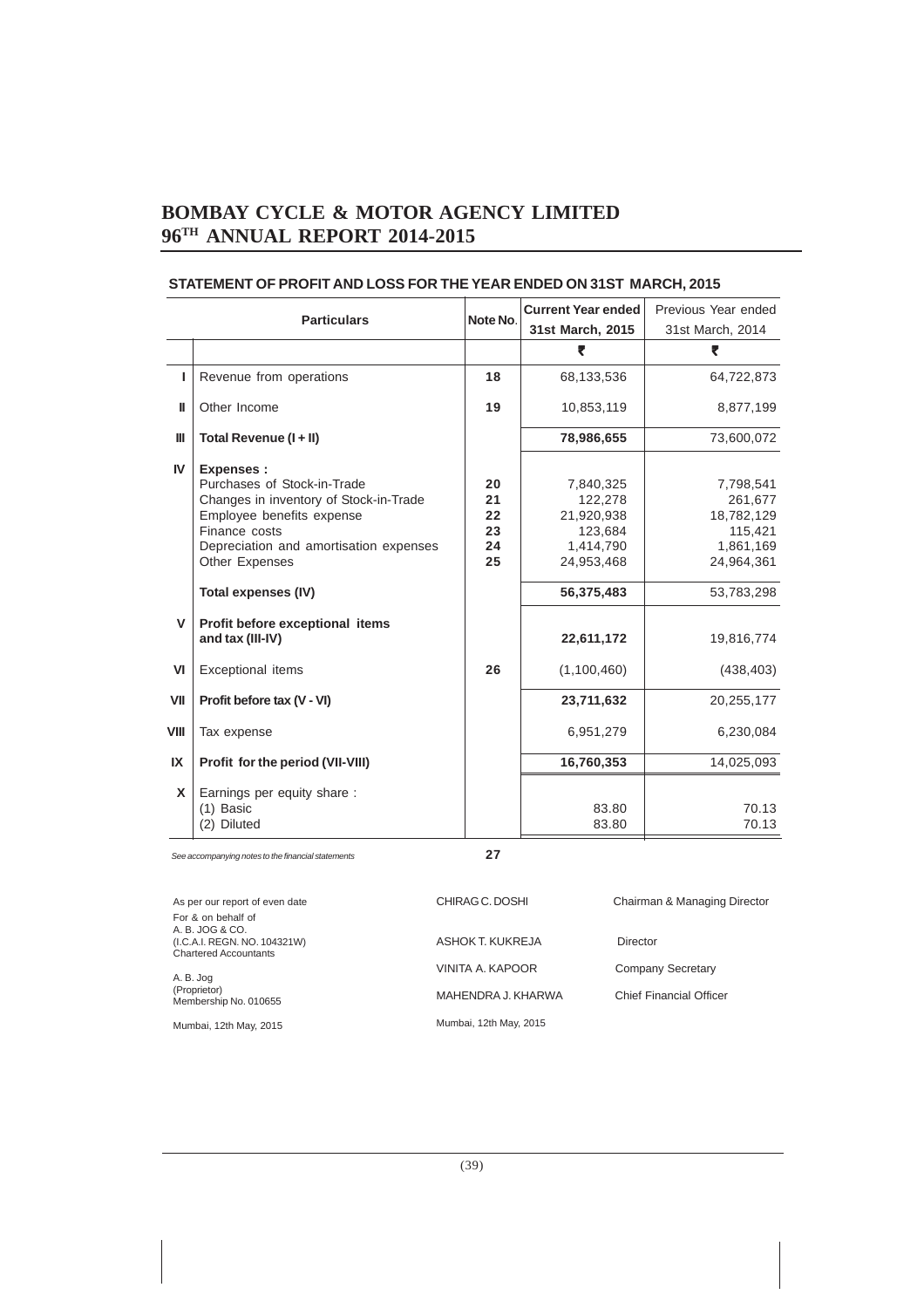| <b>Particulars</b>                                                          | As at 31st March, 2015 |           | As at 31st March, 2014 |           |
|-----------------------------------------------------------------------------|------------------------|-----------|------------------------|-----------|
|                                                                             | Nos.                   | ₹         | Nos.                   | ₹         |
| Authorised:                                                                 |                        |           |                        |           |
| Equity Shares of ₹10/- each                                                 | 500,000                | 5,000,000 | 500,000                | 5,000,000 |
|                                                                             | 500,000                | 5,000,000 | 500,000                | 5,000,000 |
| Issued:                                                                     |                        |           |                        |           |
| Equity Shares of ₹10/- each                                                 | 200,000                | 2,000,000 | 200,000                | 2,000,000 |
|                                                                             | 200,000                | 2,000,000 | 200,000                | 2,000,000 |
| <b>Subscribed and Paid-up:</b><br>Equity Shares of ₹10/- each fully paid-up | 200,000                | 2,000,000 | 200,000                | 2,000,000 |
| <b>TOTAL</b>                                                                | 200,000                | 2,000,000 | 200,000                | 2,000,000 |

### **NOTE : 1 - SHARE CAPITAL**

Details of shareholders holding more than 5% shares

| <b>Particulars</b>                         |                                 | As at 31st March, 2015   | As at 31st March, 2014          |                   |
|--------------------------------------------|---------------------------------|--------------------------|---------------------------------|-------------------|
|                                            | No. of<br><b>Shares</b><br>held | $%$ of<br><b>Holding</b> | No. of<br><b>Shares</b><br>held | $%$ of<br>Holding |
| WALCHAND KAMDHENU COMMERCIALS<br>PVT. LTD. | 47.522                          | 23.76                    | 47.522                          | 23.76             |
| WALCHAND GREAT ACHIEVERS PVT. LTD.         | 44.491                          | 22.25                    | 44.491                          | 22.25             |
| WALCHAND CHIRANIKA TRADING PVT. LTD.       | 31.628                          | 15.81                    | 31.628                          | 15.81             |
| MRS. CHAMPA C. DOSHI                       | 14.444                          | 7.22                     | 14.444                          | 7.22              |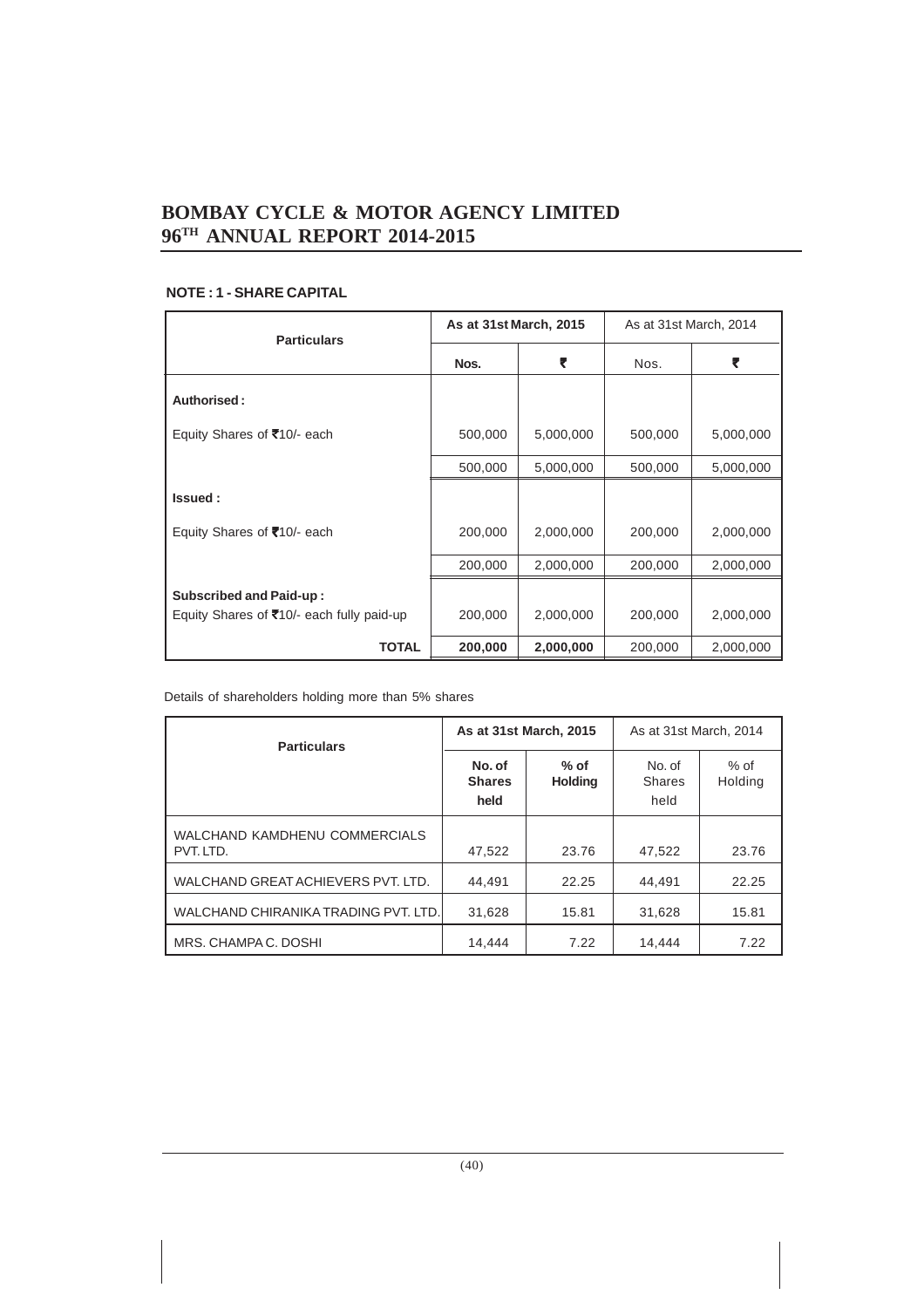### **NOTE : 2 - RESERVES AND SURPLUS**

| <b>Particulars</b>                                                                                                                                                                                                              | As at 31st<br>March, 2015                                   | As at 31st<br>March, 2014                                |
|---------------------------------------------------------------------------------------------------------------------------------------------------------------------------------------------------------------------------------|-------------------------------------------------------------|----------------------------------------------------------|
|                                                                                                                                                                                                                                 | ₹                                                           | ₹                                                        |
| a) Capital Reserve :<br>As per Last Balance Sheet                                                                                                                                                                               | 62,048,000                                                  | 62,048,000                                               |
| b) General Reserve:<br>As per last Balance Sheet<br>Transferred during the year                                                                                                                                                 | 2,408,010<br>1,676,035                                      | 1,486,656<br>921,354                                     |
|                                                                                                                                                                                                                                 | 4,084,045                                                   | 2,408,010                                                |
| c) Other Reserves :<br><b>Premium of Re-Issue of Forfeited Shares</b><br>As per last Balance Sheet                                                                                                                              | 192                                                         | 192                                                      |
| d) Surplus i.e. Balance in Statement of Profit and Loss - As per last<br><b>Balance Sheet</b><br>Add :Profit for the period<br>Less : Proposed Dividend<br>Less: Dividend Distribution tax<br>Less: Transfer to General Reserve | 21.615.313<br>16.760.353<br>800,000<br>162.861<br>1,676,035 | 9,213,544<br>14,025,093<br>600,000<br>101,970<br>921.354 |
| Less : Residual value of assets as on April 01, 2014 whose<br>remaining useful life is NIL as on April 01, 2014.                                                                                                                | 31,979                                                      |                                                          |
| <b>Balance Surplus</b>                                                                                                                                                                                                          | 35,704,791                                                  | 21,615,313                                               |
| <b>TOTAL</b>                                                                                                                                                                                                                    | 101,837,028                                                 | 86,071,515                                               |

### **Details of Proposed Dividend**

| <b>Particulars</b>                                         | Amount  | <b>Rupees</b><br>Per Share |
|------------------------------------------------------------|---------|----------------------------|
|                                                            |         |                            |
| Dividend proposed to be distributed to equity shareholders | 800,000 | $4/-$                      |

### **NOTE : 3 - LONG - TERM BORROWINGS**

| <b>Particulars</b>                                                                                                                      | As at 31st<br><b>March, 2015</b> | As at 31st<br>March, 2014 |
|-----------------------------------------------------------------------------------------------------------------------------------------|----------------------------------|---------------------------|
|                                                                                                                                         | ₹                                |                           |
| Loan from Volkswagen Finance Pvt. Ltd. secured by hypothecation of a<br>Motor Car (Repayable by EMI (incl. Interest) of ₹29,293/-, last |                                  |                           |
| installment due on 03.03.2016)                                                                                                          |                                  | 344.254                   |
| <b>TOTAL</b>                                                                                                                            |                                  | 344.254                   |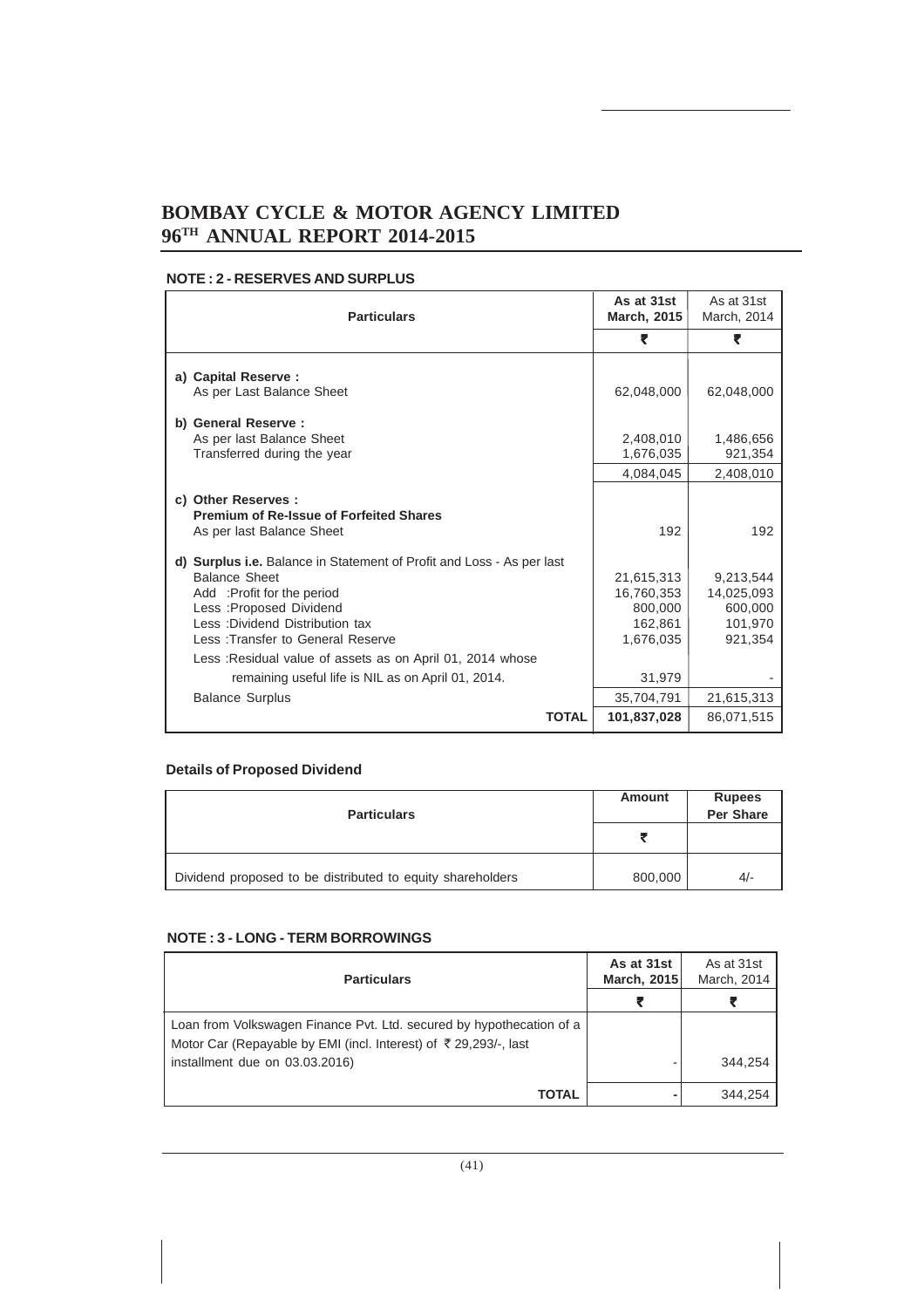### **NOTE : 4 - OTHER LONG TERM LIABILITIES**

| <b>Particulars</b> | As at 31st<br><b>March, 2015</b> | As at 31st<br>March, 2014 |
|--------------------|----------------------------------|---------------------------|
|                    |                                  |                           |
| Security Deposit   | 11,100,000                       | 11,100,000                |
| <b>TOTAL</b>       | 11,100,000                       | 11,100,000                |

### **NOTE : 5 - TRADE PAYABLES**

| <b>Particulars</b>                                          | As at 31st<br><b>March, 2015</b> | As at 31st<br>March, 2014 |
|-------------------------------------------------------------|----------------------------------|---------------------------|
|                                                             |                                  |                           |
| a) Trade Payable for goods<br>b) Trade payable for expenses | 16,245,893<br>158,180            | 15,418,511<br>213,319     |
| <b>TOTAL</b>                                                | 16,404,073                       | 15,631,830                |

### **NOTE : 6 - OTHER CURRENT LIABILITIES**

| <b>Particulars</b>                                         | As at 31st<br><b>March, 2015</b> | As at 31st<br>March, 2014 |
|------------------------------------------------------------|----------------------------------|---------------------------|
|                                                            |                                  |                           |
| a) Current maturities of Long Term Loan                    | 344.254                          | 332.189                   |
| (Security mentioned in Note. 3 is applicable to this also) |                                  |                           |
| b) Advance from Customers                                  | 210,000                          | 198.672                   |
| c) Security Deposit from Related Party                     | 200.000                          |                           |
| d) Other Payables :                                        |                                  |                           |
| <b>Employees Benefits</b><br>I)                            | 1,659,456                        | 1,383,097                 |
| ii)<br>Liabilities for Expenses                            | 3.152.914                        | 4,376,720                 |
| iii)<br>Taxes remittable                                   | 429.102                          | 485.606                   |
| <b>Other Statutory Liabilities</b><br>iv)                  | 123,399                          | 91,158                    |
| <b>Other Liabilities</b><br>V)                             | 144.050                          | 141.800                   |
| <b>TOTAL</b>                                               | 6,263,175                        | 7.009.242                 |

### **NOTE : 7 - SHORT - TERM PROVISIONS**

| <b>Particulars</b>                                    | As at 31st<br><b>March, 2015</b> | As at 31st<br>March, 2014 |
|-------------------------------------------------------|----------------------------------|---------------------------|
|                                                       |                                  |                           |
| a) Provision for employee benefits :                  |                                  |                           |
| Provision for P. L. Encashment                        | 153,698                          | 113,314                   |
| <b>BCMA Staff Gratuity Fund Trust</b><br>ii)          | 177,767                          | 172.962                   |
| b) Others:                                            |                                  |                           |
| Income Tax                                            | 51,716,614                       | 44,765,335                |
| Fringe Benefit Tax<br>II)                             | 105.241                          | 105.241                   |
| Proposed Dividend<br>iii)                             | 800,000                          | 600,000                   |
| Dividend Distribution Tax on Proposed Dividend<br>iv) | 162.861                          | 101.970                   |
| <b>TOTAL</b>                                          | 53,116,181                       | 45,858,822                |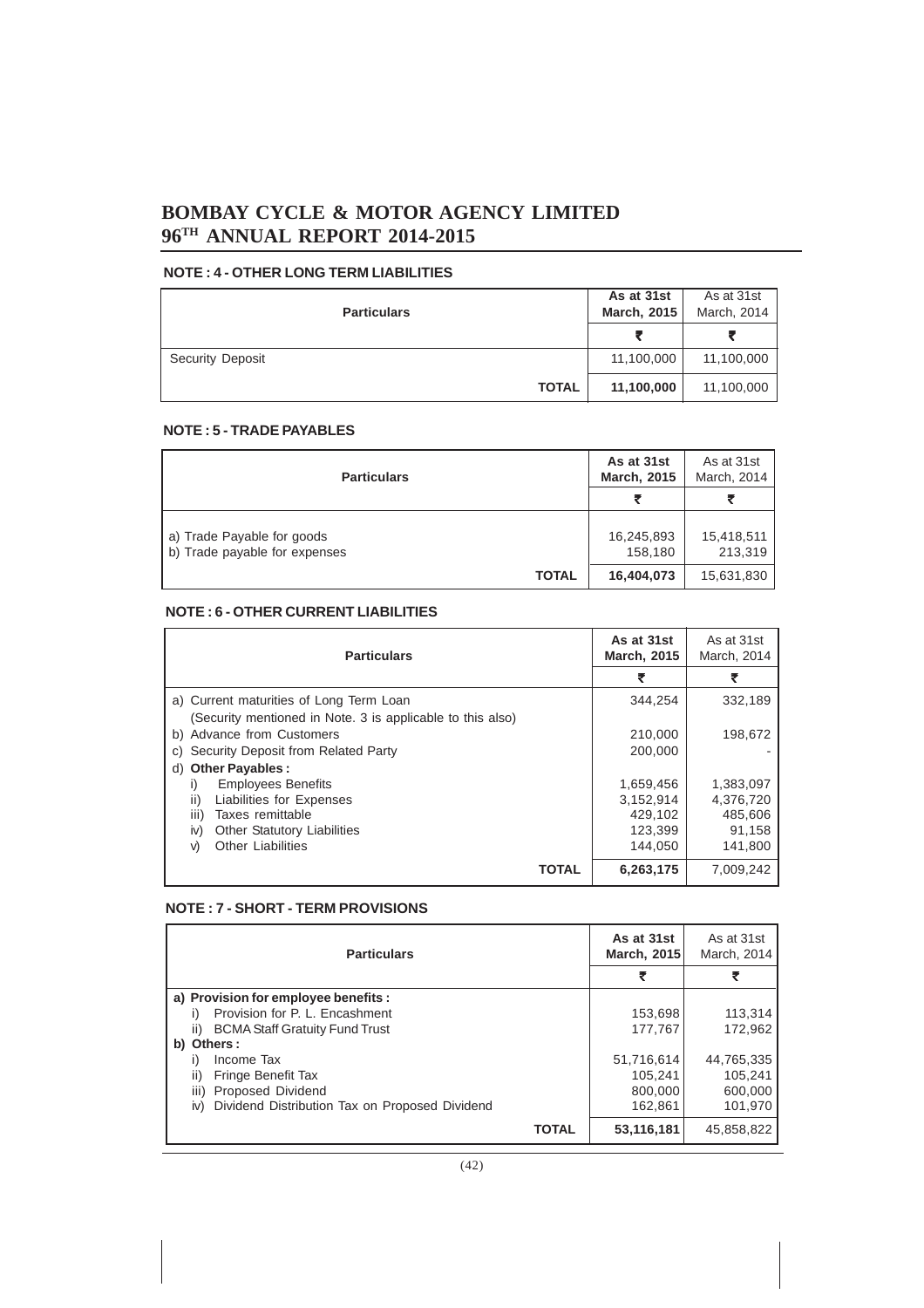# **BOMBAY CYCLE & MOTOR AGENCY LIMITED<br>96TH ANNUAL REPORT 2014-2015 BOMBAY CYCLE & MOTOR AGENCY LIMITED 96TH ANNUAL REPORT 2014-2015**

### NOTE: 8 - FIXED ASSETS **NOTE : 8 - FIXED ASSETS**

|             |                                     |                                  |                | GROSS BLOCK      |                    |                                 |                                 | <b>ACCUMULATED DEPRECIATION</b> |                      |          |                                      |                | <b>NET BLOCK</b>    |  |
|-------------|-------------------------------------|----------------------------------|----------------|------------------|--------------------|---------------------------------|---------------------------------|---------------------------------|----------------------|----------|--------------------------------------|----------------|---------------------|--|
|             |                                     | Balance                          | Addition       | <b>Disposal/</b> | <b>Revaluation</b> | <b>Balance</b>                  | <b>Balance</b>                  | Provided                        | Adjusted             | Reversal | Balance                              | <b>Balance</b> | <b>Balance</b>      |  |
| SR.         | Particulars                         | as on                            |                | Amortisation     | Impairment         | as on                           | as on                           | during                          | Against              | င်္      | as on                                | as on          | as on               |  |
| 9.          |                                     | 4<br>01.04.201                   |                |                  |                    | 31.03.2015                      | 01.04.2014 the Year             |                                 | Retained<br>Earnings | Disposal | 31.03.2015                           | 31.03.2015     | 31.03.2014          |  |
|             |                                     | ⋫                                | ⋫              | ⋫                | ⋫                  | ⋫                               | ⋫                               | ⋫                               | ⋫                    | ⋫        | ⋫                                    | ⋫              | ⋫                   |  |
|             | (a)   TANGIBLE ASSETS               |                                  |                |                  |                    |                                 |                                 |                                 |                      |          |                                      |                |                     |  |
|             | Building                            | $\tilde{\mathbf{C}}$<br>421,02   | $\blacksquare$ | ı                |                    | 421,022                         | 401,024                         |                                 | $\blacksquare$       |          | 401,024                              | 19,998         | 19,998              |  |
|             | Leasehold land                      | $\circ$<br>22,69                 |                | (473)            |                    | 22,217                          |                                 |                                 |                      |          |                                      | 22,217         | 22,690              |  |
|             | Machinery                           | 6,436,549                        | 135,109        |                  |                    | 6,571,658                       | 5,201,814                       | 216,398                         | 19,312               |          | 5,437,524 1,134,134                  |                | 1,234,735           |  |
| $\hat{\ge}$ | Special service tools & Equipments  | 140,344                          |                | ï                |                    | 140,344                         | 71,309                          | 5,045                           |                      |          | 76,354                               | 63,990         | 69,035              |  |
| $\sqrt{ }$  | Furniture and Office Equipments     | 1,855,621                        | 344,453        | ï                |                    | 2,200,074                       | 1,647,439                       | 68,255                          | 12,667               |          | 1,728,361                            | 471,713        | 208,182             |  |
| $\sqrt{v}$  | Electric installations & Equipments | 3,090,191                        | 25,671         | ï                |                    | 3, 115, 862                     | 2,817,619                       | 17,349                          | ï                    |          | 2,834,968                            | 280,894        | 272,572             |  |
|             | vii) Vehicles                       |                                  |                |                  |                    |                                 |                                 |                                 |                      |          |                                      |                |                     |  |
|             | a) Given on operating Lease         | $\infty$<br>6,805,53             |                | ï                |                    | 6,805,538                       | 1,188,921                       | 976,663                         | ï                    |          | 2,165,584 4,639,954 5,616,617        |                |                     |  |
|             | b) Others                           | 836,036                          | 104,000        |                  |                    | 940,036                         | 636,532                         | 31,003                          |                      |          | 667,535                              | 272,501        | 199,504             |  |
|             | viii) Factory Equipments            | $\overline{O}$<br>185,55         |                |                  |                    | 185,559                         | 54,391                          | 9,593                           |                      |          | 63,984                               | 121,575        | 131,168             |  |
|             | Sub-total                           | $\ddot{\mathbf{e}}$<br>19,793,55 | 609,233        | (473)            |                    | 20,402,310 12,019,049 1,324,306 |                                 |                                 | 31,979               |          | 13, 375, 334 7, 026, 976 7, 774, 501 |                |                     |  |
|             | (b)   INTANGIBLE ASSETS             |                                  |                |                  |                    |                                 |                                 |                                 |                      |          |                                      |                |                     |  |
|             | Computer Softwares                  | $\blacksquare$                   | 30,000         |                  |                    | 30,000                          |                                 | 4,166                           |                      |          | 4,166                                | 25,834         |                     |  |
|             | Sub-total                           | $\blacksquare$                   | 30,000         |                  |                    | 30,000                          |                                 | 4,166                           | ٠                    |          | 4,166                                | 25,834         |                     |  |
|             | (c) CAPITAL WORK-IN-PROGRES         |                                  |                |                  |                    |                                 |                                 |                                 |                      |          |                                      |                |                     |  |
|             | Electric installations & Equipments | ï                                |                |                  |                    |                                 |                                 |                                 |                      |          |                                      | 105,600        |                     |  |
|             | Sub-total                           | $\mathbf{r}$                     |                |                  |                    |                                 |                                 |                                 |                      |          |                                      | 105,600        |                     |  |
|             | <b>TOTAL</b>                        | 19,793,550                       | 6,39,233       | (473)            |                    |                                 | 20,432,310 12,019,049 1,328,472 |                                 | 31,979               |          | 13, 379, 500 7, 158, 410 7, 774, 501 |                |                     |  |
|             | Previous Year                       | 12,834,734                       | 6,959,289      | (473)            |                    |                                 | 19,793,550 10,287,120 1,731,929 |                                 |                      |          | $- 12,019,049 $                      |                | 7,774,501 2,547,614 |  |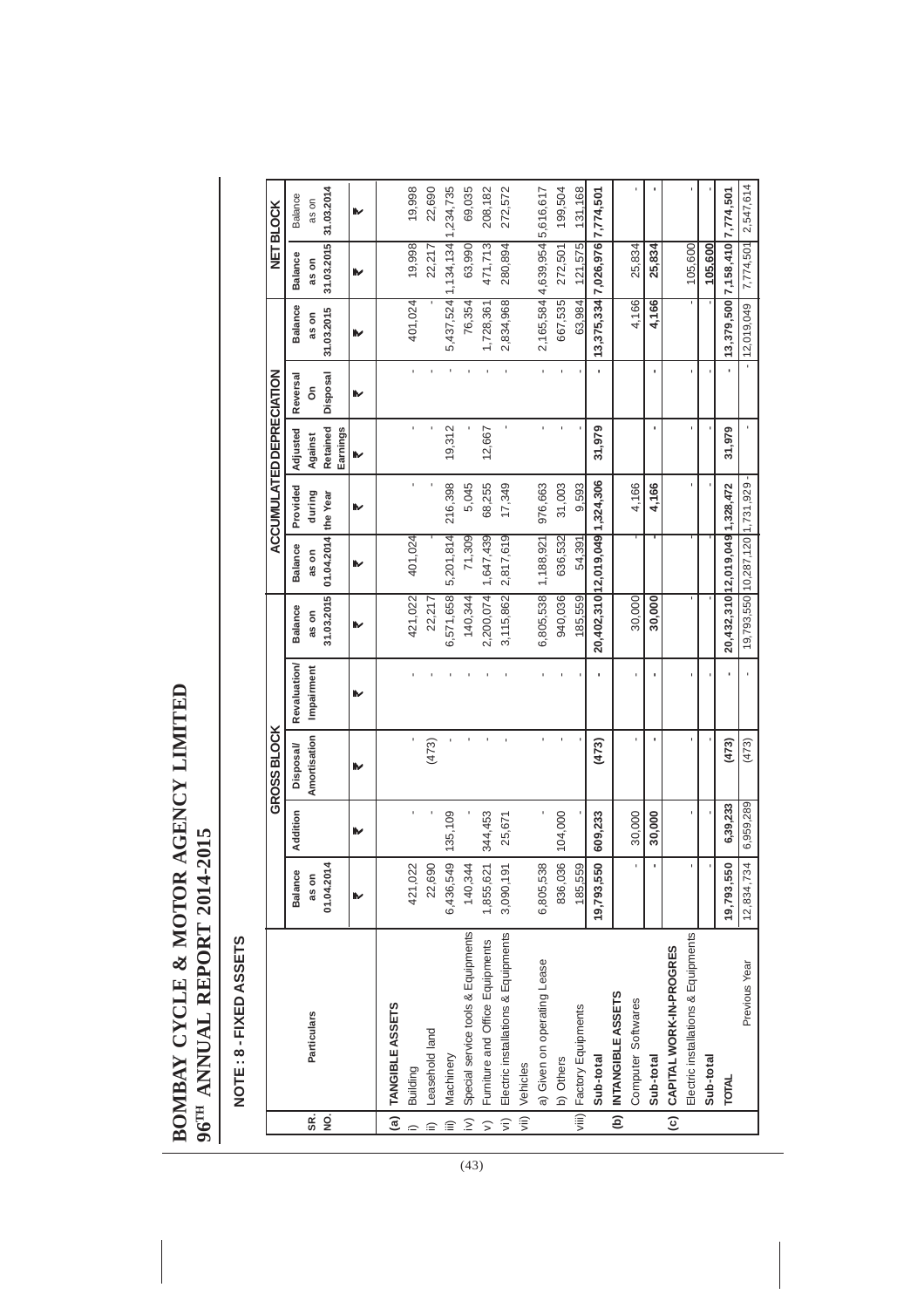### **NOTE : 9 - NON-CURRENT INVESTMENTS**

| <b>Particulars</b>                                                                  | As at 31st<br><b>March, 2015</b> | As at 31st<br>March, 2014 |
|-------------------------------------------------------------------------------------|----------------------------------|---------------------------|
|                                                                                     | ₹                                | ₹                         |
| <b>Trade Investments</b><br>a)                                                      |                                  |                           |
| Investment in equity shares                                                         | 1,832,803                        | 1,832,803                 |
| Total (a)                                                                           | 1,832,803                        | 1,832,803                 |
| <b>Other Investments</b><br>b)<br>Investments in Mutual Fund                        | 9,991,728                        | 10,055,448                |
| Total (b)                                                                           | 9,991,728                        | 10,055,448                |
| Grand Total $(a + b)$<br>Less: Provision for diminution in the value of Investments | 11,824,531<br>722,144            | 11,888,251<br>787,560     |
| TOTAL                                                                               | 11,102,387                       | 11,100,691                |

| <b>Particulars</b>                                    | As at 31st<br><b>March, 2015</b> | As at 31st<br>March, 2014 |
|-------------------------------------------------------|----------------------------------|---------------------------|
|                                                       | ₹                                |                           |
| Aggregate amount of quoted investments :<br>At Cost   | 1,832,803                        | 1,832,803                 |
| <b>Market Value</b>                                   | 2,114,926                        | 2,698,199                 |
| Aggregate amount of unquoted investments :<br>At Cost | 9,991,728                        | 10,055,448                |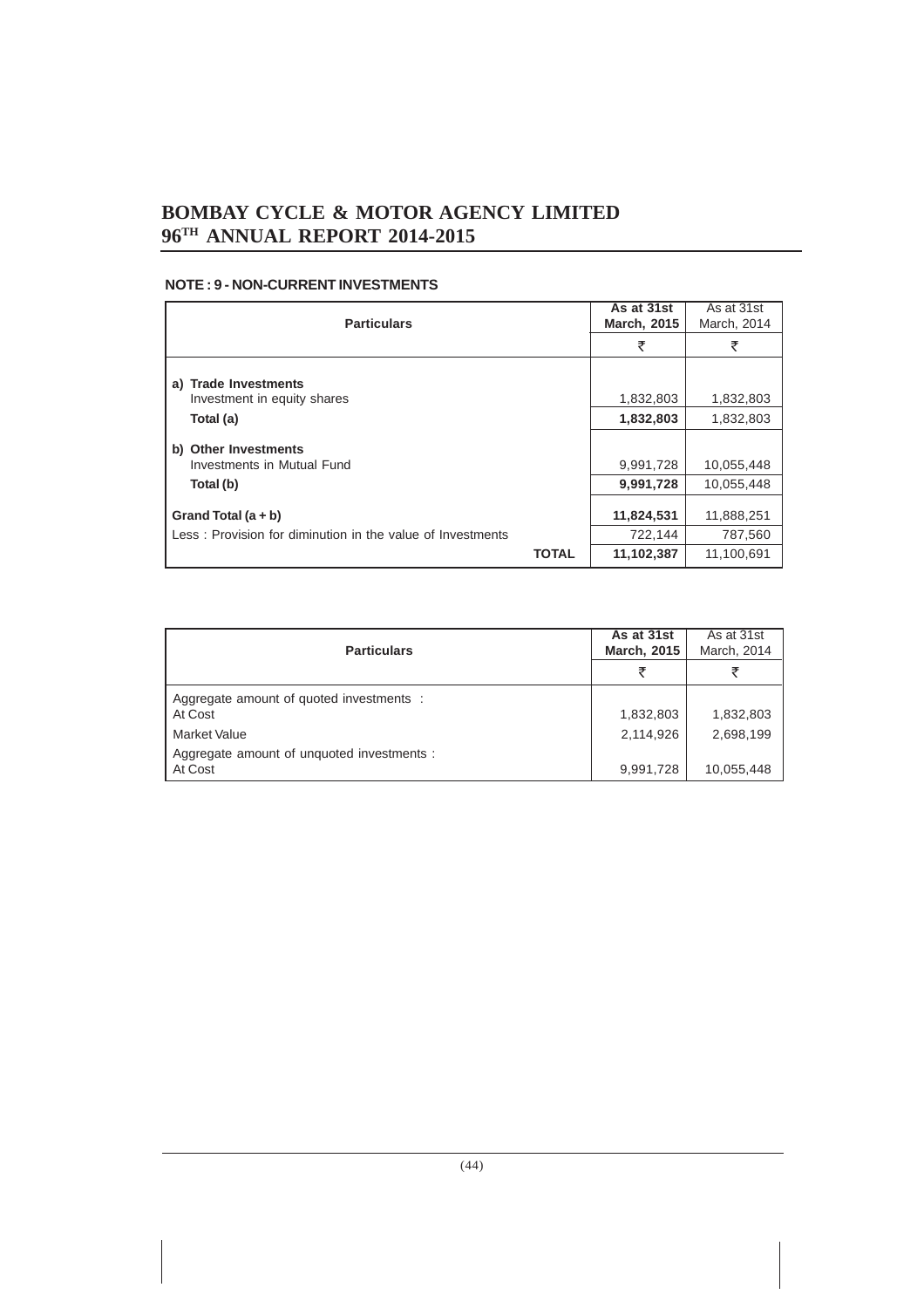## BOMBAY CYCLE & MOTOR AGENCY LIMITED **BOMBAY CYCLE & MOTOR AGENCY LIMITED** 96TH ANNUAL REPORT 2014-2015 **96TH ANNUAL REPORT 2014-2015**

| Sr.No.                 | Name of the Body<br>Corporate                                     | Subsidiary/<br><b>Associate/</b> |               | No. of.shares/<br>Units | Unquoted<br>Quoted/        | Partly<br>paid /                       |                               | Amount (₹)                | Valuation<br>Basis of         | Market<br>Price | Value<br>Market                                         |
|------------------------|-------------------------------------------------------------------|----------------------------------|---------------|-------------------------|----------------------------|----------------------------------------|-------------------------------|---------------------------|-------------------------------|-----------------|---------------------------------------------------------|
|                        |                                                                   | <b>JV/Others</b>                 | 2014-15       | 2013-14                 |                            | Fully paid                             | 2014-15                       | 2013-14                   |                               | 厄               | 它                                                       |
| බ                      | Investment in Equity Instrument                                   |                                  |               |                         |                            |                                        |                               |                           |                               |                 |                                                         |
|                        | ii) PAL Credit & Capital Ltd.<br>i) Premier Ltd.                  | Others<br>Others<br>Others       | 42,666        | 42,666<br>88,400<br>579 | Quoted<br>Quoted<br>Quoted | Fully Paid<br>Fully Paid<br>Fully Paid | 781,055<br>929,000<br>122,748 | 781,055<br>929,000        | At cost<br>At cost<br>At cost |                 | 39.70   1,693,840<br>2.34   206,856<br>370.00   214,230 |
|                        | iii) D B Corp. Ltd.                                               |                                  | 88,400<br>579 |                         |                            |                                        |                               | 122,748                   |                               |                 |                                                         |
| $\widehat{\mathbf{d}}$ | Other Investments :<br>Urban Infrastructure<br>Opportunities Fund | <b>Others</b>                    | 108           | 108                     | Unquoted                   | Fully Paid                             |                               | 9,991,728 10,055,448      | At cost                       |                 |                                                         |
|                        | <b>TOTAL</b>                                                      |                                  |               |                         |                            |                                        |                               | $11,824,531$   11,888,251 |                               |                 | 2,114,926                                               |

# NOTE: 10-LONG TERM LOANS AND ADVANCES **NOTE : 10 - LONG TERM LOANS AND ADVANCES**

| <b>Particulars</b>                                                                                         | March, 2015<br>As at 31 st | March, 2014<br>As at 31 st |
|------------------------------------------------------------------------------------------------------------|----------------------------|----------------------------|
|                                                                                                            |                            |                            |
| a) Other Loans and advances : (unsecured, considered good)<br>ii) Prepaid Expenses<br>i) Security Deposits | 83<br>1,310,881            | 1,206,209<br>23,259        |
|                                                                                                            |                            |                            |
| <b>TOTAL</b>                                                                                               | 1,310,964                  | 1,229,468                  |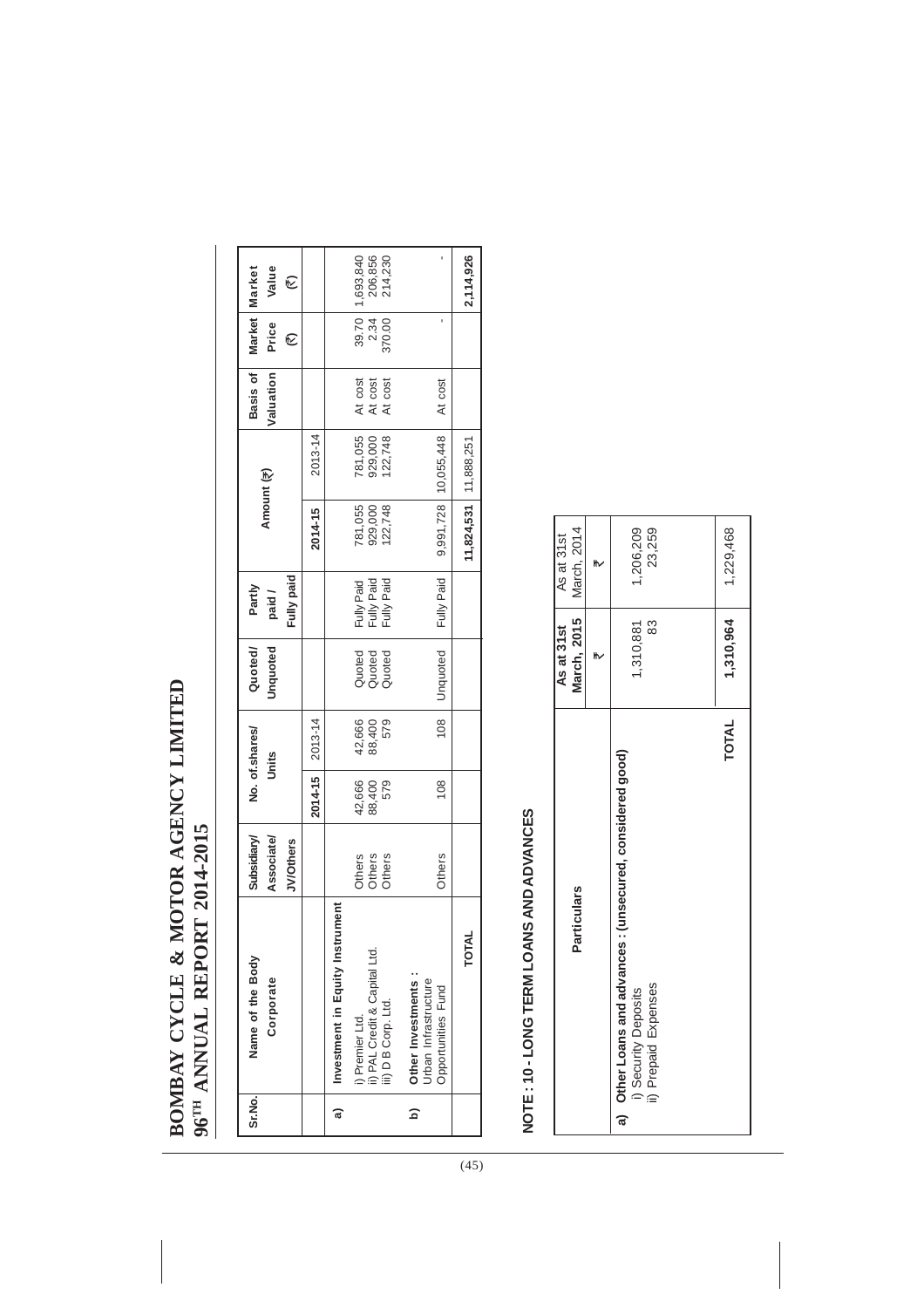### **NOTE : 11- OTHER NON- CURRENT ASSETS**

| <b>Particulars</b>              | As at 31st<br><b>March, 2015</b> | As at 31st<br>March, 2014 |
|---------------------------------|----------------------------------|---------------------------|
|                                 | ₹                                |                           |
| Interest accrued on bank T.D.R. | 961,212                          | 1,737,449                 |
| <b>TOTAL</b>                    | 961,212                          | 1,737,449                 |

### **NOTE : 12- CURRENT INVESTMENTS (Unquoted)**

| <b>Particulars</b> | As at 31st<br><b>March, 2015</b> | As at 31st<br>March, 2014 |
|--------------------|----------------------------------|---------------------------|
|                    |                                  |                           |
| In Mutual Funds    | 29,978,081                       | 18,272,861                |
| <b>TOTAL</b>       | 29,978,081                       | 18,272,861                |

|       |                                     | Subsidi-      | <b>No. of Units</b> |         | Partly       | <b>Amount</b>        |                                          | <b>Basis</b> |
|-------|-------------------------------------|---------------|---------------------|---------|--------------|----------------------|------------------------------------------|--------------|
| S.No. | Name of the Body                    | ary/Ass-      |                     |         | Paid/        | (₹)                  |                                          | of           |
|       | Corporate                           | ociate/JV     |                     |         | <b>Fully</b> |                      |                                          | Valua-       |
|       |                                     | /Others       |                     |         | paid         |                      |                                          | tion         |
|       |                                     |               | 2014-15             | 2013-14 |              | 2014-15              | 2013-14                                  |              |
|       |                                     |               |                     |         |              |                      |                                          |              |
|       | <b>In Mutual Funds</b>              |               |                     |         |              |                      |                                          |              |
| i)    | <b>HDFC Cash</b><br>Management Fund | <b>Others</b> | 2696902             | 1544569 |              |                      | Fully Paid 27,053,977 15,494,342 At cost |              |
| ii)   | <b>IDBI Short Term Bond</b><br>Fund | <b>Others</b> | 286934              | 273026  |              | Fully Paid 2,924,104 | 2,778,519                                | At cost      |
|       |                                     |               |                     |         |              |                      |                                          |              |
|       |                                     |               |                     |         |              |                      |                                          |              |
|       |                                     |               |                     |         |              |                      |                                          |              |
|       |                                     |               |                     |         |              |                      |                                          |              |
|       | <b>TOTAL</b>                        |               |                     |         |              | 29,978,081           | 18,272,861                               |              |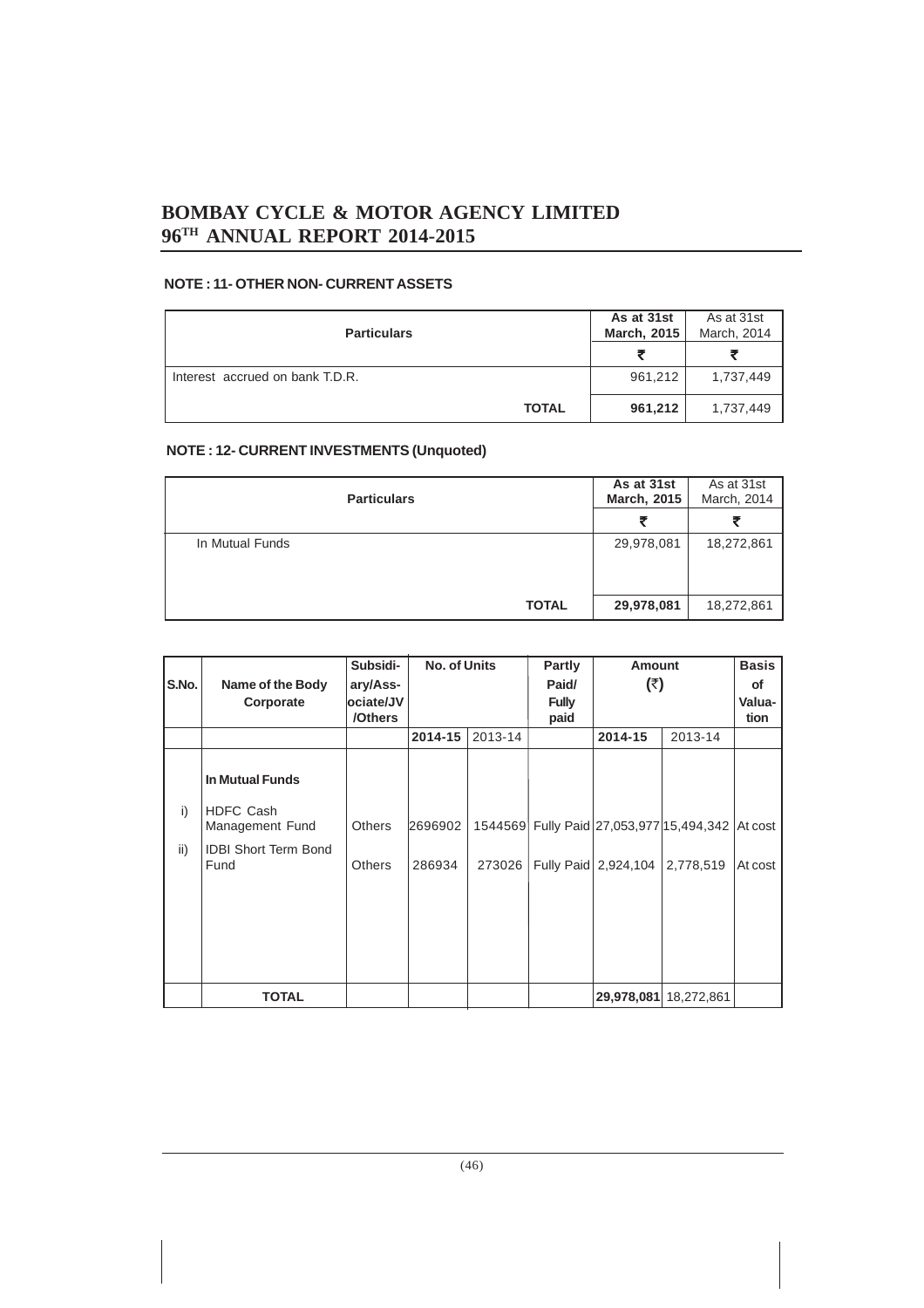### **NOTE : 13 - INVENTORIES**

| <b>Particulars</b>                                                                                         | As at 31st<br><b>March, 2015</b> | As at 31st<br>March, 2014 |
|------------------------------------------------------------------------------------------------------------|----------------------------------|---------------------------|
|                                                                                                            | ₹                                |                           |
| a) Stock - in - trade :<br>(At lower of Cost & Net realisable value)<br>(Valued & Certified by a Director) | 1,048,301                        | 1,170,579                 |
| b) Loose Tools (at unamortised value)                                                                      | 171,689                          | 257,534                   |
| TOTAL                                                                                                      | 1,219,990                        | 1,428,113                 |

### **NOTE : 14 - TRADE RECEIVABLES**

|    | <b>Particulars</b>                                          |           | As at 31st<br>March, 2014 |
|----|-------------------------------------------------------------|-----------|---------------------------|
|    |                                                             |           |                           |
| a) | Outstanding for a period less than six months from the date |           |                           |
|    | they are due for payment (Unsecured, considered good)       | 4.444.380 | 1,479,012                 |
|    |                                                             | 4,444,380 | 1,479,012                 |
| b) | Outstanding for a period exceeding six months from the      |           |                           |
|    | date they are due for payment (Unsecured, considered good)  | 45,000    |                           |
|    |                                                             | 45,000    |                           |
|    | <b>TOTAL</b>                                                | 4,489,380 | 1,479,012                 |

### **NOTE : 15 - CASH & BANK BALANCES**

| <b>Particulars</b>                                                           | As at 31st March, 2015 |            | As at 31st March, 2014 |            |
|------------------------------------------------------------------------------|------------------------|------------|------------------------|------------|
|                                                                              | ₹                      | ₹          | ₹                      | ₹          |
| a) Cash & Cash Equivalents                                                   |                        |            |                        |            |
| <b>Bank Balance in Current Accounts</b><br>I)                                | 3,959,615              |            | 3,352,278              |            |
| Cheques on hand<br>ii)                                                       | 434,668                |            | 644,628                |            |
| iii) Cash on hand                                                            | 179,428                | 4,573,711  | 329,890                | 4,326,796  |
| b) Other Bank Balances<br>In term deposits held as margin against<br>I)      |                        |            |                        |            |
| quarantees issued<br>Term deposits with more than 12 months<br>$\mathbf{ii}$ | 307,165                |            | 281,599                |            |
| maturity<br>Term deposits (maturity between 3 & 12<br>iii)                   | 20,274,656             |            | 47,820,673             |            |
| months)                                                                      | 51,625,473             | 72,207,294 | 20,530,330             | 68,632,602 |
| TOTAL                                                                        |                        | 76,781,005 |                        | 72,959,398 |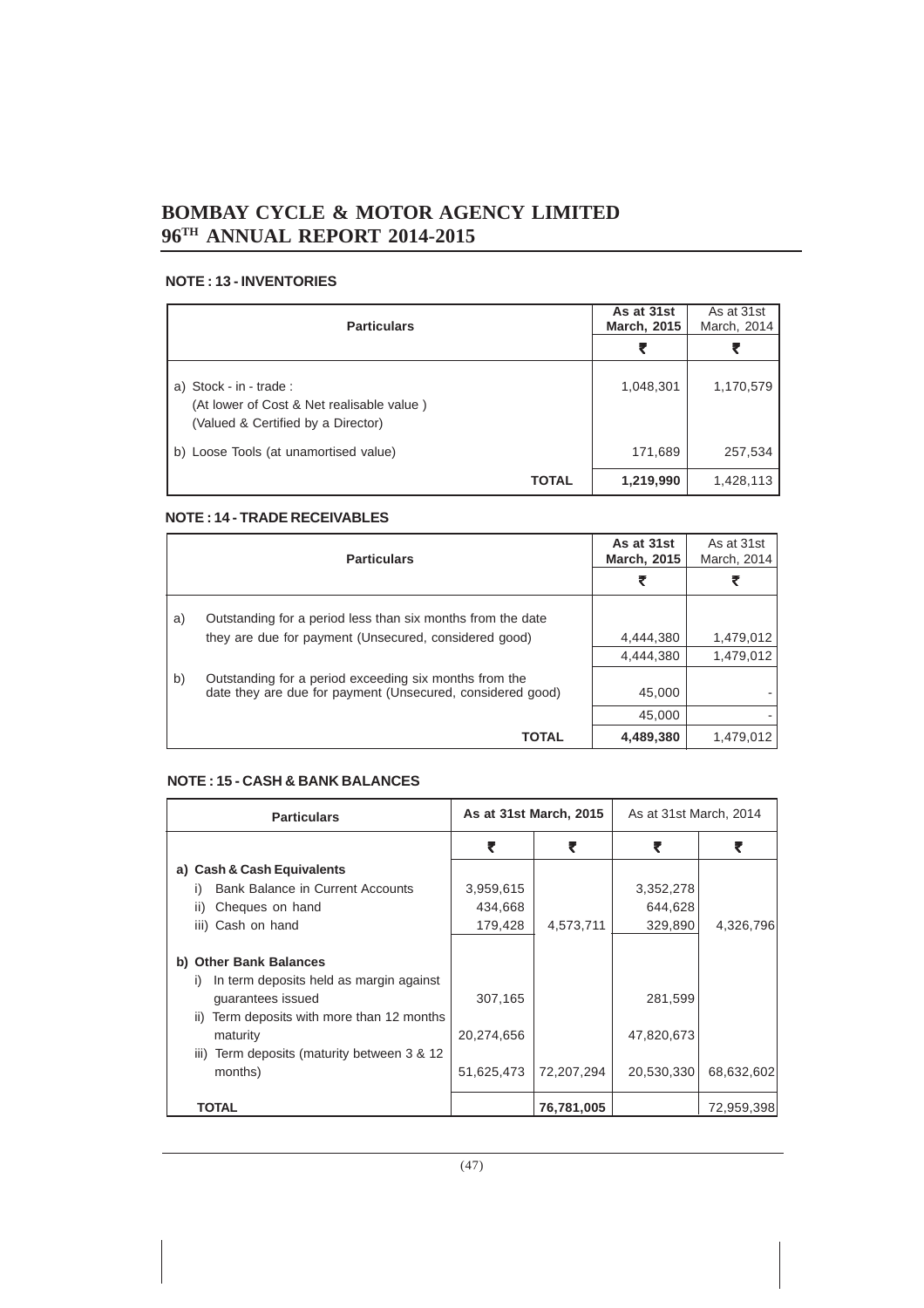### **NOTE : 16 - SHORT TERM LOANS AND ADVANCES**

| <b>Particulars</b>                        | As at 31st March, 2015 |            | As at 31st March, 2014 |            |
|-------------------------------------------|------------------------|------------|------------------------|------------|
|                                           |                        |            |                        |            |
| a) Unsecured, considered good:            |                        |            |                        |            |
| Advance to Staff                          | 153,393                |            | 105,893                |            |
| ii) Advance to Suppliers and Expenses     | 10,112                 |            | 15,000                 |            |
| iii) Pre-paid Expenses                    | 379,935                |            | 389,846                |            |
| iv) Advance Payment of Income Tax         | 49,452,979             |            | 42,667,528             |            |
| (Including TDS & MAT Credit utilised)     |                        |            |                        |            |
| v) MAT Credit Entitlements                | 2,781,012              |            | 5,424,891              |            |
| (u/s 115JB of Income Tax Act, 1961)       |                        | 52,777,431 |                        | 48,603,158 |
| b) Unsecured, Considered doubtful:        |                        |            |                        |            |
| Other Receivable                          |                        |            | 747,295                |            |
| Less: Provision for doubtful recoverables |                        |            | 747,295                |            |
|                                           |                        |            |                        |            |
| TOTAL                                     |                        | 52,777,431 |                        | 48,603,158 |

### **NOTE : 17 - OTHER CURRENT ASSETS**

| <b>Particulars</b>                              | As at 31st<br><b>March, 2015</b> | As at 31st<br>March, 2014 |
|-------------------------------------------------|----------------------------------|---------------------------|
|                                                 | ₹                                |                           |
| a) MVAT Refund Receivable                       | 77,977                           | 85,748                    |
| b) Service Tax set off                          | 30,254                           | 74,117                    |
| Rent & Property Tax Receivable from sub Tenants | 518,674                          | 474,644                   |
| d) Interest accrued on Bank T.D.R.              | 4,308,879                        | 2,770,707                 |
| e) Other Receivable                             | 5,813                            | 25,796                    |
|                                                 |                                  |                           |
| <b>TOTAL</b>                                    | 4,941,597                        | 3,431,012                 |

### **NOTE : 18 - REVENUE FROM OPERATIONS**

|    | <b>Particulars</b>                  | For the Year<br>Ended on<br>31.03.2015 | For the Year<br>Ended on<br>31.03.2014 |            |
|----|-------------------------------------|----------------------------------------|----------------------------------------|------------|
|    |                                     |                                        | ₹                                      | ₹          |
| a) | Sale of products                    |                                        | 29,386,143                             | 29,956,519 |
| b) | Sale of services                    |                                        |                                        |            |
|    | i) Automobile service Centre        |                                        | 36,441,601                             | 31,944,359 |
|    | ii) Hospitality Division            |                                        | 10,934,157                             | 11,035,157 |
|    | $\textsf{Less}:$                    |                                        |                                        |            |
|    | Taxes Collected on Sales & Services |                                        | 8,628,365                              | 8,213,162  |
|    |                                     | <b>TOTAL</b>                           | 68,133,536                             | 64,722,873 |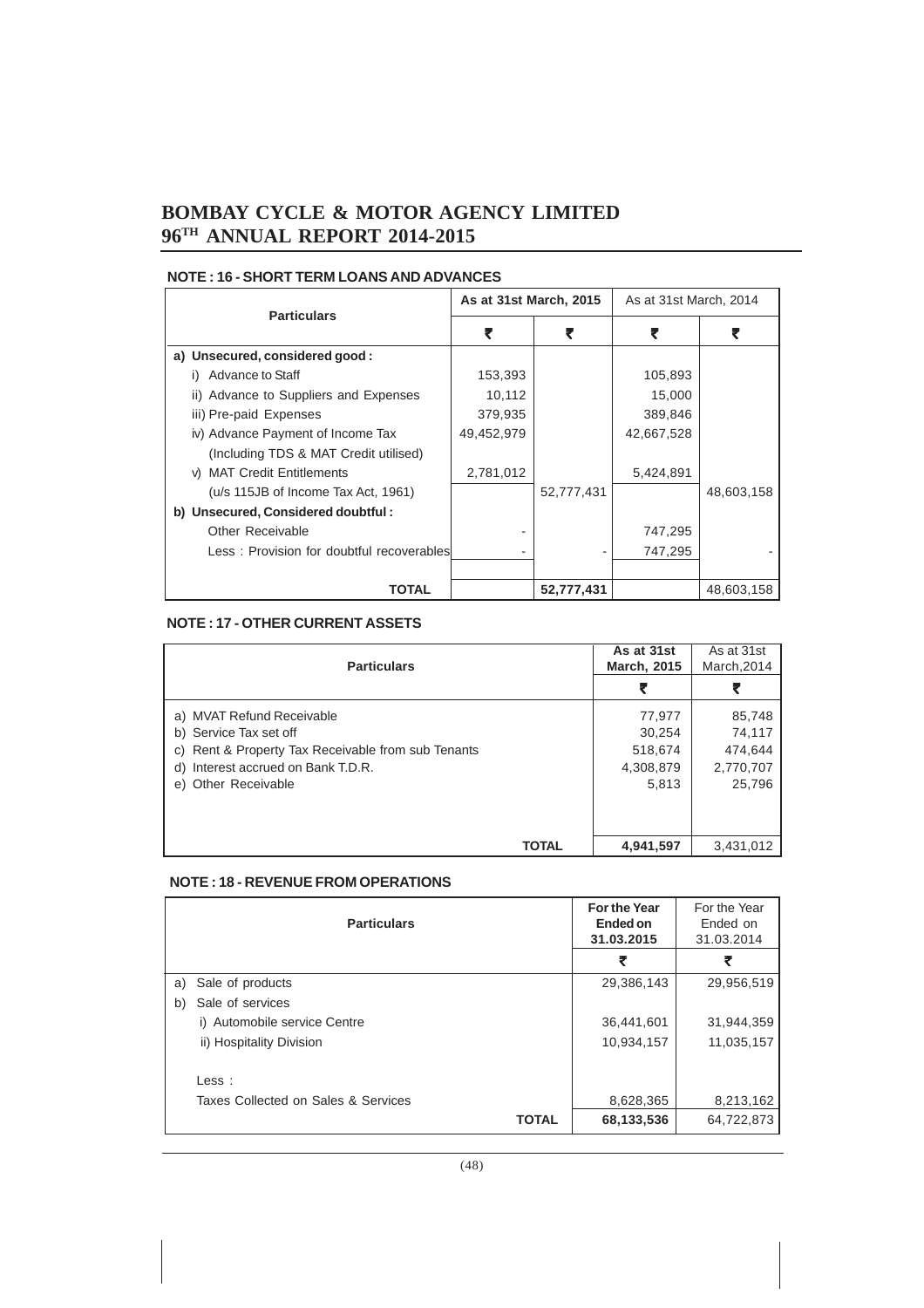### **NOTE : 19 - OTHER INCOME**

| <b>Particulars</b>      | For the Year<br>Ended on<br>31.03.2015 | For the Year<br>Ended on<br>31.03.2014 |
|-------------------------|----------------------------------------|----------------------------------------|
|                         | ₹                                      | ₹                                      |
| Interest<br>a)          | 6,730,590                              | 5,634,306                              |
| Dividend<br>b)          | 1,435,680                              | 1,128,738                              |
| Other Receipts<br>C)    | 258,817                                | 461,548                                |
| Rent<br>d)              | 328,032                                | 327,607                                |
| Lease Rent of Car<br>e) | 2,100,000                              | 1,325,000                              |
| <b>TOTAL</b>            | 10,853,119                             | 8,877,199                              |

### **NOTE : 20 - PURCHASE OF STOCK-IN-TRADE**

| <b>Particulars</b>                         | <b>For the Year</b><br>Ended on<br>31.03.2015 | For the Year<br>Ended on<br>31.03.2014 |
|--------------------------------------------|-----------------------------------------------|----------------------------------------|
|                                            |                                               |                                        |
| Purchases during the year:                 |                                               |                                        |
| Auto Spare parts and other materials<br>i) | 287,193                                       | 292,443                                |
| ii) Foods, Provisions & Beverages          | 7,553,132                                     | 7,506,098                              |
| <b>TOTAL</b>                               | 7,840,325                                     | 7,798,541                              |

### **NOTE : 21 - CHANGES IN INVENTORY OF STOCK-IN-TRADE**

| <b>Particulars</b>        | <b>For the Year</b><br>Ended on<br>31.03.2015 | For the Year<br>Ended on<br>31.03.2014 |
|---------------------------|-----------------------------------------------|----------------------------------------|
|                           | ₹                                             | ₹                                      |
| a) Opening Stock-in-Trade | 1,170,579                                     | 1,432,256                              |
| Sub-Total                 | 1,170,579                                     | 1,432,256                              |
| b) Closing Stock-in-Trade | 1,048,301                                     | 1,170,579                              |
| Sub-Total                 | 1,048,301                                     | 1,170,579                              |
| Increase/(Decrease) (Net) | 122,278                                       | 261,677                                |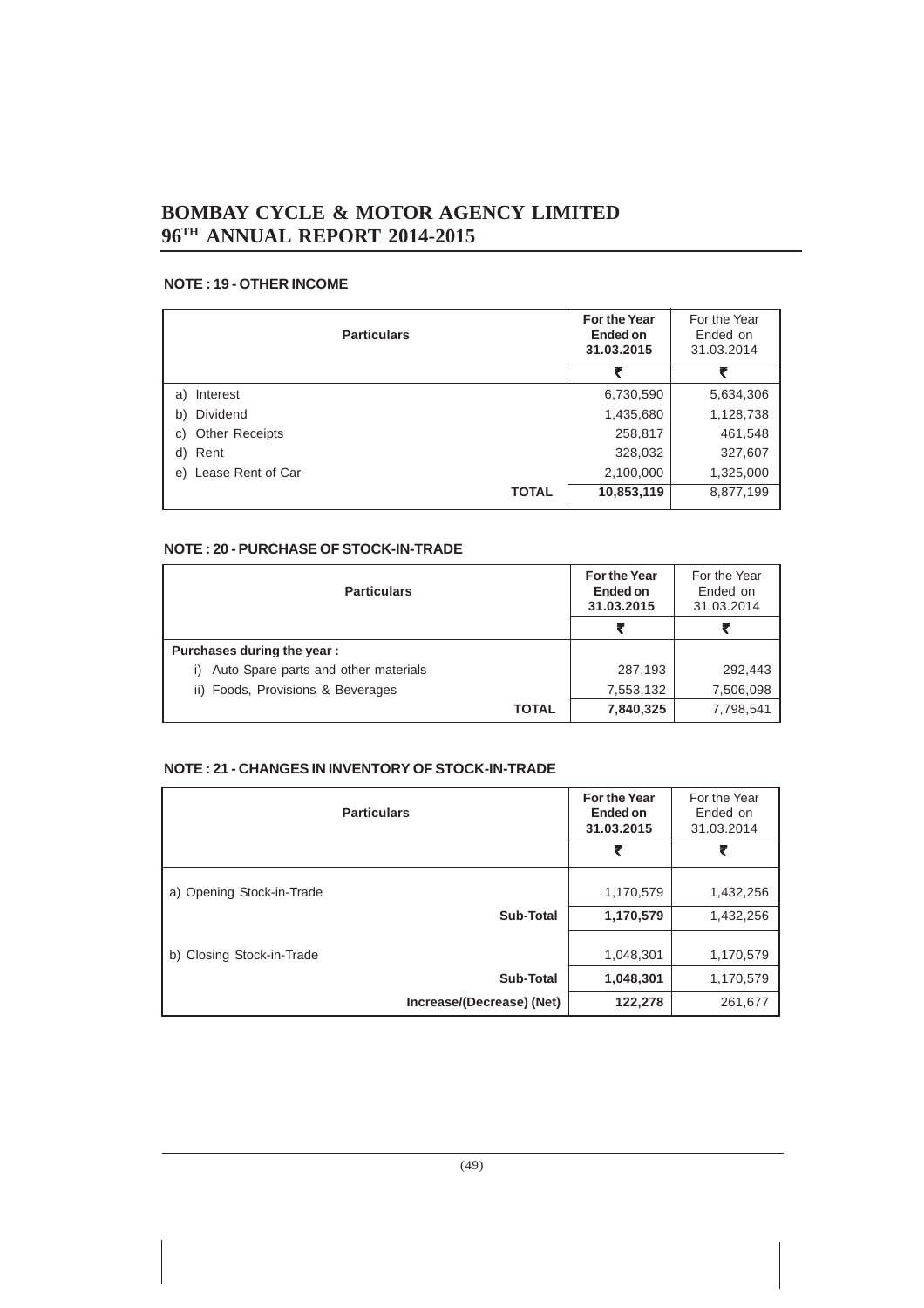### **NOTE : 22 - EMPLOYEE BENEFITS EXPENSE**

| <b>Particulars</b>                                      | For the Year<br>Ended on<br>31.03.2015 | For the Year<br>Ended on<br>31.03.2014 |
|---------------------------------------------------------|----------------------------------------|----------------------------------------|
|                                                         |                                        |                                        |
| Salaries and incentives<br>a)                           | 18,877,005                             | 16,160,478                             |
| Contributions to :-<br>b)                               |                                        |                                        |
| i) Provident and Other funds                            | 1,441,950                              | 1,115,832                              |
| ii) Gratuity fund & leave encashment accruing           | 126,274                                | 132,814                                |
| iii) Group Gratuity Insurance Premium                   | 101                                    | 224                                    |
| Leave encashment paid<br>C)                             | 5,901                                  |                                        |
| Administrative charges on Provident & Other Funds<br>d) | 85,712                                 | 66,680                                 |
| Staff welfare expenses<br>e)                            | 1,383,995                              | 1,306,101                              |
|                                                         |                                        |                                        |
| <b>TOTAL</b>                                            | 21,920,938                             | 18,782,129                             |

### **NOTE : 23 - FINANCE COST**

| <b>Particulars</b>                                     | <b>For the Year</b><br>Ended on<br>31.03.2015 | For the Year<br>Ended on<br>31.03.2014 |
|--------------------------------------------------------|-----------------------------------------------|----------------------------------------|
|                                                        | ₹                                             |                                        |
| Discounting Charges on Sale through Credit Cards<br>a) | 104,357                                       | 87,463                                 |
| Interest on Car Loan<br>b)                             | 19,327                                        | 27,958                                 |
| <b>TOTAL</b>                                           | 123,684                                       | 115,421                                |

### **NOTE : 24 - DEPRECIATION AND AMORTISATION EXPENSES**

| <b>Particulars</b>                       | For the Year<br>Ended on<br>31.03.2015 | For the Year<br>Ended on<br>31.03.2014 |
|------------------------------------------|----------------------------------------|----------------------------------------|
|                                          | ₹                                      | ₹                                      |
|                                          |                                        |                                        |
| Depreciation on Fixed Assets<br>a)       | 1,328,472                              | 1,731,929                              |
| Amortisation of Loose Tools<br>b)        | 85,845                                 | 128,767                                |
| Amortisation of Land Lease Premium<br>C) | 473                                    | 473                                    |
| <b>TOTAL</b>                             | 1,414,790                              | 1,861,169                              |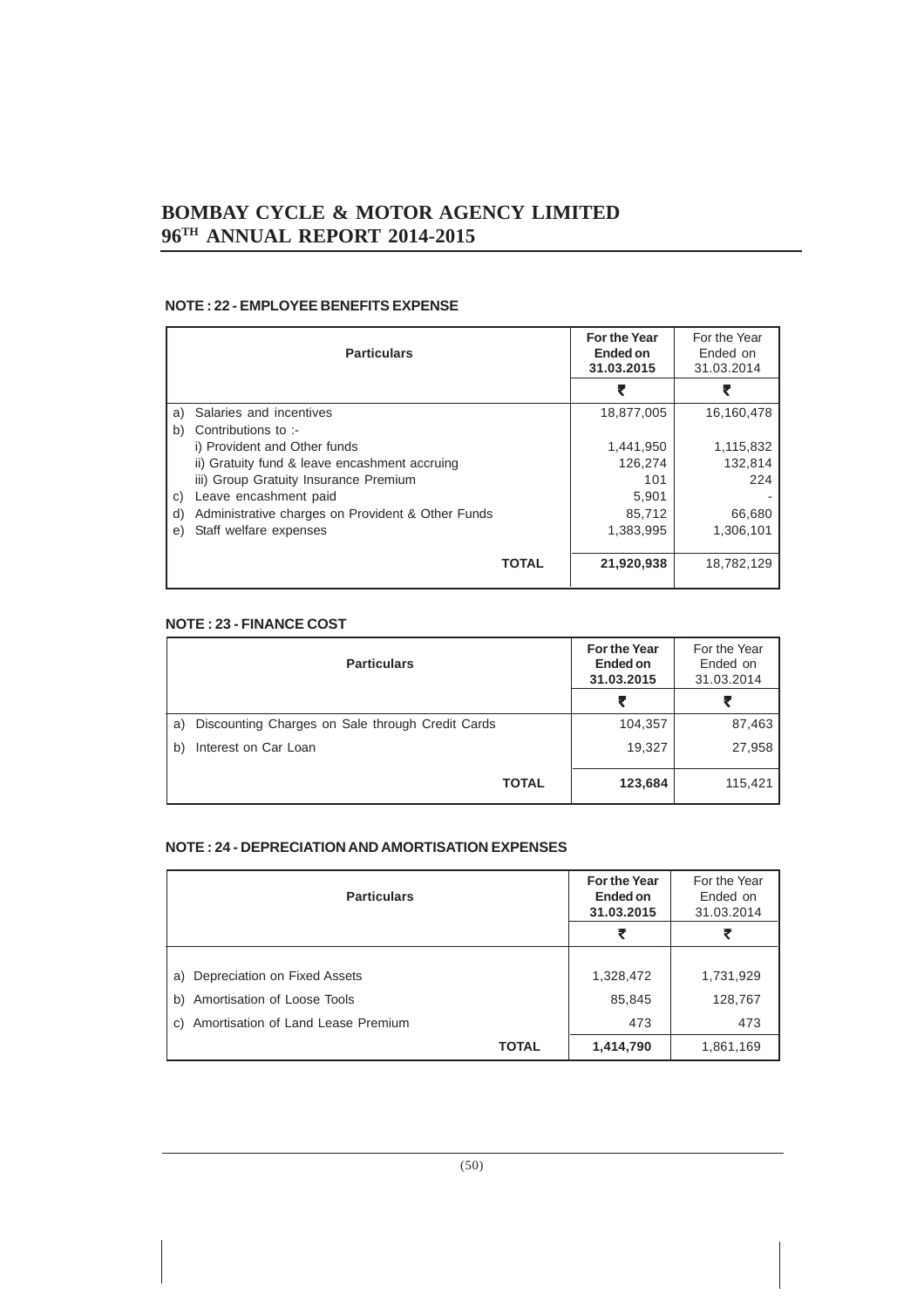| <b>Particulars</b>                                      | <b>For the Year</b><br>Ended on<br>31.03.2015 | For the Year<br>Ended on<br>31.03.2014 |
|---------------------------------------------------------|-----------------------------------------------|----------------------------------------|
|                                                         | ₹                                             | ₹                                      |
| a) Royalty Paid                                         | 142,775                                       | 137,165                                |
| b) Printing and Stationery                              | 106,104                                       | 103,612                                |
| c) Advertising and Publicity                            | 340,107                                       | 190,430                                |
| d) Legal and Professional Fees:                         |                                               |                                        |
| i) Director                                             | 3,268,647                                     | 3,169,888                              |
| ii) Others                                              | 1,674,027                                     | 287,403                                |
| e) Directors Meeting Fees                               | 106,302                                       | 40,000                                 |
| Directors Travelling<br>f)                              | 5,981                                         | 5,499                                  |
| Directors Remuneration (Commission)<br>g)               | 725,900                                       | 1,045,383                              |
| h) Power and fuel                                       | 8,645,130                                     | 7,638,231                              |
| Rent<br>i)                                              | 1,141,296                                     | 1,092,266                              |
| Repairs:<br>j)                                          |                                               |                                        |
| i) Machinery                                            |                                               | 2,400                                  |
| Others<br>ii)                                           | 537,893                                       | 908,826                                |
| Insurance<br>k)                                         | 76,273                                        | 330,855                                |
| Rates and taxes (Other than taxes on income)<br>$\vert$ | 2,421,058                                     | 4,174,602                              |
| Servicing and Labour Charges<br>m)                      | 31,063                                        | 31,717                                 |
| <b>Equipment Hire Charges</b><br>n)                     | 564,079                                       | 737,835                                |
| Payment to Auditors :<br>O)                             |                                               |                                        |
| i) As Auditors                                          | 125,000                                       | 125,000                                |
| ii) As Tax Auditors                                     | 25,000                                        | 30,000                                 |
| iii) For other services :                               |                                               |                                        |
| For Certification                                       | 95,735                                        | 75,556                                 |
| Consumables - Hospitality<br>p)                         | 719,493                                       | 683,930                                |
| <b>Water Charges</b><br>q)                              | 558,182                                       | 809,432                                |
| Donation<br>r)                                          |                                               | 357,000                                |
| Bad Debts W/off<br>s)                                   | 747,295                                       |                                        |
| Other Expenses<br>t)                                    | 2,896,128                                     | 2,987,331                              |
| <b>TOTAL</b>                                            | 24,953,468                                    | 24,964,361                             |

### **NOTE : 25 - OTHER EXPENSES**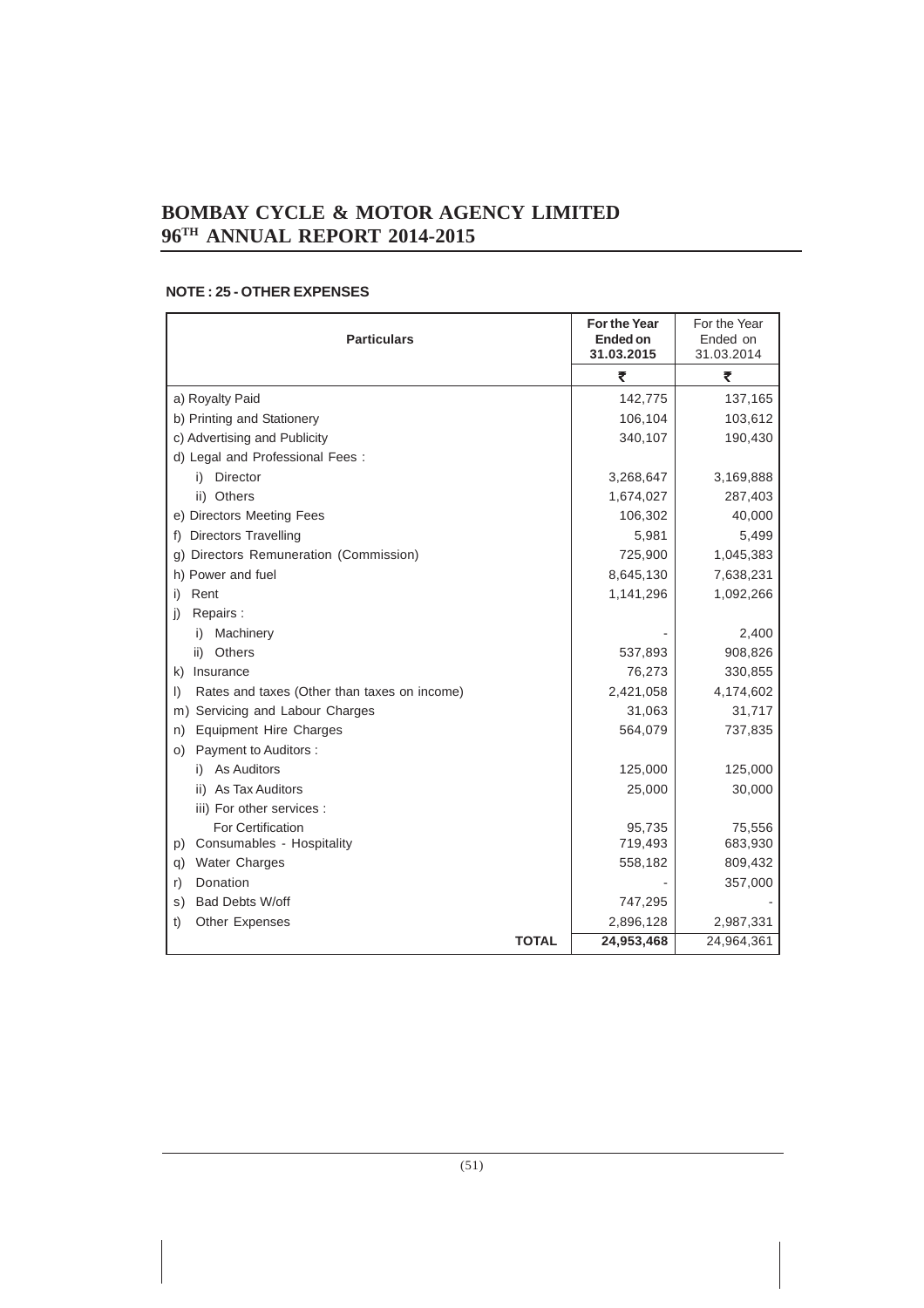### **NOTE : 26 - EXCEPTIONAL ITEMS**

| <b>Particulars</b>                                                   | <b>For the Year</b><br>Ended on<br>31.03.2015 | For the Year<br>Ended on<br>31.03.2014 |
|----------------------------------------------------------------------|-----------------------------------------------|----------------------------------------|
|                                                                      | ₹                                             | ₹                                      |
| <b>INCOME EFFECTS:</b>                                               |                                               |                                        |
| Prior Period Items<br>a)                                             | 423,585                                       |                                        |
| Provision for Expenses W/back<br>b)                                  | 53,373                                        | 204,448                                |
| Provision for doubtful debts W/back<br>C)                            | 747,295                                       |                                        |
| Surplus / gain on sale / redemption of non-current investments<br>d) | 254,340                                       | 1,452,015                              |
| Settlements & Closures (net)<br>e)                                   | 26,123                                        | 278,817                                |
| Provision for diminution in value of investment, written back<br>f)  | 65,416                                        | 74,256                                 |
|                                                                      |                                               |                                        |
| <b>TOTAL-Income Effects</b>                                          | 1,570,132                                     | 2,009,536                              |
| <b>EXPENSE EFFECTS:</b>                                              |                                               |                                        |
| Prior Period Items (incl.penalty ₹ 51,889/-)<br>a)                   | 285,189                                       | 1,571,133                              |
| Short Provision for Expenses<br>b)                                   | 184,483                                       |                                        |
|                                                                      |                                               |                                        |
| <b>TOTAL - Expense Effects</b>                                       | 469,672                                       | 1,571,133                              |
|                                                                      |                                               |                                        |
| <b>NET</b>                                                           | 1,100,460                                     | 438,403                                |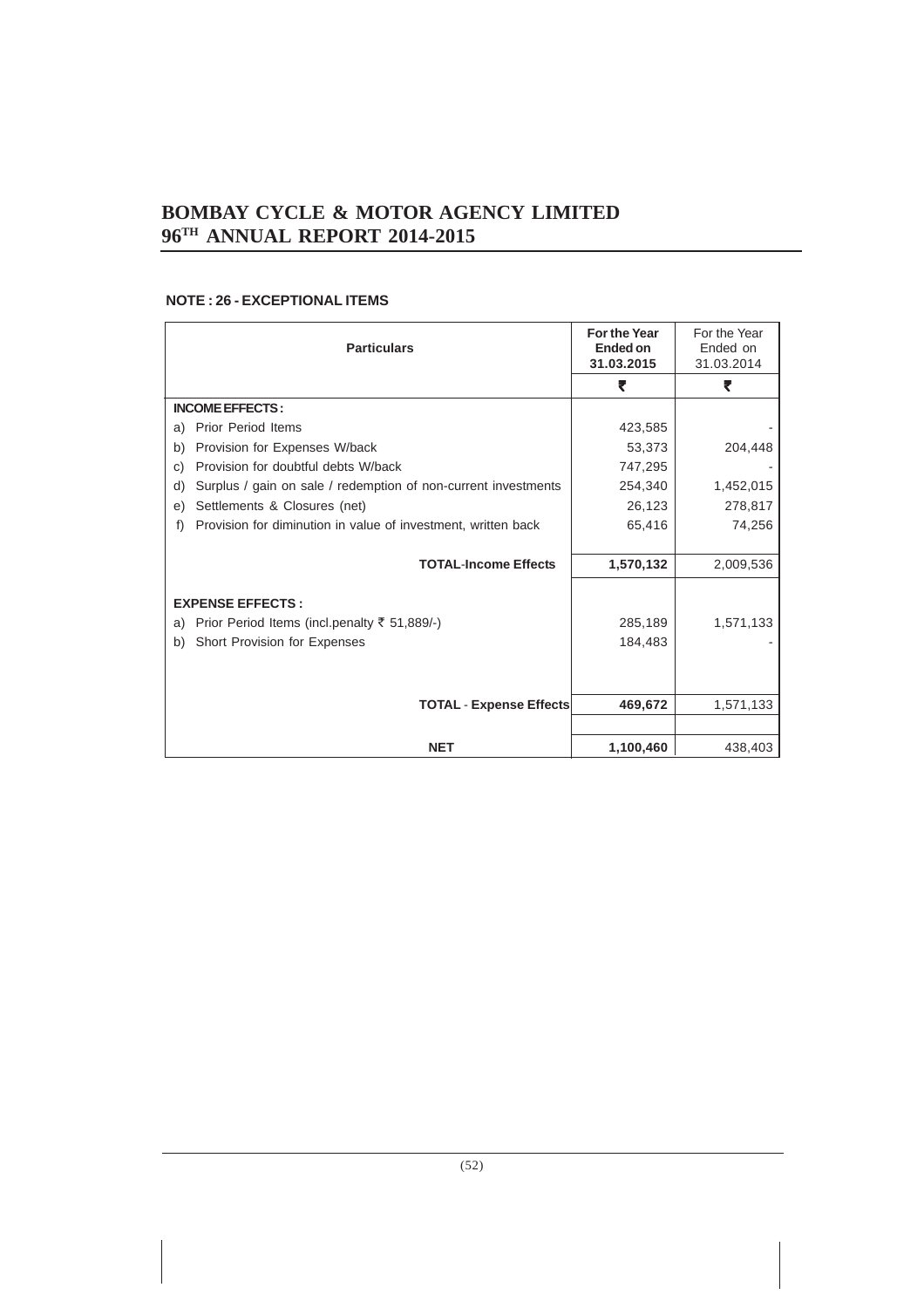### **NOTE: 27 – OTHER ACCOMPANYING NOTES TO THE FINANCIAL STATEMENTS**

### **1) Impact of Pending litigation on Financial position (as compiled and certified by Directors & Management):**

- a) Litigation initiated by others against Company, number of suits 9, financial loss ₹ 1272.26 lacs (net of amounts provided in books of account) plus further interest, damages, etc yet to be crystallised). However Directors and Management based on legal opinion obtained are of opinion that Company has fair chance of winning these cases and as such no provision has been made in the books of account and consequently in attached Financial Statements.
- b) Litigations initiated by company against others, number of suits 4, compensation of  $\bar{\tau}$  12.5 lacs plus mesne profit further yet to be crystallized. Although Directors and Management based on legal opinion obtained, are of opinion that company has fair chance of winning in these cases, on the grounds of caution and not accounting possible gains in future have made no provision for claims yet to be crystallised and same will be accounted in the year of verdict.

### **2) Assessments and Appeals under Direct & Indirect Taxes:**

- a) Demand raised by Income Tax department of  $\bar{\tau}$  1.35/- lacs for A.Y. 2011-12, appeal lost in first stage i.e. C.I.T. (appeal). Work of appeal filing before Appelate Tribunal is in process.
- b) Demand raised by Income Tax department of  $\bar{\tau}$  84,240/- for A.Y. 2009-10. Appeal filed with Commissioner (Appeal) hearing of which is pending.
- c) Special Leave petitions filed by income tax department for A.Y. 2001-02 and A.Y. 2006-07 for demand raised for the respective years  $\bar{\tau}$  22.86 lacs and  $\bar{\tau}$  30.12 lacs and reduction of returned Loss for A.Y. 2002-03 and A.Y. 2003-04 are pending in Supreme court.
- d) Penalty of  $\bar{\tau}$  6 lacs under Central Excise laws against which appeal by the company filed with commissioner (Appeals) is pending and not yet taken up for hearing.
- e) Assessments under MVAT Act up to Financial Year ended 31.03.2012 have been closed and no dues are unpaid to that date. For subsequent years, the final liability remains indeterminate.
- f) Municipal property taxes of  $\bar{\tau}$  14.16 lacs not payable as of now pursuant to Bombay High court order dated 24.02.2014 in writ petition no. 2592 of 2013.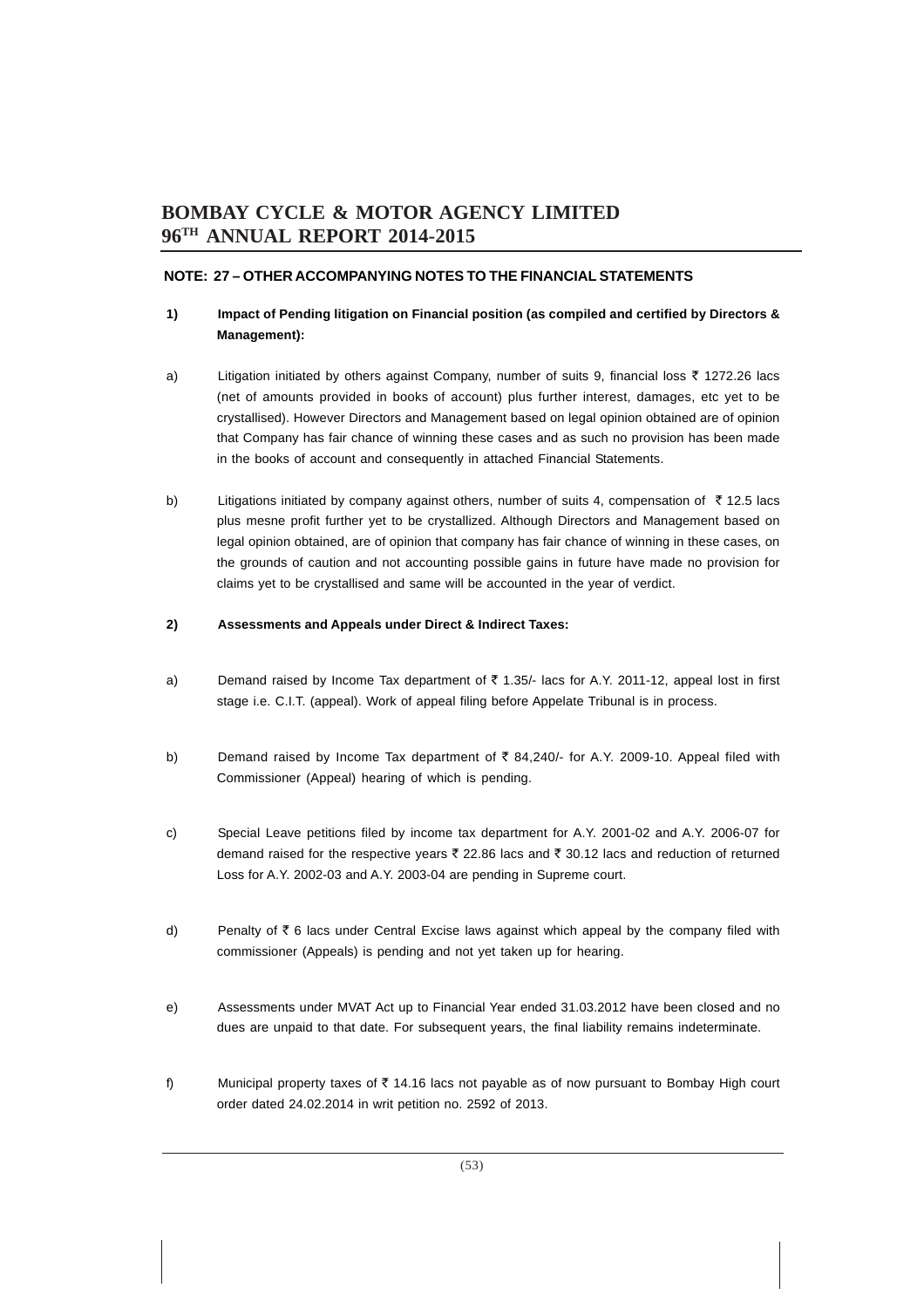g) Directors and Management based on legal opinion obtained, are of opinion that Company has fair chance of winning all these above cases and as such no provision has been made in the books of account and consequently in attached financial statements for the same.

### **3) Other Contingent Liabilities & Commitments – to the extent not provided for:**

- a) Counter guarantees of  $\bar{\tau}$  1 lac to bank against guarantees issued on company's behalf secured by pledge of deposits of  $\overline{\zeta}$  224,764/- (Previous year  $\overline{\zeta}$  199,199/-).
- b) Commitment: Interest of ₹6,895/- on car loan from Volkswagen Finance Pvt. Ltd. for balance loan period.

### 4) **Significant Accounting Policies are as under:**

a) Fixed assets are carried at cost of acquisition/installation. They are shown net of accumulated depreciation/amortisation.

### **b) DEPRECIATION AND AMORTISATION:**

### **I) Depreciation:**

- i) As required under Schedule II of the Companies Act, 2013, the Company has adopted the revised estimates of the useful life of the Tangible Assets w.e.f. 1st April, 2014. Depreciation has been provided by spreading written down value of the existing assets over remaining useful life prorate for each accounting year and additions after 1-4-2014 over useful life portion of the accounting year. Consequent to this change, the Depreciation for the year ended 31st March, 2015 is lower by ₹ 6.16 lacs and profit before & after tax is correspondingly higher by ₹ 6.16 lacs respectively. Further, an amount of  $\bar{\tau}$  0.32 lacs has been adjusted against the opening balance of Retained Earnings as on 31-3-2014 in respect of the residual value of assets wherein the remaining useful life has become NIL as on that date itself as required by the same depreciation provisions.
- ii) The Vehicles given on operating lease are also depreciated as per above method.

### **II) Amortisation :**

i) Leasehold land is amortised over the period of lease.

- ii) 1/3rd portion of balance amount in loose tools account at the end of the year is written off.
- c) **INVESTMENTS:** All Non-Current Investments are stated at cost of acquisition. Diminution of temporary nature in value of such long-term investments is not provided for except where determined to be of permanent nature. The provision for diminution is reviewed at every year end in relation to market value and suitable write backs / write offs are accounted. Current investments are stated at lower of cost and fair value.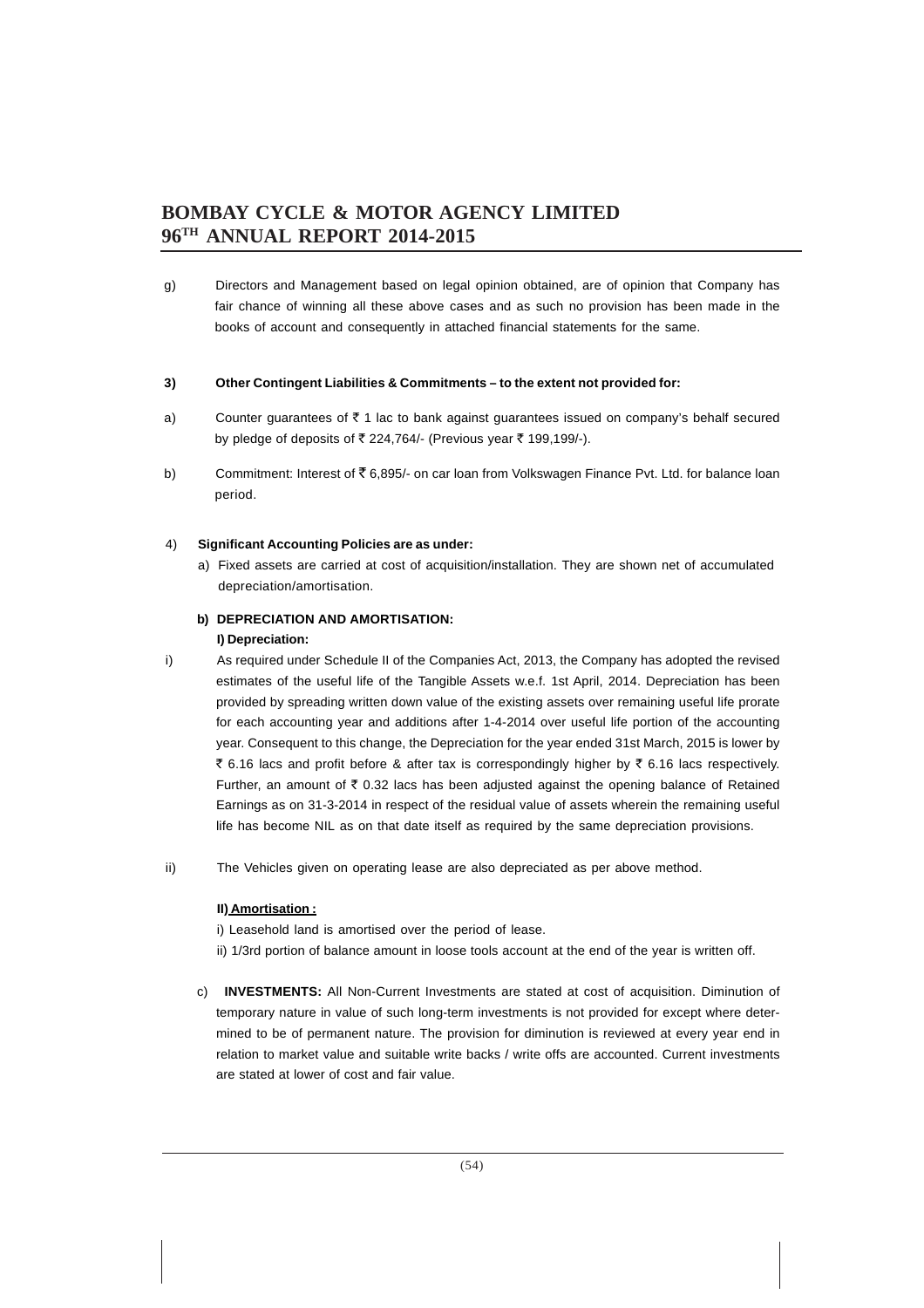- d) Maharashtra Value Added Tax and Central Sales Tax are accounted on the basis of liability as per periodical returns filed with concerned tax authorities. Liability or refund on assessment/Vat audit report, if any, is accounted as and when the assessments/ Vat audit are completed. The final liability in respect of unassessed years/unaudited years under MVAT Act remains indeterminate.
- e) i) Income and Expenditure are accounted on accrual, as they are earned or incurred, except in case of those involving significant uncertainties where the same is accounted on crystallization.
	- ii) Assets subject to operating leases are included in fixed assets. Lease income is recognized in the Profit & Loss Account on a written down value basis over the lease term. Cost including depreciation are recognised as an expenses in the Profit and Loss Account.
- f) Inventories of Stock-in-trade are valued as under:
	- i) Auto spare parts at lower of cost and net realisable value. (Cost in relation to spare parts of Auto Division business includes purchase price net of rebates and incentives from suppliers, octroi and freight)
	- ii) Materials purchased for preparation of and sale of Food & Beverages, in case of Hospitality Division:- At cost or net realisable value whichever is lower. Cost is determined on the basis of Weighted Average Method and includes all costs incurred for bringing these materials at doorstep of the company.

### g) **Retirement Benefits:**

**Employees' Provident Fund and Pension Scheme:** Monthly contributions are remitted to Central Provident Fund Commissioner who maintains the accounts and pays the dues on retirement.

**Gratuity:** The Liability has been funded separately by formation of Gratuity Fund and taking out Group Gratuity Scheme Policy from Life Insurance Corporation of India. The annual premium under the same is accounted as contribution to Gratuity Fund. At the time of actual payment of Gratuity, any shortfall on account of premature retirement is accounted as expenditure of that year.

**Leave Encashment:** The Company provides for estimated leave encashment liability each year on the basis of accumulated leave due to employees at the year end, valued at salaries excluding allowances of the last month of Accounting Year.

- 5) In the opinion of the Board, all assets other than fixed assets and non-current investments have realizable value in the ordinary course of business which is not different from the amount at which it is stated.
- 6) Cash flow statement as required by Accounting Standard 3 (AS-3) and Listing Agreement with The BSE is as per **"Annexure"**.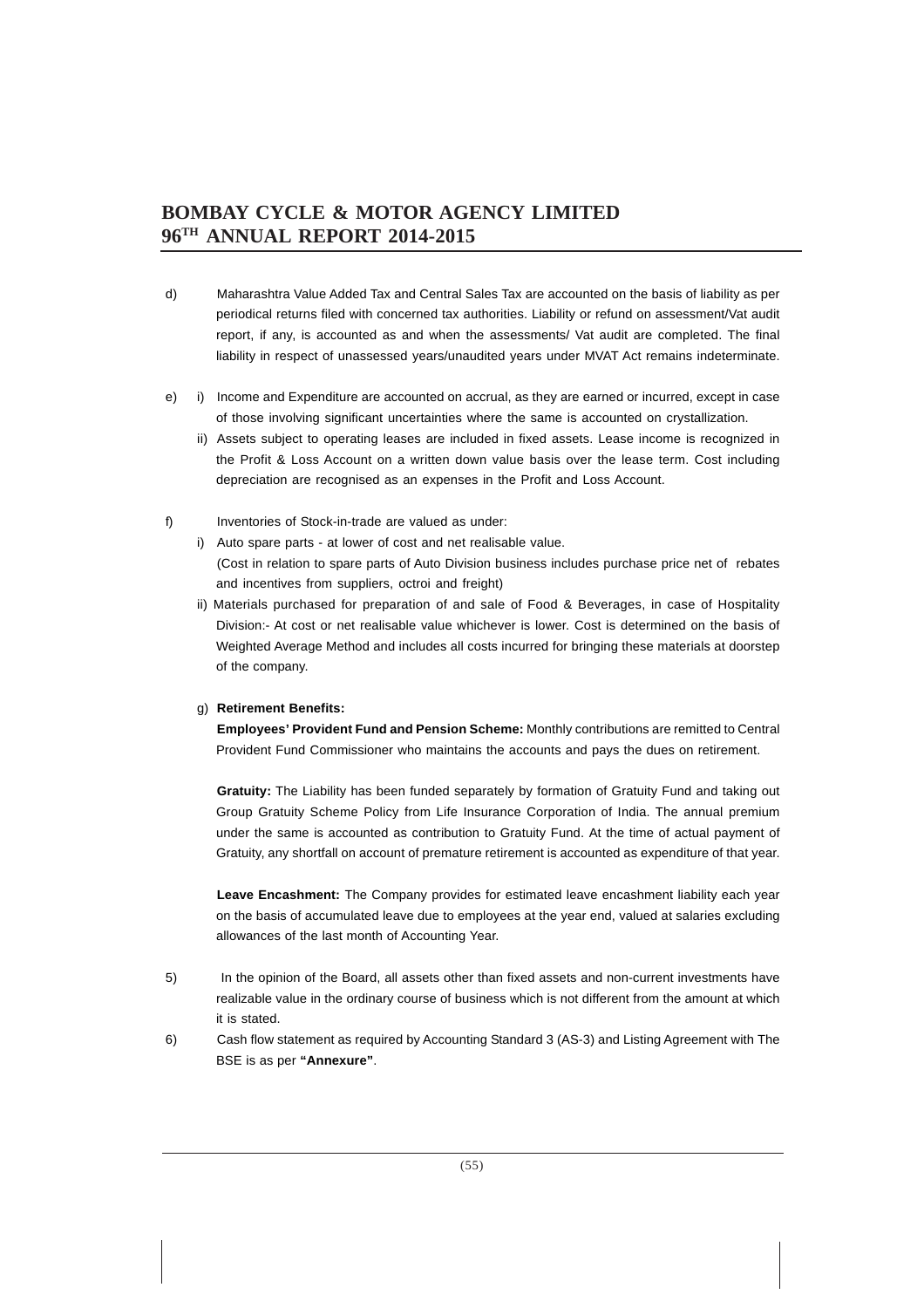- 7) Pending reconciliation of accounts of certain parties and in absence of confirmation of the parties, amount of balances in the accounts of Sundry Creditors, Sundry Debtors, Loans and Advances and Deposits (received as well as paid) shown in the attached Balance Sheet are as per books of accounts. Necessary adjustment entries if any, will be passed and recorded in the books of account after receipt of confirmation and reconciliation of such balances.
- 8) Disclosure requirements as per Accounting Standard 18 (AS-18) "Related Party Disclosure" issued by the Institute of Chartered Accountants of India are as follows:

|                                                                          | <b>Name of the Company</b>                                             | <b>Nature of Relationship</b>                                    |
|--------------------------------------------------------------------------|------------------------------------------------------------------------|------------------------------------------------------------------|
| <b>Mr.Chakor L. Doshi</b>                                                | Walchand Great Achievers Pyt. Ltd.                                     | Director/Member with controlling                                 |
| <b>Chairman Emeritus</b>                                                 | Walchand Kamdhenu Commercials Pvt.Ltd.interest, alongwith family       | members.                                                         |
|                                                                          | Walchand Chiranika Trading Pvt. Ltd.                                   | Spouse Mrs. Champa C. Doshi,                                     |
|                                                                          | Walchand Botanicals Pvt. Ltd.                                          | is also a Director.                                              |
|                                                                          | Walchandnagar Industries Ltd.                                          | Director                                                         |
| Mr.Chirag C. Doshi<br>Chairman &                                         | Walchand Chiranika Trading Pvt. Ltd.                                   | Director with controlling interest,<br>alongwith family members. |
| <b>Managing Director</b>                                                 | Walchand Kamdhenu Commercials Pyt. Ltd. Director                       |                                                                  |
|                                                                          | Walchand Great Achievers Pyt. Ltd.                                     | Director                                                         |
|                                                                          | Walchandnagar Industries Ltd.                                          | <b>Managing Director</b>                                         |
| Mrs. Kanika G. Sanger<br>Director                                        | Walchand Chiranika Trading Pvt. Ltd.                                   | Director with controlling interest,<br>alongwith family members. |
|                                                                          | (upto February14,2015) Walchand Kamdhenu Commercials Pvt.Ltd. Director |                                                                  |
|                                                                          | Walchand Great Achievers Pvt. Ltd.                                     | Director                                                         |
| <b>Chakor L. Doshi HUF</b>                                               | Self                                                                   | Member, Shareholder                                              |
| <b>Key Managerial Personnel:</b><br>(appointed w.e.f. February 16, 2015) |                                                                        |                                                                  |
| Chirag C. Doshi                                                          |                                                                        | Chairman & Managing<br>Director                                  |
| Vinita A. Kapoor                                                         |                                                                        | Company Secretary &<br>Compliance Officer                        |
| Mahendra J. Kharwa                                                       |                                                                        | <b>Chief Financial Officer</b>                                   |

### **LIST OF RELATED PARTIES**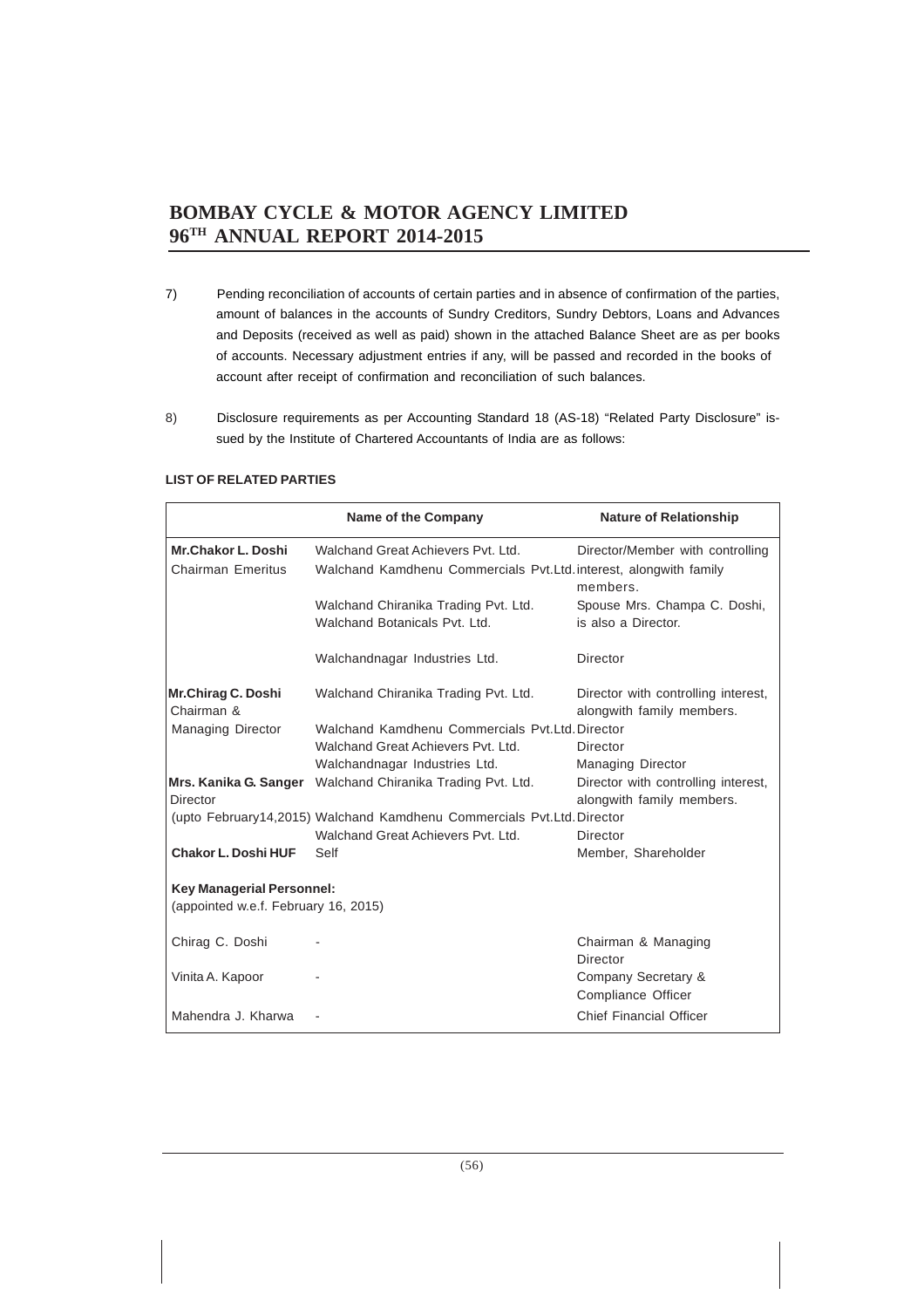| <b>PARTICULARS</b>                               | <b>OPENING</b><br><b>BALANCE</b> | <b>TRANSAC-</b><br><b>TIONS</b><br><b>DURING</b><br><b>THE YEAR</b> | <b>AMOUNT</b><br><b>PAID</b><br><b>DURING</b><br><b>THE YEAR</b> | <b>CLOSING</b><br><b>BALANCE</b> |
|--------------------------------------------------|----------------------------------|---------------------------------------------------------------------|------------------------------------------------------------------|----------------------------------|
| <b>Walchand Great Achievers Pvt. Ltd.</b>        |                                  |                                                                     |                                                                  |                                  |
| <b>Royalty Charges</b>                           | 22,586<br>$(-)$                  | 81,280<br>(90, 763)                                                 | 103,866<br>(68, 177)                                             | (22, 586)                        |
| Walchand Kamdhenu Commercials Pvt. Ltd.          |                                  |                                                                     |                                                                  |                                  |
| Royalty Charges                                  | 9,103<br>$(-)$                   | 61,495<br>(46, 402)                                                 | 70,598<br>(37, 299)                                              | (9, 103)                         |
| Reimbursement of Licence Fees                    |                                  | 34,960<br>(21, 401)                                                 | 34,960<br>(21, 401)                                              |                                  |
| <b>Directors Mentioned above</b>                 |                                  |                                                                     |                                                                  |                                  |
| <b>Sitting Fees</b>                              |                                  | 45,000<br>(20,000)                                                  | 45,000<br>(20,000)                                               | $(-)$                            |
| Commission                                       | 951,705<br>(768, 902)            | 475,900<br>(951, 705)                                               | 951,705<br>(768, 902)                                            | 475,900<br>(951, 705)            |
| <b>Professional Fees</b>                         | 260,000<br>(200,000)             | 3,120,000<br>(2,805,000)                                            | 3,120,000<br>(2,745,000)                                         | 260,000<br>(260,000)             |
| <b>Travelling Expenses</b>                       | $(-)$                            | 5,981<br>(5, 499)                                                   | 5,981<br>(5, 499)                                                | $(\cdot)$                        |
| <b>Remuneration to Key Managerial Personnel:</b> |                                  |                                                                     |                                                                  |                                  |
| Chirag C. Doshi                                  | Nil<br>$(-)$                     | Nil<br>$(-)$                                                        | Nil<br>$(-)$                                                     | Nil<br>$(-)$                     |
| Vinita A. Kapoor                                 |                                  | 84,803                                                              | 21,413                                                           | 63,390                           |
| (16/02/2015 to 31/03/2015)                       | $(-)$                            | $(-)$                                                               | $(-)$                                                            | $(-)$                            |
| Mahendra J. Kharwa                               |                                  | 63,258                                                              | 19,129                                                           | 44,129                           |
| (16/02/2015 to 31/03/2015)                       | $(-)$                            | $(-)$                                                               | $(\cdot)$                                                        | $(\cdot)$                        |

### **TRANSACTIONS IN THE NATURE OF EXPENDITURE**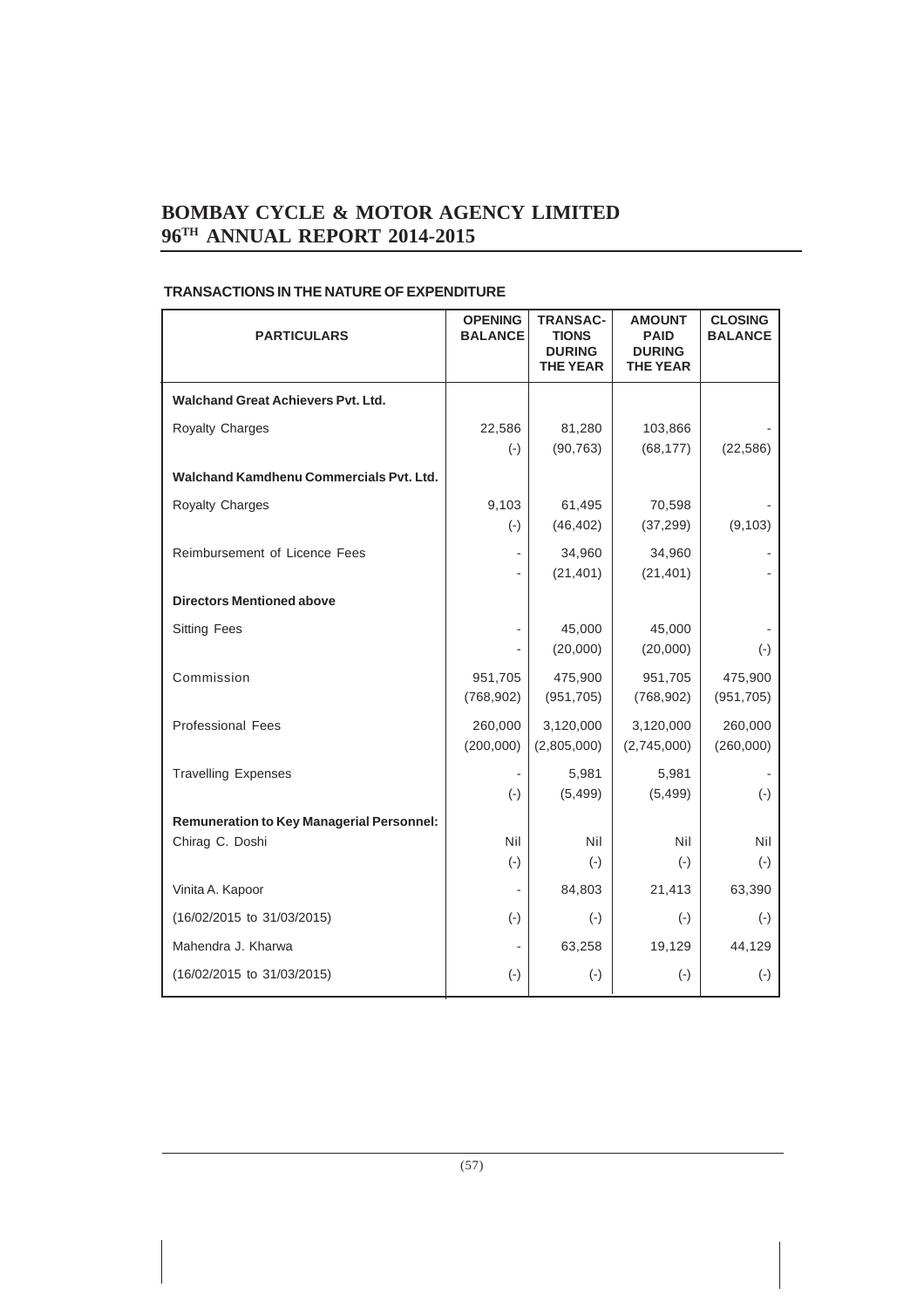| <b>PARTICULARS</b>                      | <b>OPENING</b><br><b>BALANCE</b> | <b>TRANSAC-</b><br><b>TIONS</b><br><b>DURING</b><br><b>THE YEAR</b> | <b>AMOUNT</b><br>RECD.<br><b>DURING</b><br><b>THE YEAR</b> | <b>CLOSING</b><br><b>BALANCE</b> |
|-----------------------------------------|----------------------------------|---------------------------------------------------------------------|------------------------------------------------------------|----------------------------------|
| <b>Walchandnagar Industries Limited</b> |                                  |                                                                     |                                                            |                                  |
| Food & Beverages                        | 98,796                           | 1,250,085                                                           | 1,125,624                                                  | 223,257                          |
|                                         | (183, 383)                       | (1,623,893)                                                         | (1,708,4800)                                               | (98,796)                         |
| <b>Liasoning Services</b>               | 500,000<br>(500,000)             | 6,000,000<br>(6,000,000)                                            | 5,000,000<br>(6,000,000)                                   | 1,500,000<br>(5,00,000)          |
| Car Lease Rent                          | 175,000<br>$(\cdot)$             | 2,100,000<br>(1,325,000)                                            | 2,175,000<br>(1, 150, 000)                                 | 100,000<br>(175,000)             |

### **TRANSACTIONS IN THE NATURE OF INCOME**

### **TRANSACTIONS IN THE NATURE OF ASSETS & LIABILITIES**

| <b>PARTICULARS</b>         | <b>OPENING</b><br><b>BALANCE</b> | <b>AMOUNT</b><br><b>RECIVED</b><br><b>DURING</b><br><b>THE YEAR</b> | <b>AMOUNT</b><br><b>PAID</b><br><b>DURING</b><br><b>THE YEAR</b> | <b>CLOSING</b><br><b>BALANCE</b> |
|----------------------------|----------------------------------|---------------------------------------------------------------------|------------------------------------------------------------------|----------------------------------|
| <b>Chakor L. Doshi-HUF</b> |                                  |                                                                     |                                                                  |                                  |
|                            |                                  |                                                                     |                                                                  |                                  |
| <b>Security Deposit</b>    | ۰                                | 200,000                                                             |                                                                  | 200,000                          |
|                            | $(\textnormal{-})$               | $(\textnormal{-})$                                                  | (-)                                                              | $(\hbox{-})$                     |
|                            |                                  |                                                                     |                                                                  |                                  |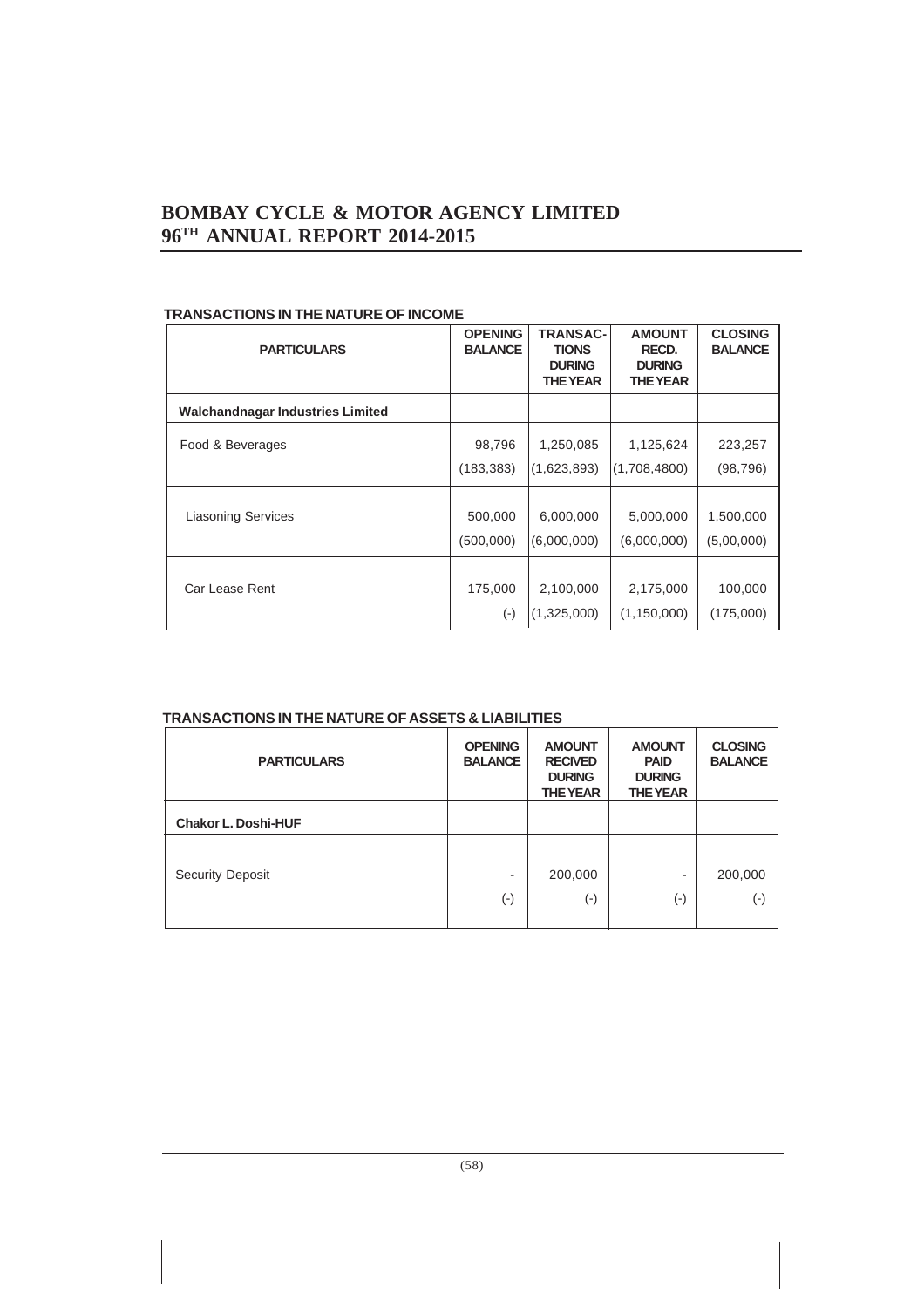|                                                                                                                                                  |            | <b>As at 31.03.2015</b> As at 31.03.2014 |
|--------------------------------------------------------------------------------------------------------------------------------------------------|------------|------------------------------------------|
| Shares outstanding during the year (Nos.)<br>Net Profit / (Loss) attributable to shareholders before                                             | 2,00,000   | 2,00,000                                 |
| Exceptional & Extraordinary items $(\vec{\tau})$<br>Net Profit / (Loss) attributable to shareholders after                                       | 22,611,172 | 19.816.774                               |
| Exceptional & Extraordinary items but before Tax Expenses $(\overline{\bullet})$                                                                 | 23,711,632 | 20,255,177                               |
| Net Profit/(Loss) attributable to shareholders after Tax Expenses $(\vec{\tau})$<br>Earning Per Share before Exceptional & Extraordinary items - | 16,760,353 | 14,025,093                               |
| Basic & Diluted $(\overline{\mathbf{C}})$<br>Earning Per Share after Exceptional & Extraordinary items but                                       | 113.06     | 99.08                                    |
| before Tax Expenses - Basic & Diluted $(\vec{\tau})$                                                                                             | 118.56     | 101.28                                   |
| Earning Per Share after Tax Expenses - Basic & Diluted $(\overline{\mathbf{z}})$                                                                 | 83.80      | 70.13                                    |

9) The Earning per share according to the Accounting Standard 20 (AS-20) on the subject issued by The Institute of Chartered Accountants of India is as under :

10) Segment wise disclosure information as per Accounting Standard 17 (AS-17) on "Segment Reporting" issued by The Institute of Chartred Accountants of India is as below :

### **SEGMENT REPORTING**

| <b>SEGMENT REPORTING</b><br>$(5 \infty)$ in Lacs) |                         |                 |                                       |         |              |                 |
|---------------------------------------------------|-------------------------|-----------------|---------------------------------------|---------|--------------|-----------------|
| <b>Particulars</b>                                | Auto<br><b>Division</b> |                 | <b>Hospitality</b><br><b>Division</b> |         | <b>TOTAL</b> |                 |
|                                                   |                         | 2014-15 2013-14 | 2014-15                               | 2013-14 |              | 2014-15 2013-14 |
| Segment Revenue Net Sales/Income                  |                         |                 |                                       |         |              |                 |
| from operations                                   | 324                     | 285             | 357                                   | 362     | 681          | 647             |
| Less: Inter Segment Revenue                       |                         |                 |                                       |         |              |                 |
| Net Sales/Income from Operations                  | 324                     | 285             | 357                                   | 362     | 681          | 647             |
| Segment wise Results Profit (+)/(Loss)(-)         | 148                     | 124             | 79                                    | 75      | 227          | 199             |
| Less: Interest                                    |                         |                 | 1                                     | 1       | 1            | 1               |
| Other unallocable Expenditure net of              |                         |                 |                                       |         |              |                 |
| unallocable Income                                | (5)                     | 5               | (6)                                   | (10)    | (11)         | (5)             |
| Total Profit/(Loss) before tax                    | 153                     | 119             | 84                                    | 84      | 237          | 203             |
| <b>OTHER INFORMATION:</b>                         |                         |                 |                                       |         |              |                 |
| Segment Assets                                    | 539                     | 400             | 1368                                  | 1280    | 1907         | 1680            |
| Un-allocable Common Assets                        |                         |                 |                                       |         |              |                 |
| <b>Total Assets</b>                               |                         |                 |                                       |         |              | 1680            |
| Segment Liabilities                               | 518                     | 485             | 341                                   | 307     | 859          | 792             |
| Un-allocable Common Liabilities                   |                         |                 |                                       |         |              |                 |
| <b>Total Liabilities</b>                          |                         |                 |                                       |         |              | 792             |
| Capital Expenditure during the year               | $\overline{2}$          | 31              | 5                                     | 39      | 7            | 70              |
| Depreciation                                      | 6                       | 3               | 7                                     | 14      | 13           | 17              |
| Non Cash Charge other than depreciation           |                         |                 |                                       |         |              |                 |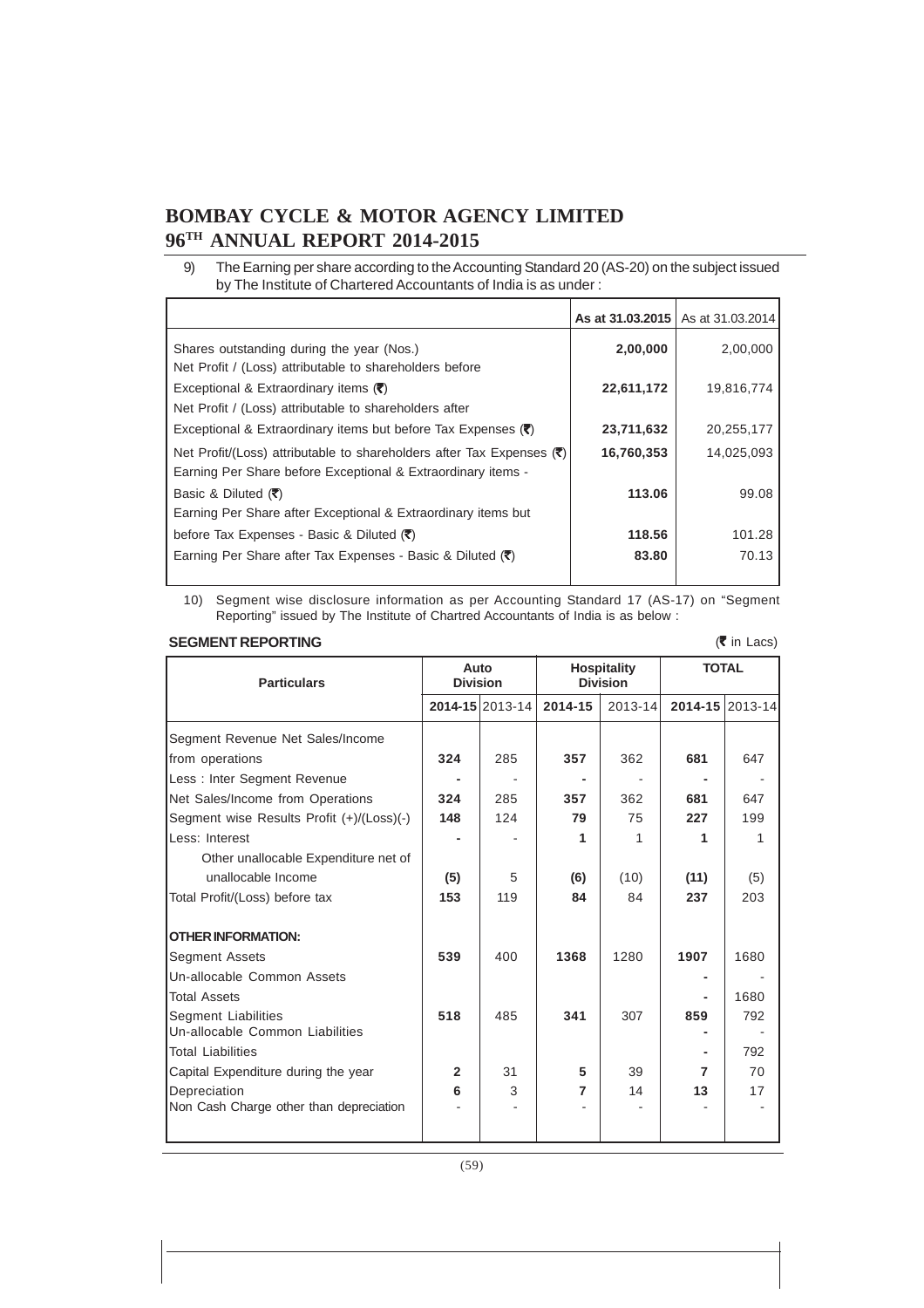### **OTHER DISCLOSURES :**

- 1. Segments have been identified in line with the Accounting Standard 17 (AS-17).
- 2. Company has disclosed Business Segment as the primary segment .
- 3. Composition of Business Segment

| Name of segment             | Comprises of             |
|-----------------------------|--------------------------|
|                             |                          |
| Auto Division               | Servicing of cars        |
|                             |                          |
| <b>Hospitality Division</b> | Sale of Food & Beverages |
|                             |                          |

- 4. The Segment Revenue, Results, Assets and Liabilities include the respective amounts ldentifiable and amounts allocated on reasonable basis
- 11) Previous year's figures have been regrouped / restated / rearranged wherever necessary to make them comparable with current year's figures.
- 12) Other applicable prescribed items that are NIL are not included in the attached accounts and above notes.
- 13) The disclosures required under Accounting Standard 15 (AS-15) "Employee Benefits" notified in the Companies (Accounting Standards) Rules 2006, are given below :

### **Defined Contribution Plan**

Contributions to Defined Contribution Plan recognized and charged off for the year are as under :

|                                           |         | Current Year (₹)   Previous Year (₹) |
|-------------------------------------------|---------|--------------------------------------|
| Employer's Contribution to Provident Fund | 333.561 | 260,210                              |
| Employer's Contribution to Pension Scheme | 679.488 | 461.478                              |

### **Defined Benefit Plan :**

- a) Gratuity: The Liability has been funded separately by formation of Gratuity Fund and taking out Group Gratuity Scheme Policy from Life Insurance Corporation of India. The annual premium under the same is accounted as contribution to Gratuity Fund. At the time of actual payment of Gratuity, any shortfall on account of premature retirement is accounted as expenditure of that year.
- b) Leave Encashment: The Company provides for estimated leave encashment liability each year on the basis of accumulated leave due to employees at the year end, valued at salaries excluding allowances of the last month of Accounting Year.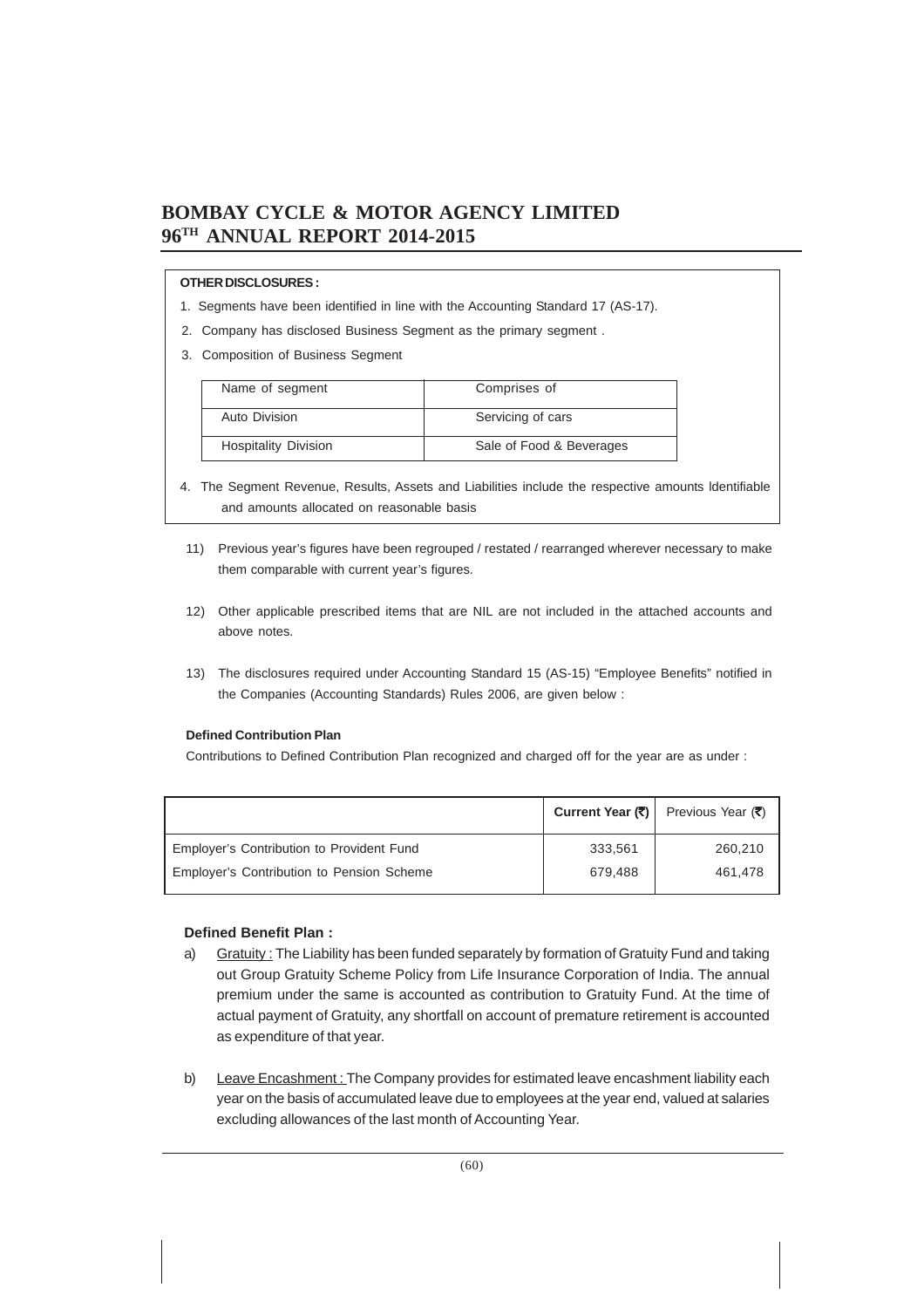### **Reconciliation of Defined Benefit obligation and fair value of plan assets is as under :**

|   |                                                                                                                             | Current Year (₹)   |                                 |                    | Previous Year (₹)               |
|---|-----------------------------------------------------------------------------------------------------------------------------|--------------------|---------------------------------|--------------------|---------------------------------|
|   |                                                                                                                             | Gratuity<br>Funded | Leave<br>Encashment<br>Unfunded | Gratuity<br>Funded | Leave<br>Encashment<br>Unfunded |
| a | Reconciliation of opening and closing<br>balances of Defined Benefit obligation:<br>Defined Benefit obligation at beginning |                    |                                 |                    |                                 |
|   | of the year                                                                                                                 | 172,962            | 113,314                         | 153,462            | 227,769                         |
|   | <b>Current Service Cost</b>                                                                                                 |                    |                                 |                    |                                 |
|   | Actuarial (gain)/loss/W/Back                                                                                                | 4,805              | 153,698<br>(32, 229)            | 19,500             | 113,314<br>(147, 615)           |
|   | <b>Benefits Paid</b>                                                                                                        |                    | 81,085                          |                    | 80,154                          |
|   | Defined Benefit obligation at year end                                                                                      | 177,767            | 153,698                         | 172,962            | 113,314                         |
| b | Reconciliation of opening and closing                                                                                       |                    |                                 |                    |                                 |
|   | balances of fair value of plan assets :                                                                                     |                    |                                 |                    |                                 |
|   | Fair value of plan assets at beginning                                                                                      |                    |                                 |                    |                                 |
|   | of the year                                                                                                                 | 185,722            |                                 | 173,978            |                                 |
|   | Expected return on plan assets                                                                                              | 16,809             |                                 | 11,744             |                                 |
|   | Actuarial gain/(loss)                                                                                                       |                    |                                 |                    |                                 |
|   | Employer contribution                                                                                                       |                    |                                 |                    |                                 |
|   | Benefits paid                                                                                                               |                    |                                 |                    |                                 |
|   | Fair value of plan assets at year end                                                                                       | 202,531            |                                 | 185,722            |                                 |
|   | Actual return on plan assets                                                                                                |                    |                                 |                    |                                 |
| c | Reconciliation of fair value of assets                                                                                      |                    |                                 |                    |                                 |
|   | and obligations:                                                                                                            |                    |                                 |                    |                                 |
|   | Fair value of plan assets as at                                                                                             |                    |                                 |                    |                                 |
|   | 31st March, 2015                                                                                                            | 202,531            |                                 | 185,722            |                                 |
|   | Present value of obligation as at                                                                                           |                    |                                 |                    |                                 |
|   | 31st March, 2015                                                                                                            | 177,767            | 153,698                         | 172,962            | 113,314                         |
|   | Amount recognized in Balance Sheet                                                                                          | 177,767            | 153,698                         | 172,962            | 113,314                         |
| d | Expenses recognized during the year<br>(Under the head "Employee Benefits<br>Expense")                                      | 4,805              | 127,370                         | 19,500             | 113,314                         |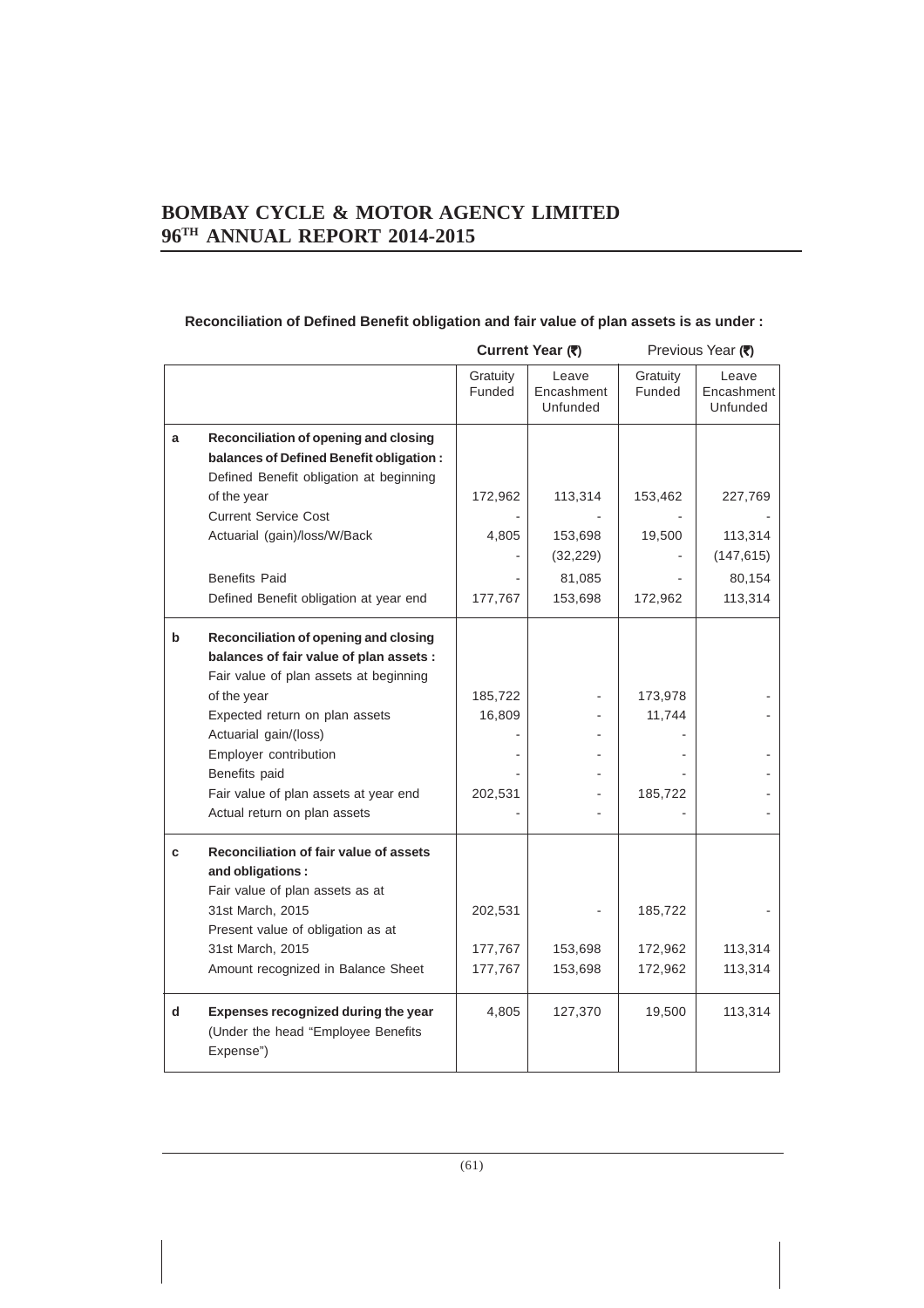| e. | <b>Investment Details</b>                          | % Invested            |
|----|----------------------------------------------------|-----------------------|
|    |                                                    | As at 31st March 2015 |
|    | L.I.C. Group Gratuity (Cash Accumulation) Policy   | 100                   |
|    |                                                    | (100)                 |
| f. | <b>Actuarial assumptions</b>                       |                       |
|    | Mortality Table (L.I.C.)                           | 1994-96               |
|    |                                                    | (Ultimate)            |
|    | Discount rate (per annum)                          | 8.0%                  |
|    | Expected rate of return on plan assets (per annum) | $9.0\%$               |
|    | Rate of escalation in salary (per annum)           | 4.0%                  |
|    |                                                    |                       |

The estimates of rate of escalation in salary is considered in actuarial valuation, taking into account inflation, seniority, promotion and other relevant factors including supply and demand in the employment market. The above information is certified by the actuary.

Signatures to Notes '1' to '27'

For & on behalf of A. B. JOG & CO. (I.C.A.I. REGN. NO. 104321W) Chartered Accountants

A. B. Jog (Proprietor) Membership No. 010655

Mumbai, 12th May, 2015

ASHOK T. KUKREJA Director VINITA A. KAPOOR Company Secretary MAHENDRA J. KHARWA Chief Financial Officer Mumbai, 12th May, 2015

CHIRAG C. DOSHI Chairman & Managing Director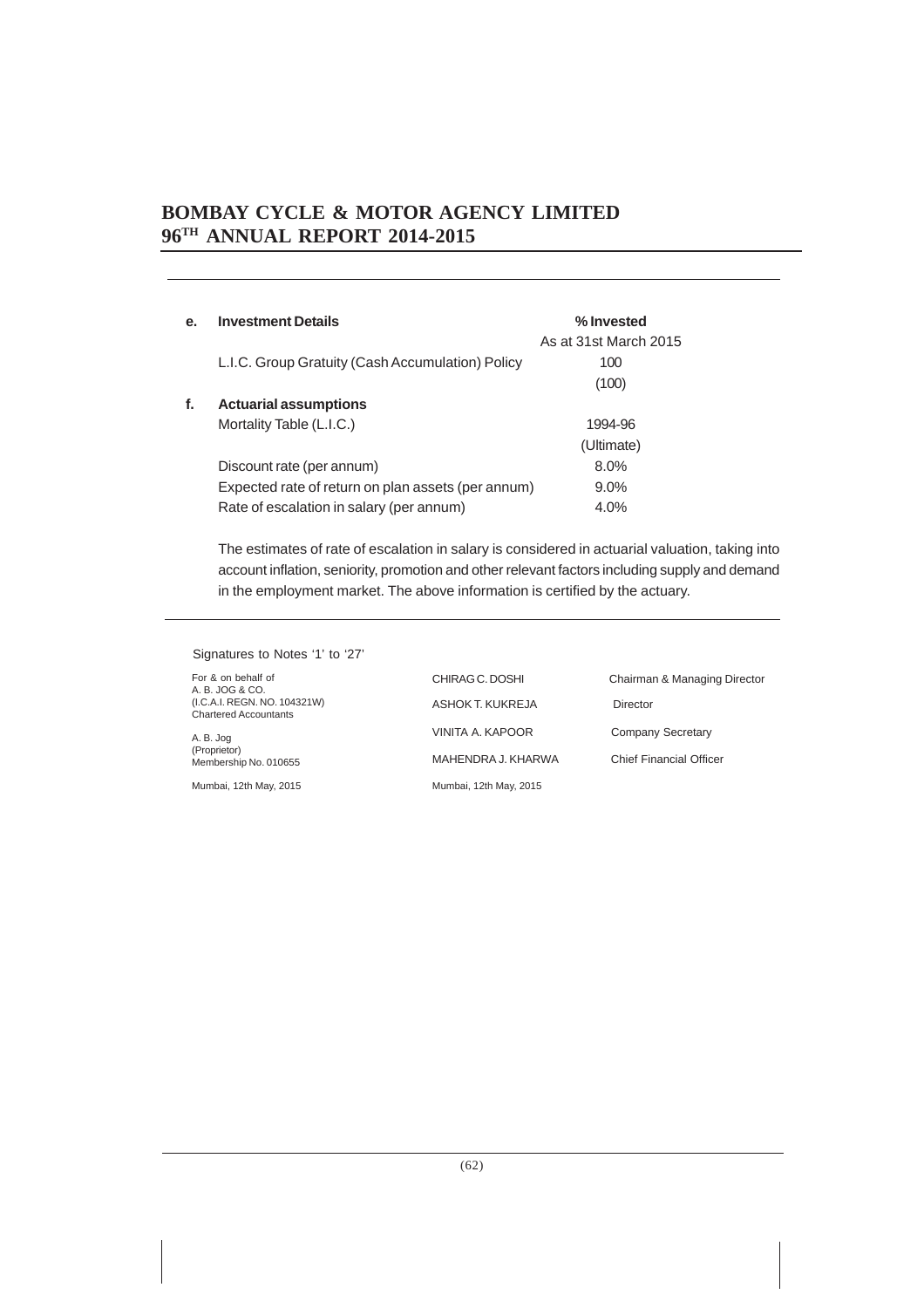### **Annexure to Other Accompanying Notes to the Financial Statements CASH FLOW STATEMENT FOR THE YEAR ENDED 31ST MARCH, 2015**

|           | <b>Particulars</b>                                                                                |                        | (5)                        | Current Year Previous Year<br>(5) | (₹)                         |
|-----------|---------------------------------------------------------------------------------------------------|------------------------|----------------------------|-----------------------------------|-----------------------------|
| A)        | <b>CASH FLOW FROM OPERATING ACTIVITIES</b>                                                        |                        |                            |                                   |                             |
| a)        | Profit / (Loss) After taxation & Adjustments/ W/backs                                             |                        |                            | 16,760,353                        | 14,025,093                  |
|           | Add / (Less) : Adjustments for Non cash Items &                                                   |                        |                            |                                   |                             |
|           | <b>Items Presented Separately</b>                                                                 |                        |                            |                                   |                             |
|           | i) Depreciation & Other charges for Fixed Assets                                                  |                        | 1,328,945                  |                                   | 1,732,402                   |
|           | ii) Provision for diminution/(increase) in the value of investments                               |                        | (65, 416)                  |                                   | (74, 256)                   |
|           | iii) Provision for Taxation<br>iv) Interest Income                                                |                        | 6,951,279<br>(6,730,590)   |                                   | 6,230,084<br>(5,634,306)    |
|           | v) Settlements & Closures                                                                         |                        | (26, 123)                  |                                   | (278, 817)                  |
|           | vi) Amounts written off / written back (Net)                                                      |                        | 131,110                    |                                   | (204, 448)                  |
|           | vii) Net gain on sale / redemption of investments                                                 |                        | (368, 280)                 |                                   | (1,452,015)                 |
|           | viii) Dividends                                                                                   |                        | (1,435,680)                |                                   | (1, 128, 738)               |
|           |                                                                                                   |                        |                            | (214, 755)                        |                             |
|           | OPERATING PROFIT BEFORE WORKING CAPITAL CHANGES                                                   |                        |                            | 16,545,598                        | (810,094)<br>13,214,999     |
|           | Adjustments:                                                                                      |                        |                            |                                   |                             |
|           | i) (Increase) / Decrease in Loose Tools                                                           |                        | 85,845                     |                                   | 128,767                     |
|           | ii) (Increase) / Decrease in Inventories                                                          |                        | 122,278                    |                                   | 261,677                     |
|           | iii) (Inc.) / Decrease in Long-term loans and advances                                            |                        | (81, 496)                  |                                   | 256,920                     |
|           | iv) (Inc.) / Decrease in Short-term loans and advances                                            |                        | (4, 174, 273)              |                                   | (4, 167, 921)               |
|           | v) (Increase) / Decrease in Trade Receivables<br>vi) (Increase) / Decrease in Other Bank balances |                        | (2,984,245)<br>(3,574,692) |                                   | 1,138,954<br>(21, 197, 659) |
|           | vii) (Increase) / Decrease in Other current assets                                                |                        | (1,510,585)                |                                   | 6,942,422                   |
|           | viii)(Increase) / Decrease in Other non- current assests                                          |                        | 776,237                    |                                   | (845, 532)                  |
|           | ix) Increase / (Decrease) in Long - term borrowings                                               |                        | (344, 254)                 |                                   | 344,254                     |
|           | x) Increase / (Decrease) in Trade Payable                                                         |                        | 641,133                    |                                   | (764, 788)                  |
|           | xi) Increase / (Decrease) in Other current liabilities                                            |                        | (746, 067)                 |                                   | 1,249,748                   |
|           | xii) Increase / (Decrease) in Short-term provisions                                               |                        | (656, 780)                 |                                   | (676,068)                   |
|           |                                                                                                   |                        |                            | (12, 446, 899)                    | (17, 329, 226)              |
|           |                                                                                                   | <b>CASH PROFITS</b>    |                            | 4,098,699                         | (4, 114, 227)               |
|           | b) Interest received on Business Deposits                                                         |                        | 6,730,590                  |                                   | 5,634,306<br>5,634,306      |
|           | <b>CASH GENERATED FROM OPERATIONS</b>                                                             |                        |                            | 6,730,590<br>10,829,289           | 1,520,079                   |
| B)        | <b>CASH FLOW FROM INVESTING ACTIVITIES</b>                                                        |                        |                            |                                   |                             |
|           | i) Purchase of Investment                                                                         |                        | (11, 705, 220)             |                                   | (9,605,581)                 |
|           | ii) Purchase of Fixed Assets                                                                      |                        | (744, 834)                 |                                   | (5,226,886)                 |
|           | iii) Sale Proceeds from Fixed Assets (Incl. Impaired & depreciation)                              |                        |                            |                                   | (1,732,402)                 |
|           | iv) Sale Proceeds from Investments                                                                |                        | 432,000                    |                                   | 16,778,179                  |
|           | v) Dividends<br><b>NET CASH FROM / (USED IN) INVESTING ACTIVITIES</b>                             |                        | 1,435,680                  | (10, 582, 374)                    | 1,128,738<br>1,342,048      |
| C)        | <b>CASH FLOW FROM FINANCING ACTIVITIES</b>                                                        |                        |                            |                                   |                             |
|           | <b>NET CASH FROM / (USED IN) FINANCING ACTIVITIES</b>                                             |                        |                            |                                   |                             |
|           | NET CHANGE IN CASH & CASH EQUIVALENTS (A + B + C)                                                 |                        |                            | 246,915                           | 2,862,127                   |
|           | Cash and Cash equivalent - Opening Balance<br>Cash and Cash equivalent - Closing Balance          |                        |                            | 4,326,796<br>4,573,711            | 1,464,669<br>4,326,796      |
|           | <b>NET INCREASE / (DECREASE)</b>                                                                  |                        |                            | 246,915                           | 2,862,127                   |
|           | As per our report of even date                                                                    |                        |                            |                                   |                             |
|           | For & on behalf of                                                                                | CHIRAG C. DOSHI        |                            | Chairman & Managing Director      |                             |
|           | A. B. JOG & CO.<br>(I.C.A.I. REGN. NO. 104321W)                                                   | ASHOK T. KUKREJA       |                            | <b>Director</b>                   |                             |
|           | <b>Chartered Accountants</b>                                                                      |                        |                            |                                   |                             |
| A. B. Jog |                                                                                                   | VINITA A. KAPOOR       |                            | Company Secretary                 |                             |
|           | (Proprietor)<br>Membership No. 010655                                                             | MAHENDRA J. KHARWA     |                            | <b>Chief Financial Officer</b>    |                             |
|           |                                                                                                   | Mumbai, 12th May, 2015 |                            |                                   |                             |
|           | Mumbai, 12th May, 2015                                                                            |                        |                            |                                   |                             |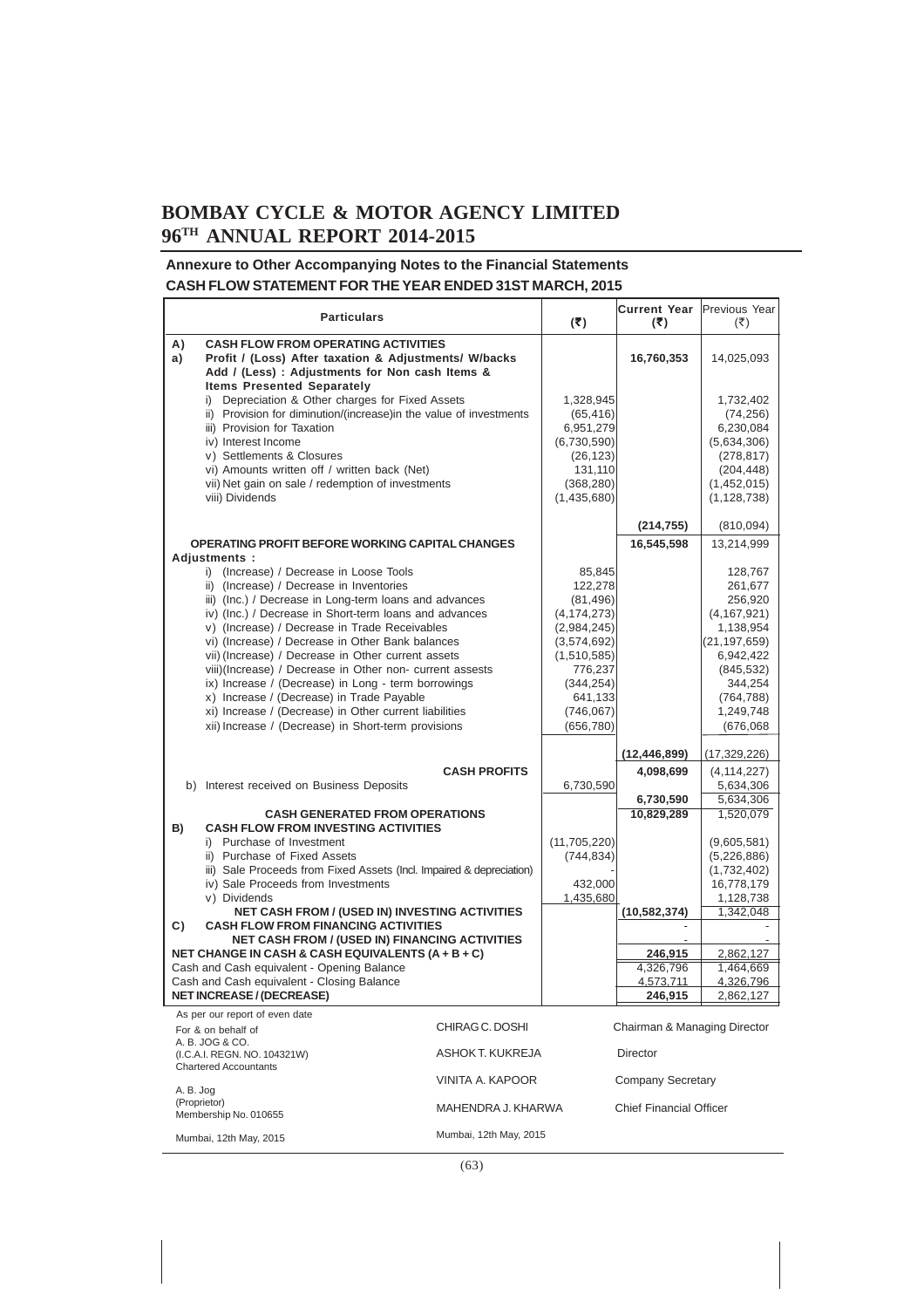| Year      | Paid-up<br>Capital<br>(5) | Reserve &<br><b>Surplus</b><br>(5) | <b>Turnover Sales</b><br>& Services<br>(5) | <b>EPS</b><br>(₹) | Profit / (Loss)<br><b>Before Tax</b><br>(5) | Dividend on<br><b>Equity Shares</b><br>(5) |
|-----------|---------------------------|------------------------------------|--------------------------------------------|-------------------|---------------------------------------------|--------------------------------------------|
| 1996-1997 | 2,000,000                 | 2,291,483                          | 901,548,807                                | (11.18)           | (2, 235, 117)                               | 500,000                                    |
| 1997-1998 | 2,000,000                 | 192                                | 824,803,646                                | (94.26)           | (18, 853, 910)                              | (25%)<br>Nil                               |
| 1998-1999 | 2,000,000                 | 192                                | 564,678,627                                | (72.11)           | (20,030,917)                                | Nil                                        |
| 1999-2000 | 2,000,000                 | 192                                | 338,073,583                                | (36.50)           | (7, 299, 737)                               | Nil                                        |
| 2000-2001 | 2,000,000                 | 192                                | 136,233,409                                | (68.78)           | (13,756,424)                                | Nil                                        |
| 2001-2002 | 2,000,000                 | 192                                | 381,217,339                                | (159.60)          | (31,920,845)                                | Nil                                        |
| 2002-2003 | 2,000,000                 | 192                                | 335,930,091                                | (195.35)          | (39,071,002)                                | Nil                                        |
| 2003-2004 | 2,000,000                 | 192                                | 213,751,591                                | (10.13)           | (2,025,788)                                 | Nil                                        |
| 2004-2005 | 2,000,000                 | 192                                | 175,742,519                                | 37.74             | 7,547,226                                   | Nil                                        |
| 2005-2006 | 2,000,000                 | 62,048,192                         | 155,733,528                                | 101.24            | 20,247,205                                  | Nil                                        |
| 2006-2007 | 2,000,000                 | 62,048,192                         | 117,899,058                                | 47.74             | 17,582,714                                  | Nil                                        |
| 2007-2008 | 2,000,000                 | 62,048,192                         | 139,566,762                                | 86.09             | 23,453,387                                  | Nil                                        |
| 2008-2009 | 2,000,000                 | 40,677,629                         | 115,730,731                                | 71.69             | 22,234,660                                  | Nil                                        |
| 2009-2010 | 2,000,000                 | 54,845,059                         | 83,625,341                                 | 70.84             | 21,416,470                                  | Nil                                        |
| 2010-2011 | 2,000,000                 | 57,181,058                         | 73,976,446                                 | 11.68             | 17,126,047                                  | Nil                                        |
| 2011-2012 | 2,000,000                 | 63,508,610                         | 70,085,005                                 | 33.96             | 10,508,879                                  | 400,000<br>(20%)                           |
| 2012-2013 | 2,000,000                 | 72,748,392                         | 59,692,699                                 | 49.10             | 15,088,240                                  | 500,000<br>(25%)                           |
| 2013-2014 | 2,000,000                 | 86,071,515                         | 64,722,873                                 | 70.13             | 20,255,177                                  | 600,000<br>(30%)                           |
| 2014-2015 | 2,000,000                 | 101,837,028                        | 68,133,536                                 | 83.80             | 23,711,632                                  | 800,000<br>(40%)                           |

### **STATISTICS RE : CAPITAL - TURNOVER AND EPS ETC.**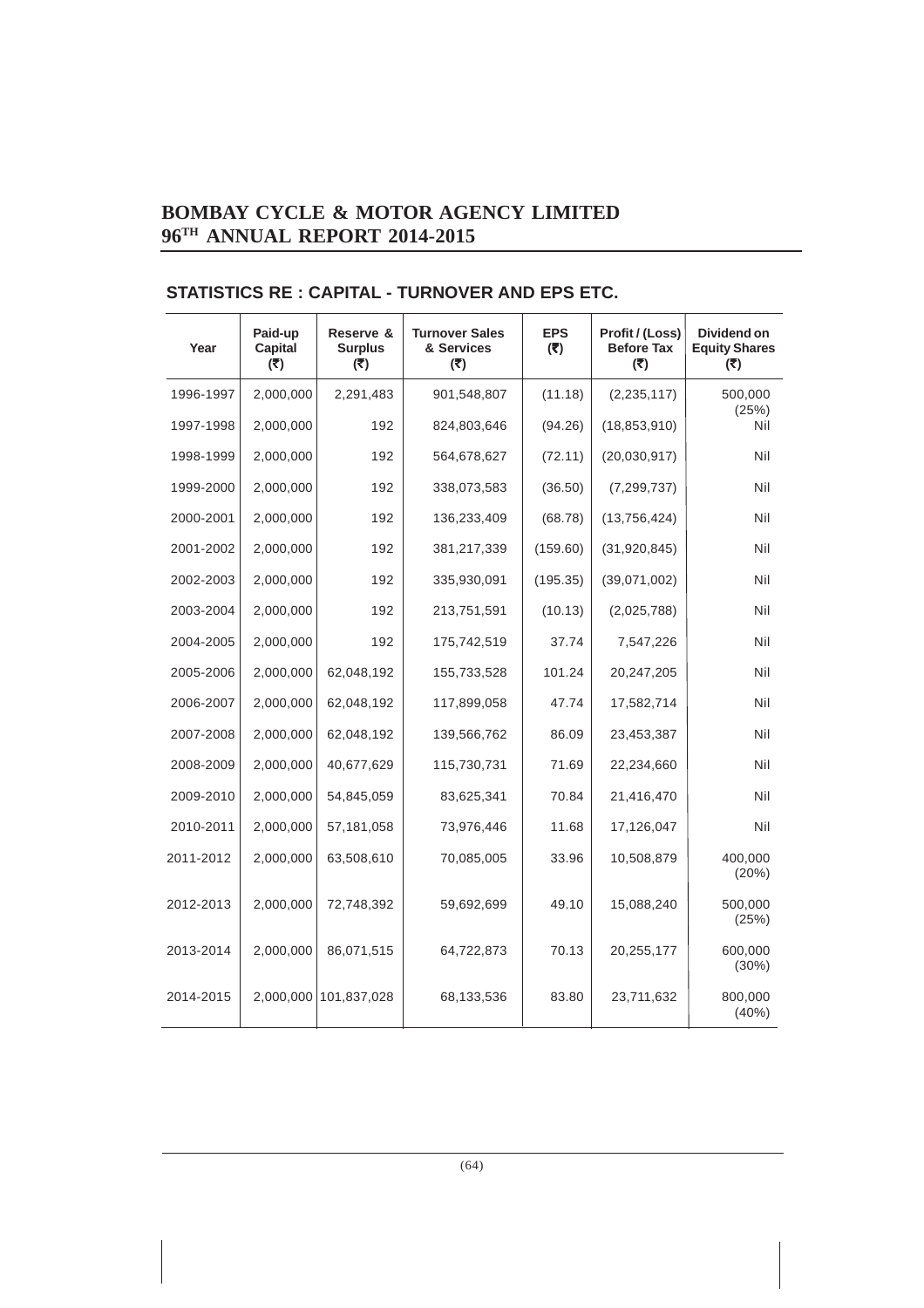### **BOMBAY CYCLE & MOTOR AGENCY LTD.**

(CIN : L74999MH1919PLC000557)

Sequence No.

**ATTENDANCE SLIP**

Registered Office : 534, Sardar Vallabhbhai Patel Road, Opera House, Mumbai - 400 007.

PLEASE FILL ATTENDACE SLIP AND HAND IT OVER AT THE ENTRANCE OF THE MEETING HALL Joint shareholders may obtain additioal Slip at the venue of the meeting

| NAME AND ADDRESS OF THE SHAREHOLDER | Client ID <sup>*</sup> / DP ID <sup>*</sup> / Folio No. |  |
|-------------------------------------|---------------------------------------------------------|--|
|                                     | No. Of Shares                                           |  |
|                                     |                                                         |  |

I/We hereby record my/our presence at the 96<sup>th</sup> Annual General Meeting of the Company held on Thursday, August 06, 2015 at 12.00 Noon at the Registered Office of the Company at 534, Sardar Vallabhbhai Patel Road, Opera House, Mumbai - 400 007.

\* Applicable for investors holding shares in electronic form. Signature of Shareholder / proxy  $-$ 

### **BOMBAY CYCLE & MOTOR AGENCY LTD.**

(CIN : L74999MH1919PLC000557) Regd. Office : 534, Sardar Vallabhbhai Patel Road,Opera House, Mumbai - 400 007 Tel. : 022-40287104 / 110 Fax : 022-23634527 ■ Email : investors@bcma.in ■Website : www.bcma.in

*[Pursuant to section 105(6) of the Companies Act, 2013 and rule 19(3)of the* Companies (Management and Administration) Rules, 2014*]*

**PROXY FORM**

| Name of the member (s):           |  | E-mail Id: |                               |  |  |
|-----------------------------------|--|------------|-------------------------------|--|--|
| Registered address:               |  |            |                               |  |  |
|                                   |  |            | Client ID / DP ID / Folio No. |  |  |
|                                   |  |            | No. of shares held:           |  |  |
| Motor Agency Ltd. hereby appoint: |  |            |                               |  |  |
|                                   |  |            |                               |  |  |
|                                   |  |            |                               |  |  |
|                                   |  |            |                               |  |  |
|                                   |  |            |                               |  |  |
|                                   |  |            |                               |  |  |
|                                   |  |            |                               |  |  |

as my/our proxy to attend and vote (on a poll) for me/us and on my/our behalf at the 96<sup>th</sup> Annual General Meeting of the Company, to be held on Thursday, the 06<sup>th</sup> day of August, 2015 at 12:00 Noon at the Registered Office of the Company at 534, Sardar Vallabhbhai Patel Road, Opera House, Mumbai - 400 007 and at any adjournment thereof in respect of such resolutions as are indicated below: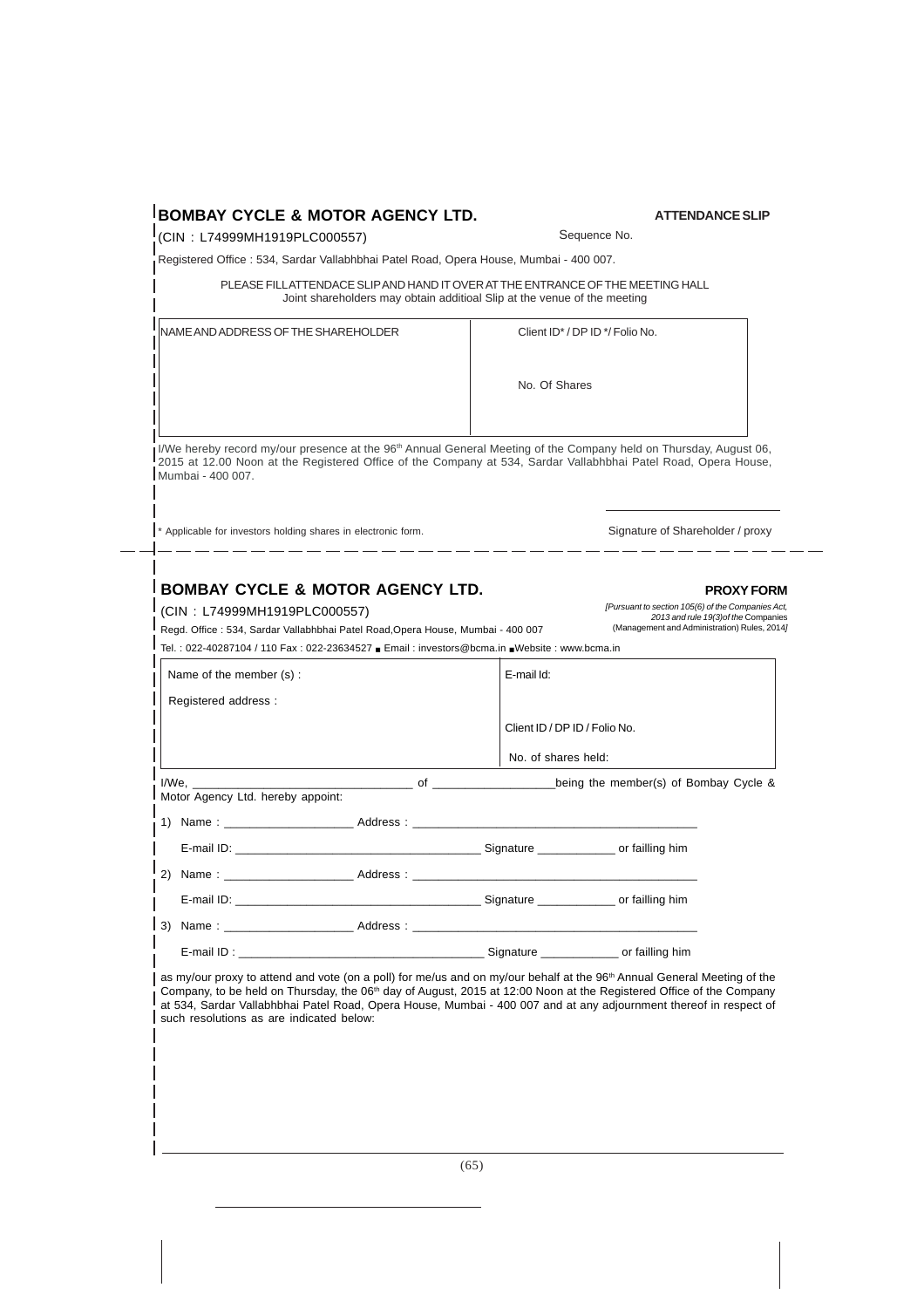|    | <b>Resolutions</b>                                                                                                                                                                           | *For | *Against                     |
|----|----------------------------------------------------------------------------------------------------------------------------------------------------------------------------------------------|------|------------------------------|
|    | <b>Ordinary Business:</b>                                                                                                                                                                    |      |                              |
| 1) | To receive, consider and adopt the Audited Financial Statements of the Company for<br>the Financial Year ended March 31, 2015 and the Reports of Board of Directors and<br>Auditors thereon. |      |                              |
| 2) | To declare dividend on Equity Shares for the Financial Year ended March 31, 2015.                                                                                                            |      |                              |
| 3) | To appoint a Director in place of Mr. Chakor L. Doshi (DIN: 00210949), who retires by<br>rotation and being eligible, offers himself for reappointment.                                      |      |                              |
| 4) | To appoint Auditors and fix their remuneration.                                                                                                                                              |      |                              |
|    | <b>Special Business:</b>                                                                                                                                                                     |      |                              |
| 5) | Ordinary Resolution to consider and approve payment of remuneration to the Directors<br>of the Company.                                                                                      |      |                              |
| 6) | Special Resolution to consider and approve renewal of Memorandum of Understanding<br>(MOU) between Walchandnagar Industries Ltd. & the Company.                                              |      |                              |
| 7) | Special Resolution to authorize the Company to renew the consultancy contract<br>with Mr. Chakor L. Doshi, Chairman Emeritus                                                                 |      |                              |
|    | Signed this _______ day of _______ 2015                                                                                                                                                      |      | 15 paise<br>Revenue<br>Stamp |

- Note: 1) This form of proxy in order to be effective should be duly completed and deposited at the Registered Office of the Company, not less than 48 hours before the commencement of the Meeting.
- \*2) This is only optional. Please put a 'X' in the appropriate column against the resolutions indicated in the Box. If you leave the 'For' or 'Against' column blank against any or all the resolutions, your Proxy will be entitled to vote in the manner as he/she thinks appropriate.
- 3) Appointing a proxy does not prevent a member from attending the meeting in person if he so wishes.
- 4) In the case of joint holders, the signature of any one holder will be sufficient, but names of all the joint holders should be stated.
- 5) Please complete all details including details of member(s) in above box before submission.